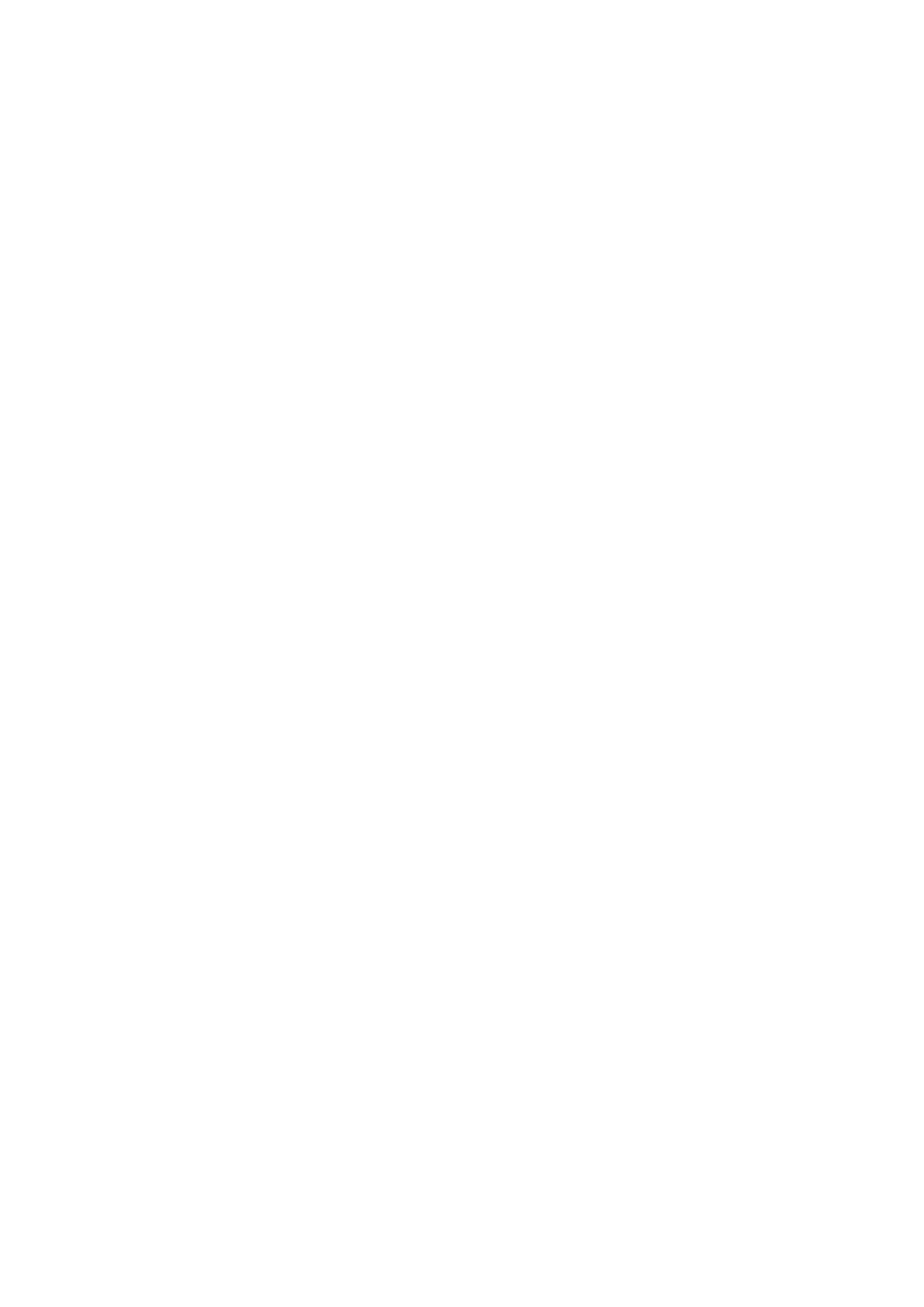Working Paper 190

# **Comparative assessment of forest revenue redistribution mechanisms in Cameroon**

Lessons for REDD+ benefit sharing

Samuel Assembe-Mvondo Grace Wong Lasse Loft Januarti Sinarra Tjajadi

Center for International Forestry Research (CIFOR)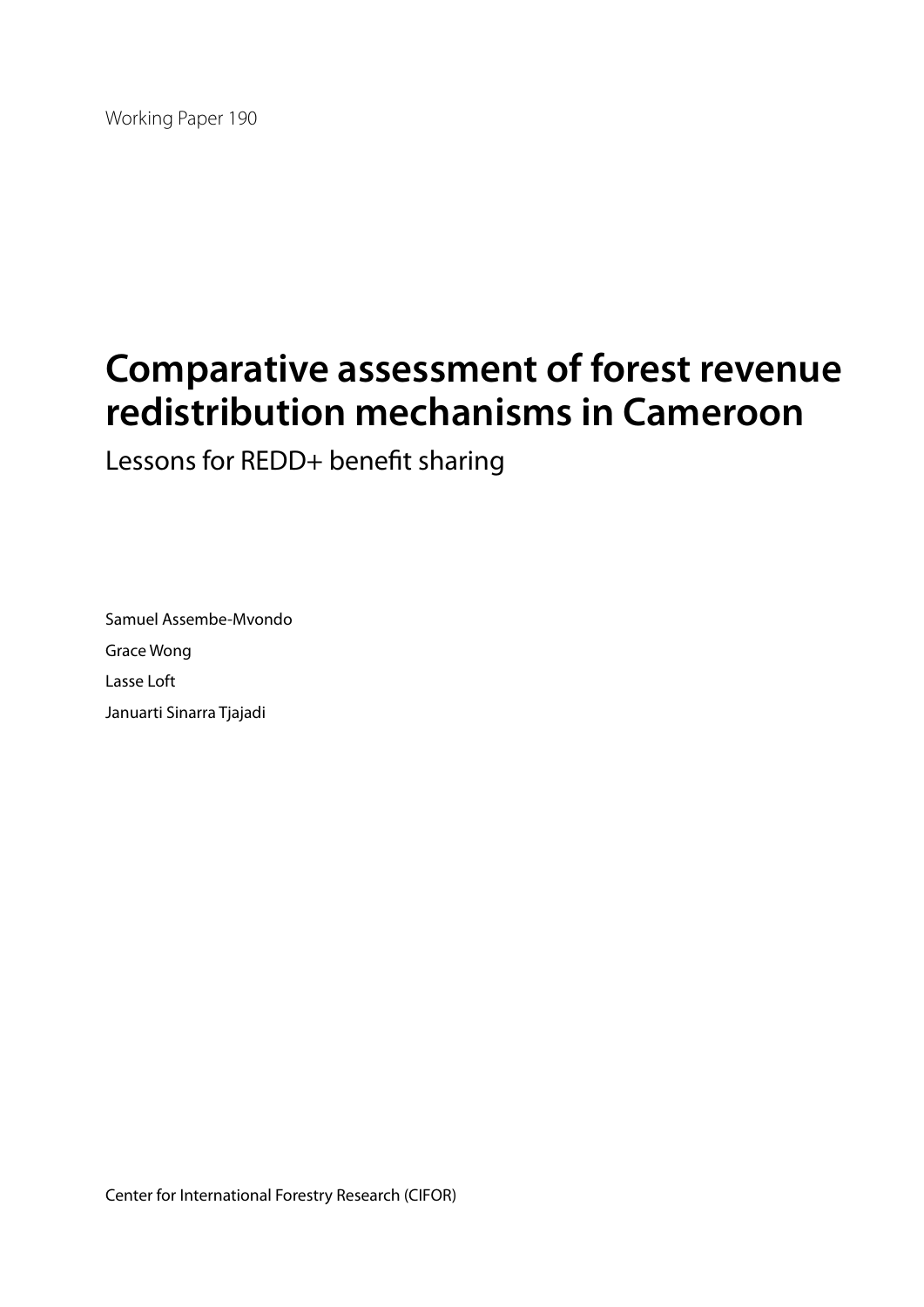#### Working Paper 190

© 2015 Center for International Forestry Research



Content in this publication is licensed under a Creative Commons Attribution 4.0 International (CC BY 4.0), http://creativecommons.org/licenses/by/4.0/

#### DOI: 10.17528/cifor/005738

Assembe-Mvondo S, Wong G, Loft L and Tjajadi JS. 2015. Comparative *assessment of forest revenue redistribution mechanisms in Cameroon: Lessons for REDD+ benefit sharing.* Working Paper 190. Bogor, Indonesia: CIFOR.

#### Photo by Ollivier Girard/CIFOR

Patrice Metennou Researcher for Center for International Forestry Research (CIFOR) interviewing Cyprien Mvondo a charcoal burner from the Ovangoul village, Center Region, Cameroon.

CIFOR Jl. CIFOR, Situ Gede Bogor Barat 16115 Indonesia

T +62 (251) 8622-622 F +62 (251) 8622-100 E cifor@cgiar.org

#### **cifor.org**

We would like to thank all donors who supported this research through their contributions to the CGIAR Fund. For a list of Fund donors please see: https://www.cgiarfund.org/FundDonors

Any views expressed in this publication are those of the authors. They do not necessarily represent the views of CIFOR, the editors, the authors' institutions, the financial sponsors or the reviewers.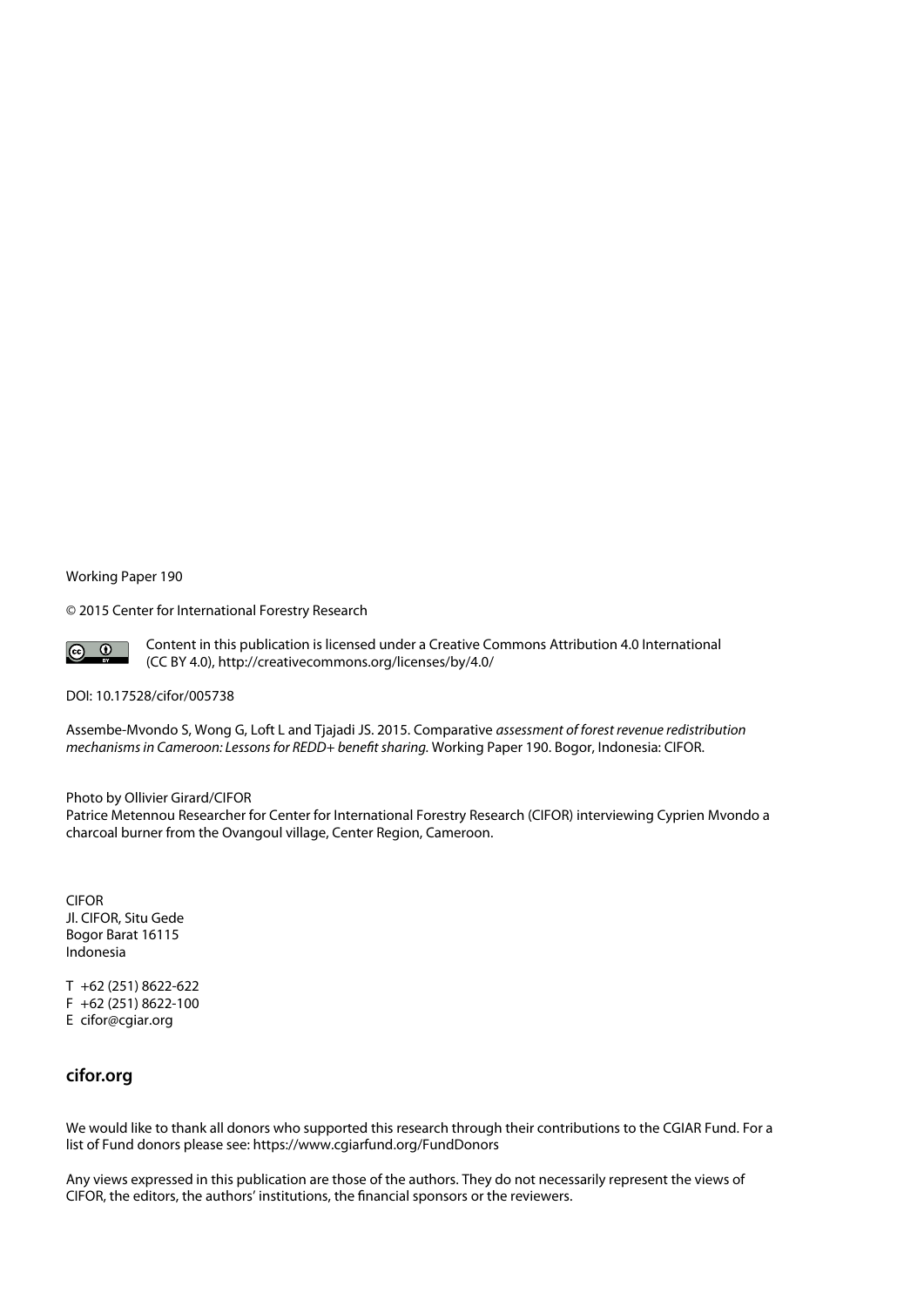# **Contents**

| Terms and abbreviations                                                         | V              |
|---------------------------------------------------------------------------------|----------------|
| Acknowledgement                                                                 | vi             |
| <b>Executive summary</b>                                                        | vii            |
| Introduction                                                                    | ix             |
| 1 Legal and regulatory frameworks of forest and wildlife revenue redistribution | $\mathbf{1}$   |
| 2 Methodology and characteristics of study sites                                | $\overline{4}$ |
| 2.1 Methodology                                                                 |                |
| 2.2 Characteristics of the study sites                                          | $\frac{4}{5}$  |
| 3 Key study findings                                                            | 7              |
| 3.1 Socioeconomic characteristics of the sample villages                        |                |
| 3.2 Revenues received at each site                                              | 8              |
| 3.3 Facilities and support provided in villages using forest revenue            | 9              |
| 3.4 Local communities' perceptions of revenue distribution mechanisms           | 11             |
| 4 Discussion                                                                    | 13             |
| 4.1 Vertical redistribution of forest and wildlife revenues                     | 13             |
| 4.2 Horizontal redistribution of forest and wildlife revenues                   | 17             |
| 5 Conclusion                                                                    | 19             |
| 6 References                                                                    | 21             |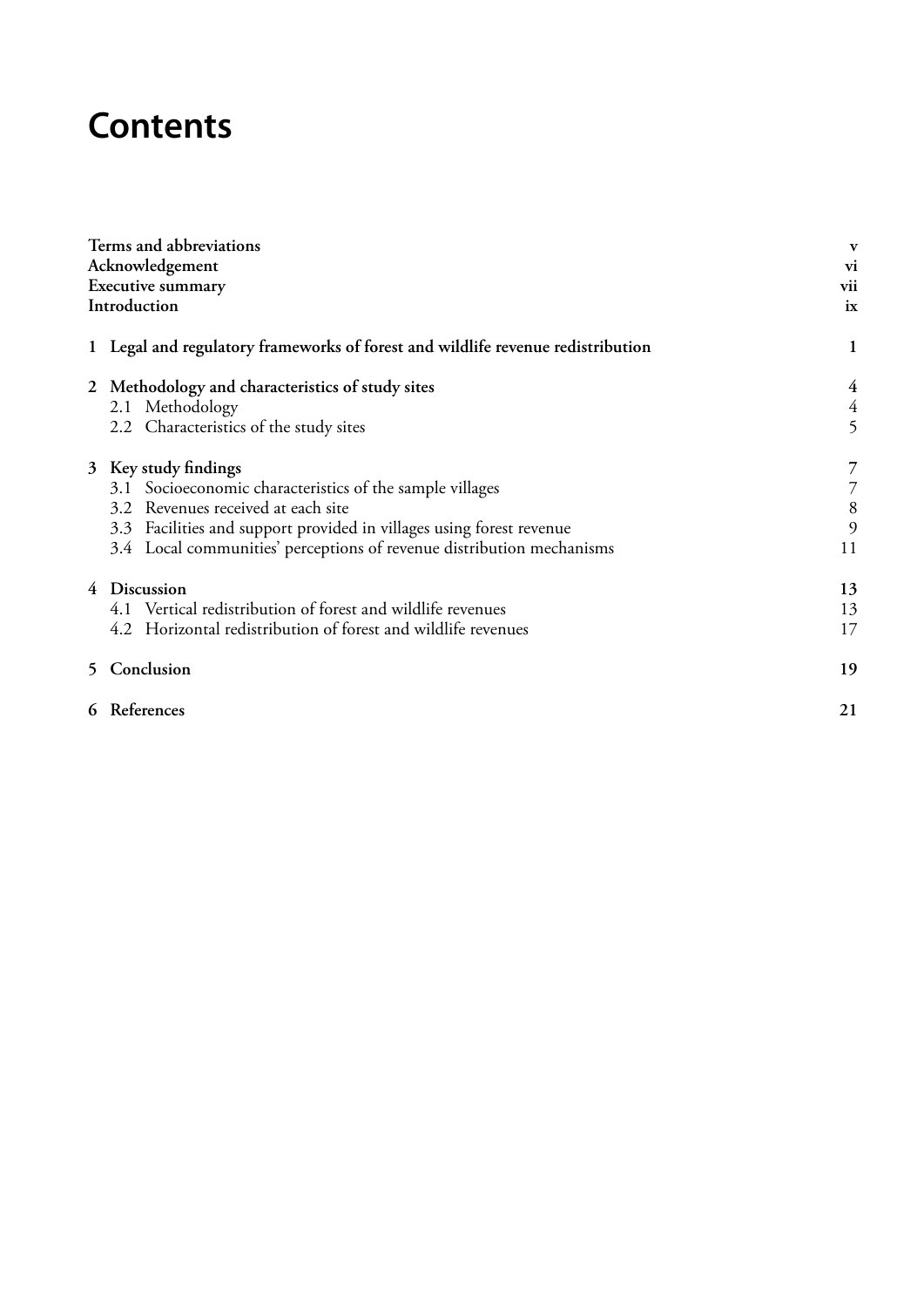# **List of figures, tables and box**

### **Figures**

| Map of Cameroon including the study locations (produced by Shu Gideon Neba (CIFOR)).        |    |  |  |  |
|---------------------------------------------------------------------------------------------|----|--|--|--|
| 2 Disadvantages of the benefit-sharing mechanism and the frequency of which each was raised |    |  |  |  |
| by household respondents based on Focus Group Discussion.                                   | 12 |  |  |  |
|                                                                                             |    |  |  |  |
|                                                                                             |    |  |  |  |
| <b>Tables</b>                                                                               |    |  |  |  |

| $\mathbf{1}$ | Summary of the types of forest, wildlife and land revenues studied derived from MINFOF (2012).          | $\overline{c}$ |
|--------------|---------------------------------------------------------------------------------------------------------|----------------|
| 2            | The councils, villages and number of households surveyed.                                               | 5              |
| 3            | Socio-economic data from the village sites in Yokadouma Council, Ngoko Division based on                |                |
|              | the focus group discussions.                                                                            | 7              |
| 4            | Socio-economic data from the village sites in Akom 2, Lokoundje, and Nieté Councils, Ocean Division     |                |
|              | based on focus group discussions.                                                                       | 7              |
| 5            | Summary of the forestry fees received by three councils for the 2011, 2012 and 2013 financial years     |                |
|              | based on PSRF statistics.                                                                               | 8              |
| 6            | Forestry fees paid to villages in the Yokadouma Council from 2009 to 2013 based on focus group          |                |
|              | discussions.                                                                                            | 8              |
| 7            | Forestry fees paid to villages in the Ocean Division from 2009 to 2013 based on Focus Group Discussion. | 9              |
| 8            | Summary of wildlife revenue paid to local communities in the Yokadouma Area between 2009 and 2011       |                |
|              | based on MINFOF statistics.                                                                             | 9              |
| 9            | Facilities and support provided using forest and wildlife revenue in villages in Yokadouma Council      |                |
|              | from 2001 to 2013 based focus group discussions.                                                        | 10             |
| 10           | Facilities and support provided using forest and wildlife revenue in villages in the Ocean Division     |                |
|              | from 2006 to 2012 based on focus group discussions.                                                     | 10             |
| 11           | Indicators used in the assessment of Cameroon's forest and wildlife benefit-sharing mechanisms.         | 13             |
| 12           | Differences between forecast cost of planned infrastructure and estimates of the actual amount spent    |                |
|              | using annual forestry fees in Yokadouma Council based Commune de Yokadouma (2012).                      | 15             |
|              | 13 Factors that generate high transaction costs in benefit-sharing mechanisms based on focus group      |                |
|              | discussions.                                                                                            | 16             |
|              | 14 Summary of the assessment of equity by type of revenue mechanism based on focus group discussions.   | 17             |
|              |                                                                                                         |                |

### **Box**

1 Forestry and environment policy goals in Cameroon (derived from MINEF, 2003). 1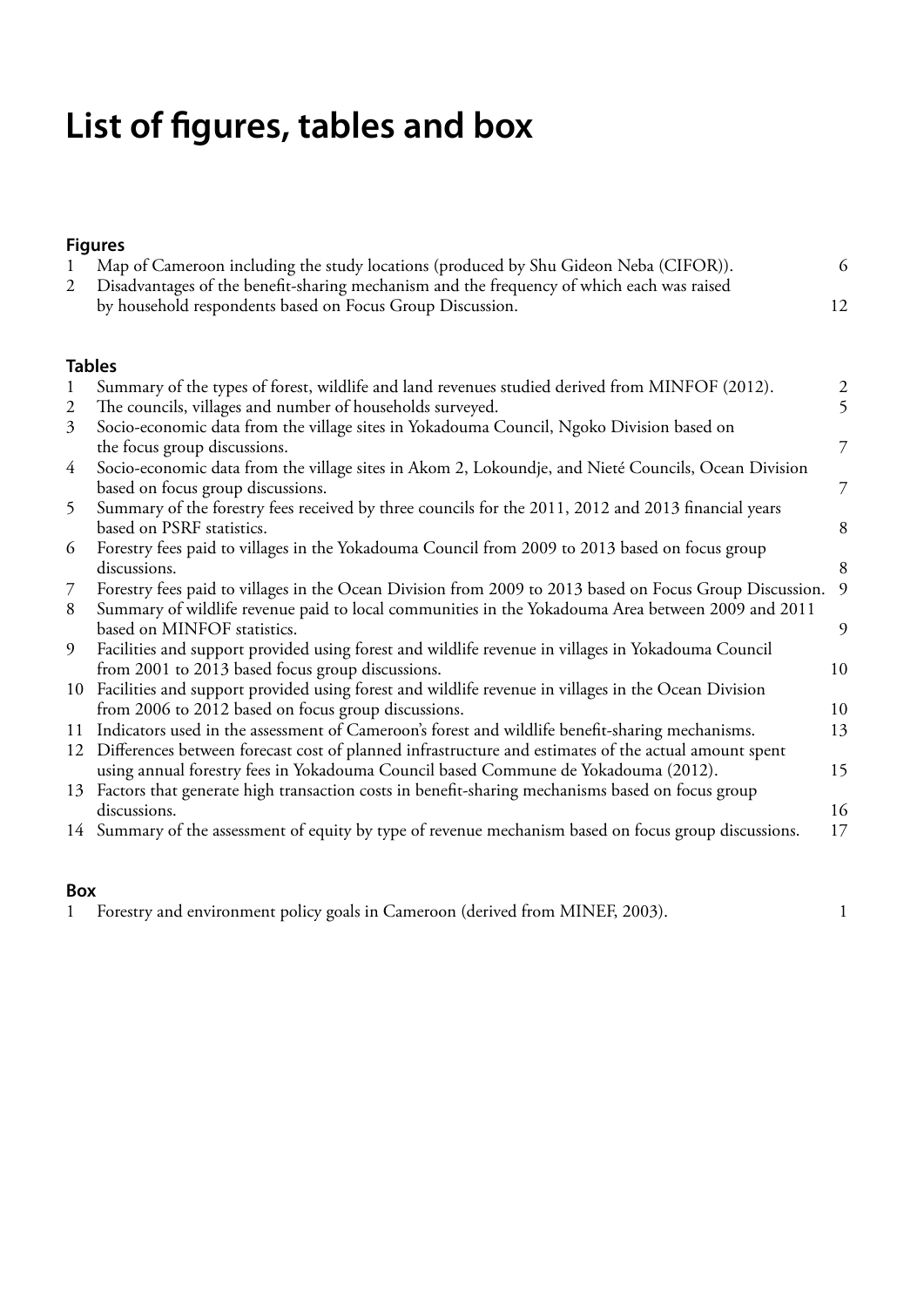# **Terms and abbreviations**

| <b>CFAF</b>    | Francs de la Coopération Financière en Afrique                                                     |
|----------------|----------------------------------------------------------------------------------------------------|
| <b>COVAREF</b> | Comité de Valorisation des Ressources Fauniques (Wildlife Resource                                 |
|                | <b>Enhancement Committees</b> )                                                                    |
| <b>FEICOM</b>  | Fonds D'Intervention et d'Equipement Communal (Special Fund for Equipment and                      |
|                | Inter-communal Intervention)                                                                       |
| <b>MINEF</b>   | Ministere de l'environnement et des Forêts (Ministry of Environment and Forest)                    |
| <b>MINFI</b>   | Ministère des Finances (Ministry of Finance)                                                       |
| <b>MINFOF</b>  | Ministère des Forêts et de la Faune (Ministry of Forests and Wildlife)                             |
| <b>MINATD</b>  | Ministère de l'administration territoriale et de la décentralisation                               |
| <b>MRV</b>     | Monitoring, Reporting, and Verification                                                            |
| NGO            | Non-governmental organization                                                                      |
| <b>NTFP</b>    | Non-timber forest products                                                                         |
| <b>PSRF</b>    | Programme de Sécurisation des Recettes Forestières (Enhanced Forest Revenue Program)               |
| $REDD+$        | Reducing emissions from deforestation and forest degradation and enhancing forest<br>carbon stocks |
| <b>SBSTA</b>   | Subsidiary Body for Scientific and Technological Advice                                            |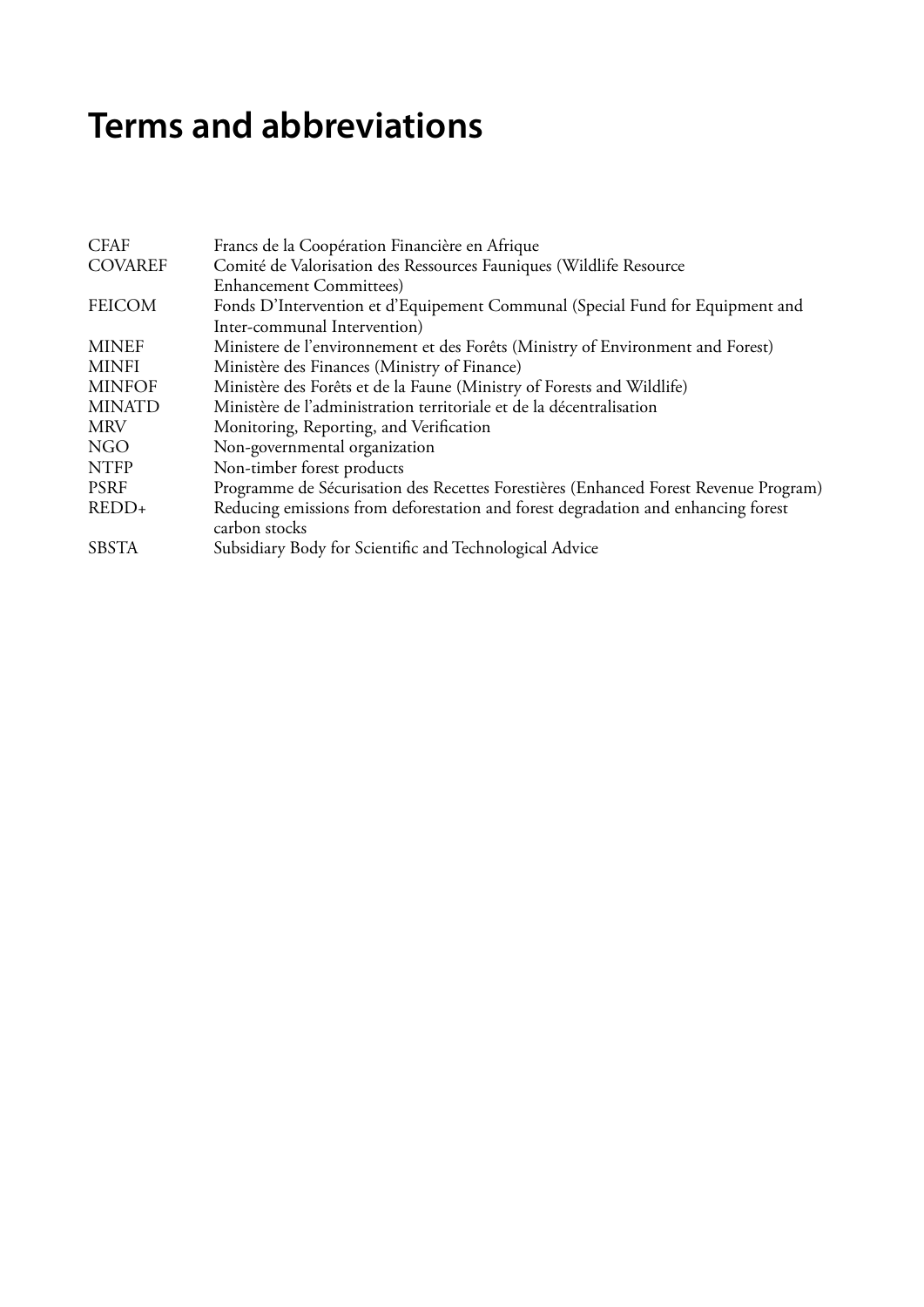# **Acknowledgement**

This research is part of CIFOR's project "Opportunities and Challenges to Developing REDD+ Benefit Sharing Mechanisms in Developing Countries", with funding by the European Commission, and co-financing from the Norwegian Agency for Development Cooperation (Norad), UKAid, the Australian Agency for International Development (AusAID), and the CGIAR Research Program on Forests, Trees and Agroforestry.

The topic of this study was identified as a knowledge gap and an issue of high priority during the "REDD+ Benefit Sharing Workshop" held in Yaoundé on 28<sup>th</sup> March 2014 as the Cameroon REDD+ stakeholders felt that it is critical to assess the many existing forest revenue redistribution mechanisms to learn from the experiences and to not create overlaps. We responded to the call by carrying out this study, and we hope that the information in this working paper will contribute towards the process of designing an effective, efficient and equitable REDD+ benefit sharing mechanism in Cameroon.

The authors are grateful for the efforts of the field research team who were involved in the data collection, notably Thanian Shiri (Unversity of Yaoundé), Onana Evegue Annite (University of Yaoundé 1), Sam Donal Assembe Ndoum (University of Yaoundé 2) and Guy Bangue Bisseni (University of Dschang).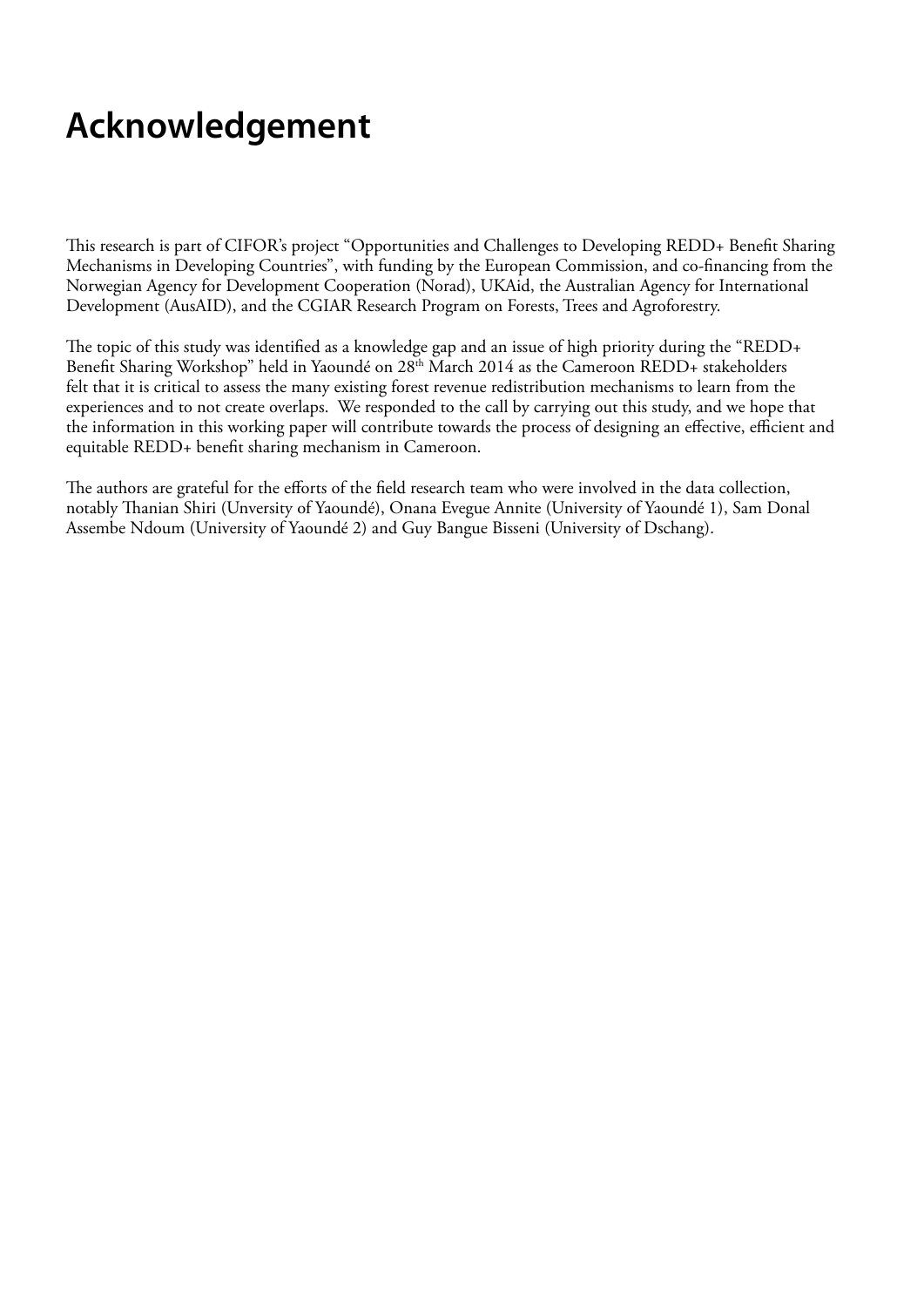### **Executive summary**

Cameroon has long established legal mechanisms for the redistribution of forest and wildlife revenues by which economic operations are to pay royalties that are transferred to local forest communities. An analysis of forest and wildlife royalties in Cameroon offers several lessons for the future design and implementation of REDD+ benefit sharing. This paper draws on a legal review and field data to assess the implementation processes and outcomes of forest and wildlife revenues in Cameroon, with an emphasis on the socio-distributional aspects.

Central to this analysis are four types of revenue redistribution mechanisms, created by the government with the aim of enabling local councils and local communities to receive some portion of the forest and wildlife revenues and be involved in forest resource management. The key objective of the revenue redistribution policy is to support poverty reduction and local development. Each of these four revenue sharing mechanisms involves specific governance and institutional arrangements: Annual Forest Fees, Council Forest Revenues, Wildlife Royalties, and Community Forest Revenue. This study focuses on implementation processes and outcomes of these mechanisms in 15 villages in four council areas, namely Yokadouma (Boumba and Ngoko division, East region), and Nieté, Lokoundje and Akom 2 (Ocean division, South region). We conducted 15 focus group discussions and 72 household questionnaires and interviews with key experts and authorities. We assessed these mechanisms using a 3E (effectiveness, efficiency and equity) lens to draw lessons for designing REDD+ benefit sharing.

The findings indicate that the forestry and wildlife revenue redistribution mechanisms in Cameroon do not entirely fulfill the 3E criteria, and that the trade-offs between the effectiveness, efficiency and equity criteria are not always clear or transparent. Specifically, the study results reveal that the institutionalized forest and wildlife revenue sharing models have not adequately achieved the policy objectives of reducing rural poverty and promoting local development. The poor outcomes are illustrated by the low development condition of local communities in all four council areas that

are our study sites (effectiveness criterion). There is also evidence that suggests that all the revenue redistribution mechanisms have high transaction costs, which hinders local communities from taking advantage of the presented opportunities (efficiency criterion). Lastly, the procedural and contextual dimensions of social justice underlying all environmental policies are poor (equity criterion), notably for women and marginalized groups such as the Pygmy minority. Despite the well-intentioned objectives behind Cameroon's forest and wildlife revenue redistribution models, the weak governance prevalent in the country's sociopolitical institutions at both national and local levels, and poor institutional processes have meant that the models do not manage to adequately achieve their goals.

For the current models of forest and wildlife revenue redistribution to be relevant for REDD+, our assessment highlighted the following shortcomings: (i) the political economy of Cameroon's forestry sector has colored the design of the revenue sharing mechanisms and exacerbated shortcomings and malpractices of the prevailing system; (ii) the central administration and authorities are highly present throughout the redistribution process and this has overridden the powers devolved to local authorities, and led to recentralization characterized by unstable framework regulations and benefitsharing grids; (iii) the bureaucracy of the current mechanisms has caused high transaction costs for local participants and enabled related rent capture by some forest and political elites; (iv) the current models have contributed to and reinforced the political and socioeconomic marginalization of forest minorities such as Pygmies (*Baka* and *Bagyeli*) and women; and (v) local actors have weak capacity for influencing local forest governance. Possible solutions include distributing forest revenues from companies or councils directly to communities, and designing a revenue redistribution system that is based on egalitarian theory – whereby the prevailing understanding is that equal distribution is equitable/ fair – and which minimizes opportunities for corruption and malpractice.

There is potential to address the shortcomings of Cameroon's current revenue redistribution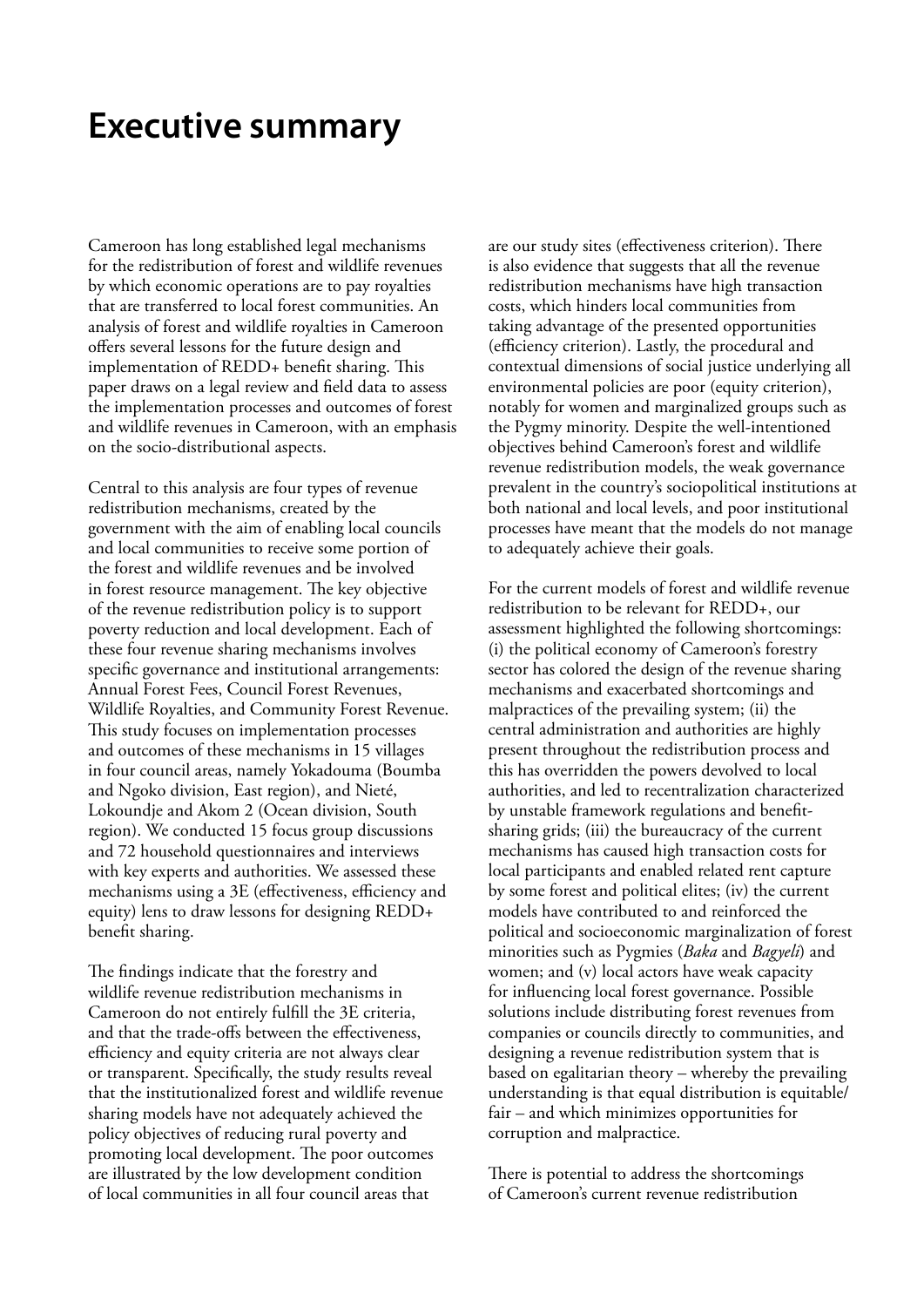mechanisms through institutional reform of forest finance committees and financial flows, improvement of governance practices through the establishment of a participative financial monitoring, reporting and verification system, and distributing benefits in a more productive form (i.e. non-cash) that can contribute more effectively to sustained local development. Any future mechanism for benefit sharing within the framework of REDD+ in Cameroon should avoid duplicating or reinforcing the systemic regulatory, procedural and governance flaws inherent in the current forest and wildlife revenue-redistribution models. In this respect, the national REDD+ program could begin to prepare and adopt, in a participatory manner, a series of socio-environmental safeguards based on the principles adopted at the Conference of the Parties in Warsaw and Cancun, and concluded at 2015 Bonn Climate Change conference, and on lessons

from the country's own experience in the sharing of revenues from forest, wildlife, land and related sectors. A multi-stakeholder approach to identifying the actual and potential risks of a REDD+ benefitsharing mechanism will be critical to the legitimacy of the process. It will also be important to clarify Cameroon's specific objectives for REDD+, to identify beneficiaries and comparatively assess the pros and cons of particular instruments, institutions, rules, procedures, modes of local community representation, modes of access to information and styles of governance in the design of the benefit sharing mechanism. Finally, the identification of criteria and indicators for the evaluation of safeguards in both forest and wildlife revenue-redistribution mechanisms and REDD+ benefit sharing will be important to ensure socio-environmental sustainability in the long term.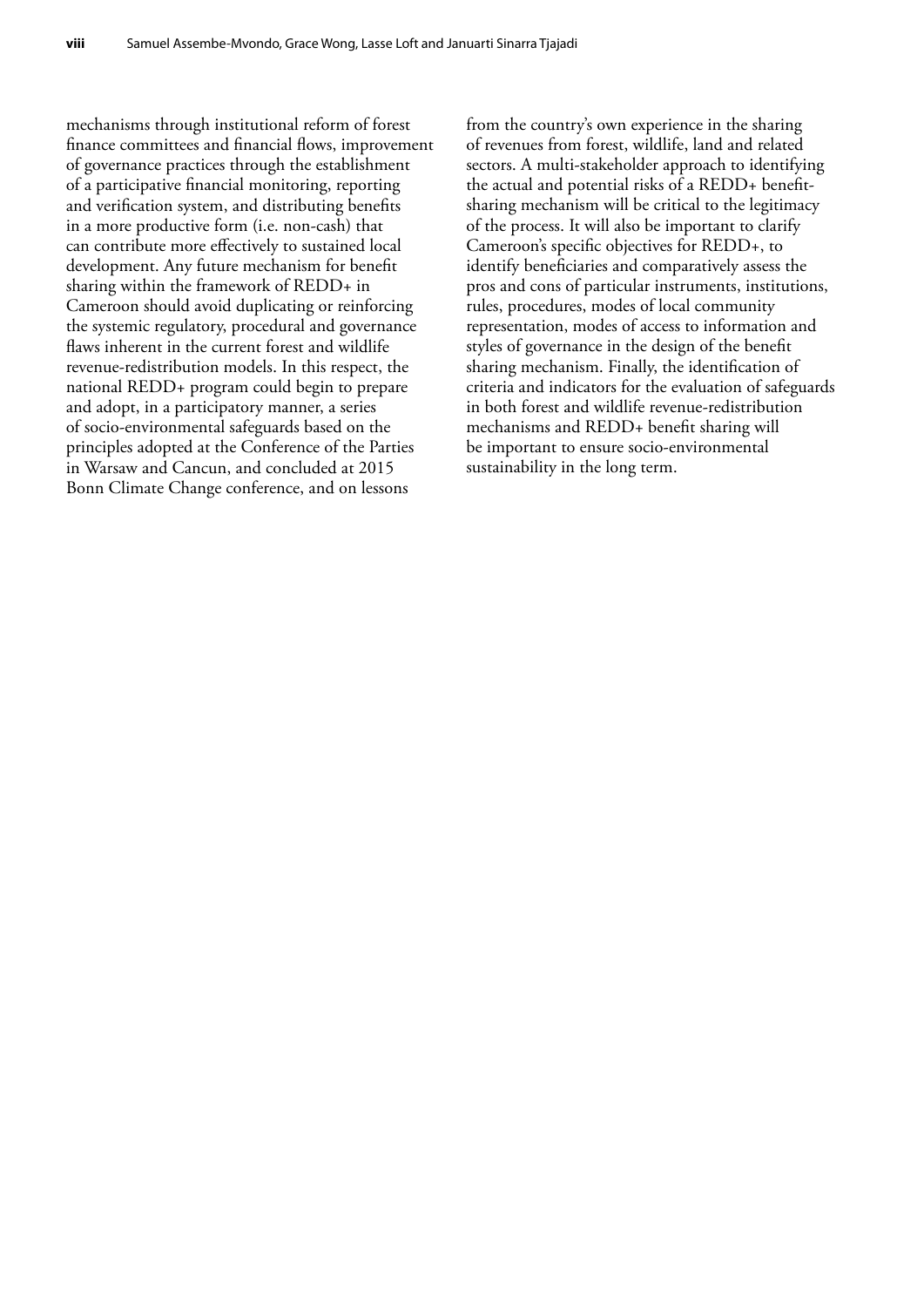### **Introduction**

Most tropical forests in developing countries are owned and administered by government bodies. Timber from these forests is sold to concessionaires – companies granted harvesting rights – at charges established by government agencies rather than by markets (Gillis 1980; Amacher et al. 2001). The most common charges are royalties, which are typically paid at an uniform rate (or rent) calculated according to the number of logs extracted from the forest, and not on the number of standing trees (Vincent 1990). Many studies have called attention to the negative impacts of the mispricing of royalties (Repetto and Gillis 1988) and how inefficient timber royalty systems drive non-sustainable forestry practices (Vincent 1990). However, forest royalties can make significant contributions to government revenues and domestic growth (Amacher et al. 2001). What is less studied is the redistribution of these revenues within society, given the nature of forests as a public good.

In Cameroon, land, forestry and wildlife royalties are levied by the State for the use of natural resources (Lipietz 1998). The two main legal instruments for the payment and redistribution of these royalties are contained in Ordinance No. 74-1 of 6 July 1974 to Establish Rules Governing Land, and Law No. 94 of 20 January 1994 on Forestry, Wildlife and Fisheries Regulations. The key objective of the forest and wildlife revenue redistribution policies is to support poverty reduction and local development of local forest communities. This study examines the distribution of these natural resource royalties, with an emphasis on the socio-distributional aspects, to draw lessons for REDD+. REDD+ is a payment mechanism to compensate developing countries and other actors who contribute to efforts to reduce emissions from deforestation and forest degradation (Angelsen 2009; Wertz-Kanounnikoff and Angelsen 2009). Revenue sharing within the REDD+ framework is a vital incentive for actors to initiate behavior change regarding forest resource conservation (Agarwal and Nairin 1991; Peskett 2011). However, revenue or benefit sharing is not specific to the REDD+ process. The model is common in the mining, hydrocarbons, forestry,

conservation and development sectors (Peskett 2011; Luttrell et al. 2013). Thus, the strengths and weaknesses of these models can inform the design of a revenue-sharing mechanism for REDD+ (Luttrell et al. 2013).

Based on Luttrell et al. (2013), benefit sharing is the distribution of the net direct and indirect gains derived from the implementation of the REDD+ mechanism. This study, therefore, focuses on four mechanisms used for the distribution of the forest and wildlife revenues in Cameroon: (i) Annual Forest Fees, (ii) Council Forest Revenues, (iii) Wildlife Royalties, and (iv) Community Forest Revenue. Many studies have already been conducted on this topic (e.g. Bigombé 2003; Oyono et al. 2006; Lescuyer et al. 2008; Oyono et al. 2009; Bigombé 2010; Cerutti et al. 2010; Assembe-Mvondo et al. 2013), however this study has dual significance. First, it makes a comparative evaluation of the different revenue redistribution mechanisms based on three criteria: (i) **effectiveness**, which refers to the performance of the mechanism to achieve local development and reduce poverty (Lindhjem et al. 2010), (ii) **efficiency**, which refers to the extent to which the revenue redistribution mechanism enables a more cost-effective achievement of the policy objective (OECD 2007) and the types of costs incurred in its implementation; and (iii) **equity**, which relates to the distributional aspects of associated costs and benefits, procedural aspects of participatory decision-making and specific contexts that shape stakeholders' perceptions of equity (Angelsen 2009; Brown and Corbera 2003, McDermott et al. 2012). Second, the study draws lessons that could help in design of a national REDD+ policy mechanism such as benefit sharing. The main research questions are (i) to what extent are the existing forest and wildlife benefit-sharing mechanisms in Cameroon effective, efficient and equitable (examining in particular, local perceptions of equity); and (ii) what lessons from current practice can help design the future REDD+ benefitsharing mechanism.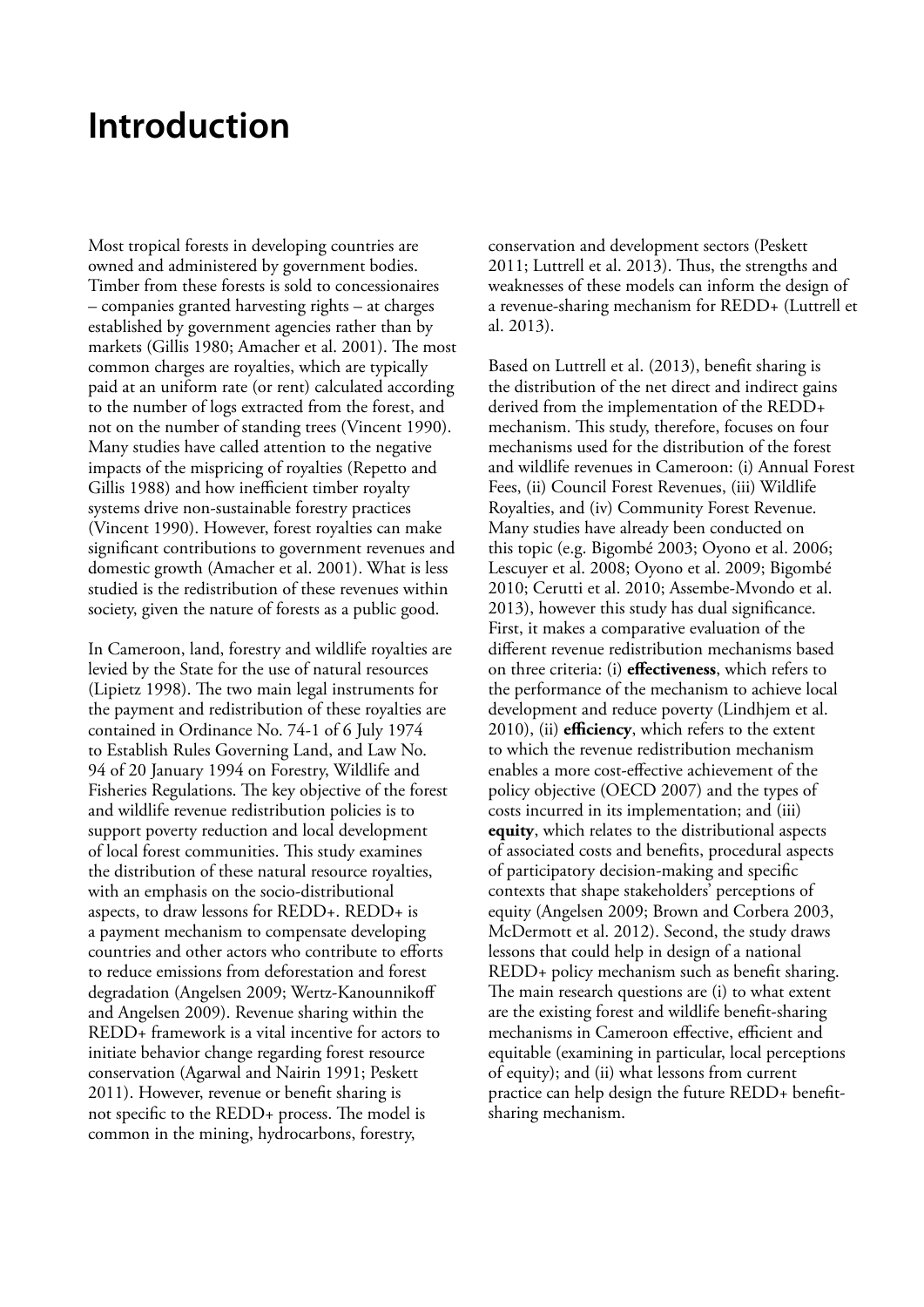The paper is organized as follows: Section 1 clarifies on the legal and regulatory frameworks of forest and wildlife revenue redistribution. The methods used in the study and details of the study areas are then presented in Section 2, and the data and

results in Section 3. The main findings of the study are discussed in Section 4. The paper concludes in Section 5 with final thoughts and recommendations for how Cameroon can adapt/improve these mechanisms for 3E REDD+ benefit sharing.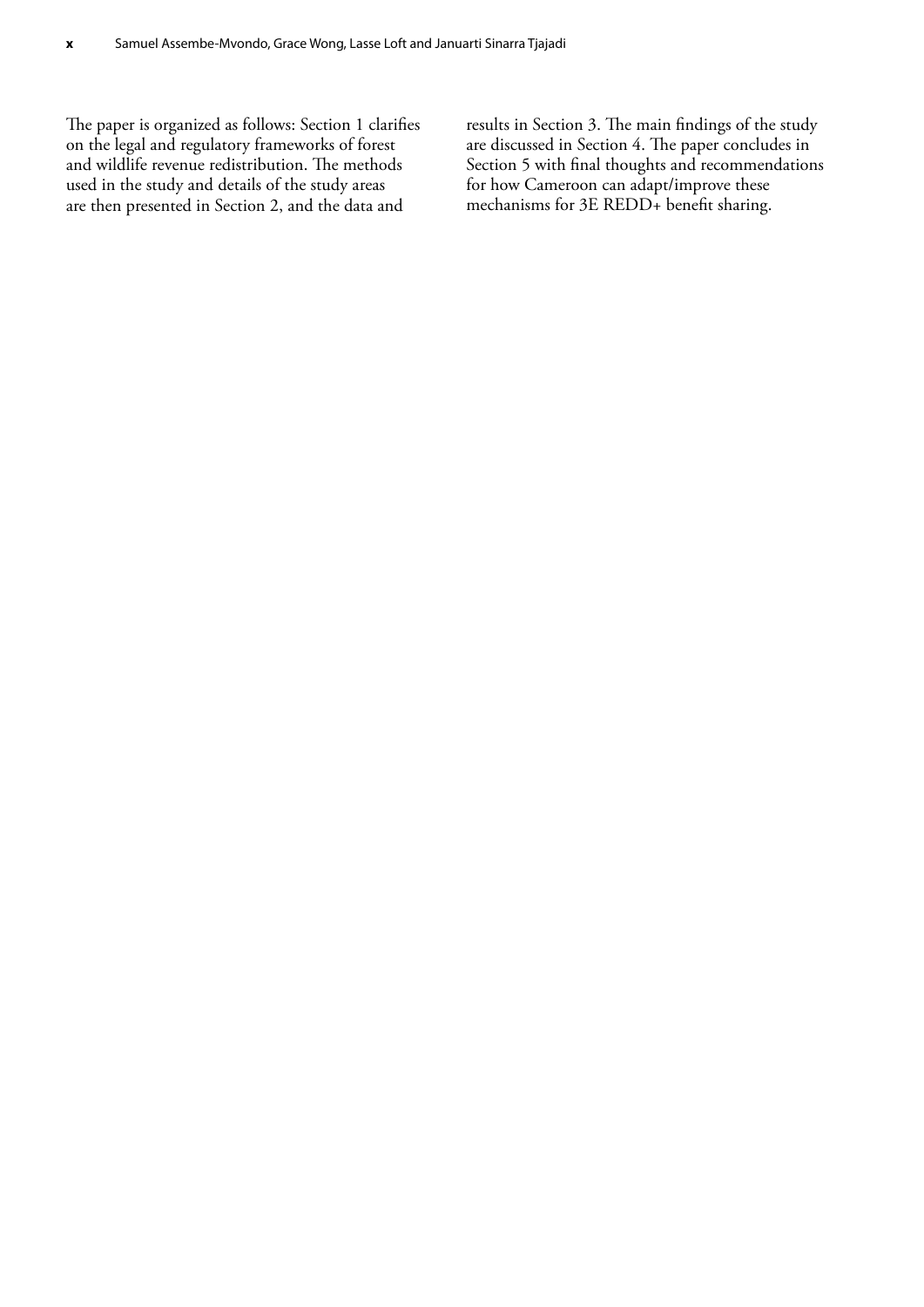# **1 Legal and regulatory frameworks of forest and wildlife revenue redistribution**

Environmental management policies have social consequences, especially on equity (Bagnoli et al. 2008; Dietz and Atkinson 2010). Policy implementation costs are often felt locally where the population is least capable of covering them. Such costs are typically borne by those whose access to biodiversity resources is constrained due to direct regulations (e.g., protected area establishment) or whose assets are affected by biodiversity enhancement. In addition, many people who are not directly dependent on the biodiversity resources or protected area often benefit indirectly from such policies. Thus, both direct and indirect gains from environmental policy can influence how equitable the redistribution of forest and wildlife revenue is. Box 1 presents the various goals of Cameroon's forestry and environment policies, where forest revenue redistribution for local development is one of the priorities.

Until 1994, the forest taxation system in Cameroon was mainly based on the assessment of undressed timber exports to generate revenue (Topa et al. 2009). The taxation system introduced by the 1994 forestry reform sought to ensure equitable distribution of forest revenue among non-state actors (Karsenty 2000; Bigombé 2003, 2010). In

this regard, Section 66 (1) of Law No. 94 of 20 January 1994 to lay down Forestry, Wildlife and Fisheries Regulations in Cameroon provides that annual forestry fees shall be assessed on the basis of surface area and that the rate shall be fixed by the 1998 Finance Law (see Table 1). These provisions are supplemented by those of Section 14 (2) of Law No. 98/9 of 1 July 1998: Finance Law of the Republic of Cameroon, which fixed the annual forestry fee at CFAF 1500/ha for forest concessions and CFAF 2500/ha for the exploitation of sales of standing volume. The same provisions provide for the distribution of the said annual forestry fee as follows: 50% for the State, 40% for local councils and 10% for bordering villages. Joint Order No. 122 of 29 April 1998 was issued to lay down conditions for the use of revenue derived from forestry fees allocated to villages. When it was found to be ineffective, this regulatory instrument was replaced by another joint order issued on 3 June 2010, which was subsequently repealed because of difficulties with implementation and because council officials argued that some of its provisions violated the autonomy of councils. It was replaced by Joint Order No. 76/MINADT/MINFI/ MINFOF of 26 June 2012 to lay down conditions for the planning, use and monitoring of the

#### **Box 1. Forestry and environment policy goals in Cameroon (derived from MINEF, 2003).**

- 1. Sustainable forest management: the exploitation of the productive forest of the permanent national estate within the framework of management, which ensures the sustainability of the ecosystem through a 30-year rotation.
- 2. Contribution to economic growth and poverty alleviation: the production of tax revenues, part of which are passed back to local councils and communities, job creation in the wood subsector and establishment of community forest directly managed by the communities.
- 3. Participatory management with the involvement of all the stakeholders: consultation with civil society and private sector in the decision-making process, increased responsibility for rural populations in managing forests of the national estate, and openness to permanent dialogue with the international community.
- 4. Biodiversity conservation within a national network of managed protected areas and production forests.
- 5. Capacity-strengthening for the public sector in its basic functions.
- 6. The establishment of a regulatory framework favorable to the development of the private sector.
- 7. The establishment of coherence within the land ownership system: allocation of land to priority uses through the definition of a zoning plan.
- 8. Improved governance: clarification and simplification of rules, controls on corruption, increased transparency, and systematic public information sharing.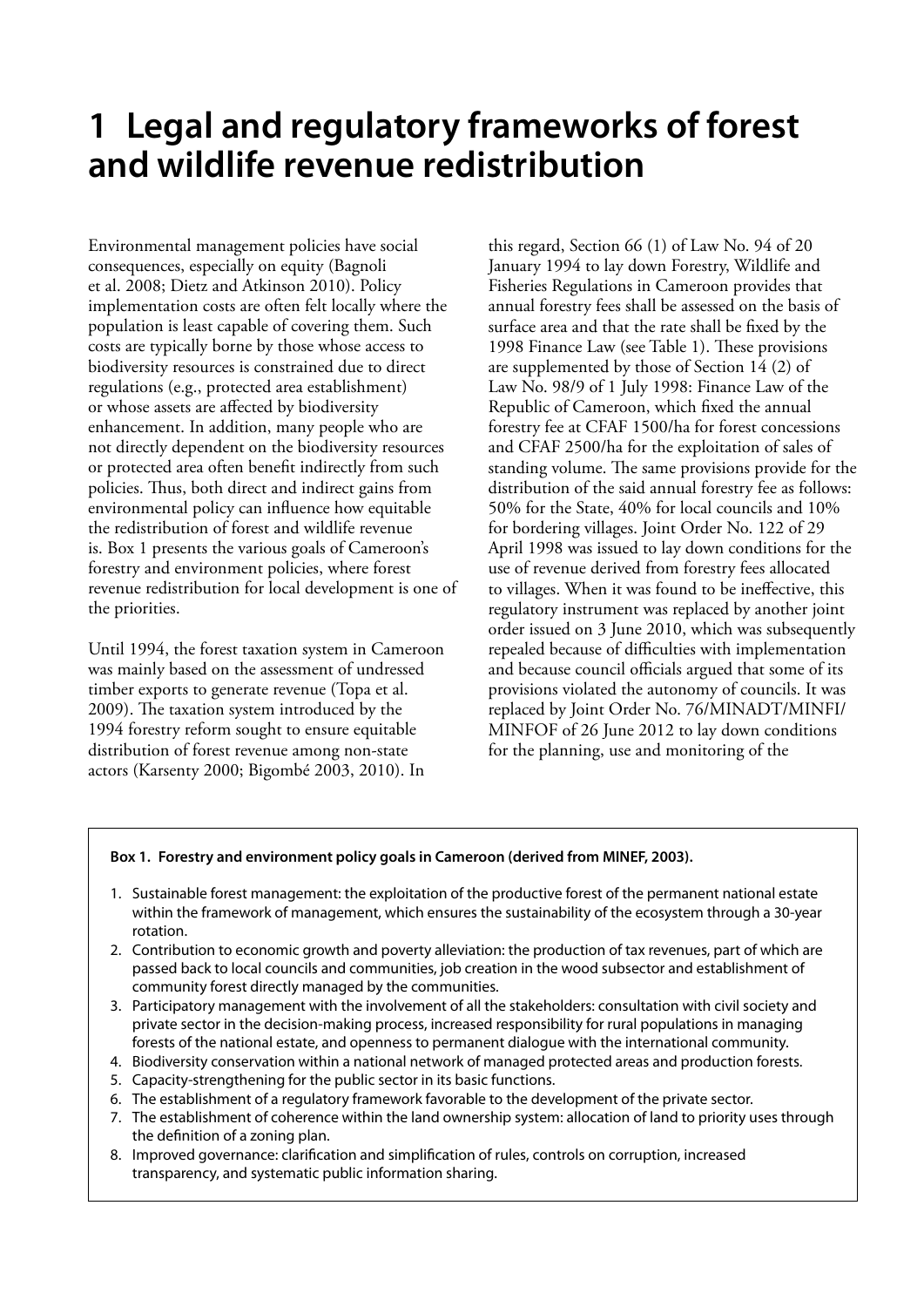| Type of<br>revenue          | <b>Legal and</b><br>regulatory bases                                                                                                                                                       | <b>Distribution</b><br>grid                                                                                                      | Type of community<br>investments                                                                                                                                                                                                                                                       | Ownership of forest land                                                                                                                                                                               |
|-----------------------------|--------------------------------------------------------------------------------------------------------------------------------------------------------------------------------------------|----------------------------------------------------------------------------------------------------------------------------------|----------------------------------------------------------------------------------------------------------------------------------------------------------------------------------------------------------------------------------------------------------------------------------------|--------------------------------------------------------------------------------------------------------------------------------------------------------------------------------------------------------|
| Annual<br>forestry fee      | Section 66 of the<br>Forestry, Wildlife<br>and Fisheries Law;<br>Section 14 of the<br>1998 Finance Law;<br>Article 3 of the 2012<br>Joint Order No. 76/<br>MINADT/ MINFI/<br><b>MINFOF</b> | $> 50\%$ for the<br><b>State</b><br>$> 20\%$ for<br>councils<br>> 20% for<br>subsidies<br>$>10\%$ for<br>surrounding<br>villages | Water supply; rural<br>electrification; construction<br>and maintenance of bridges;<br>sports equipment; construction<br>and maintenance of schools;<br>construction and maintenance<br>of health centers; purchase of<br>medicines; reforestation and<br>other socioeconomic projects | State property identified<br>as permanent forest<br>for production (forest<br>concession) Local<br>communities and<br>indigenous people only<br>have user rights                                       |
| Council forest<br>revenue   | Article 5 of the 2012<br>Joint Order No. 76/<br>MINADT/MINFI/<br><b>MINFOF</b>                                                                                                             | > 30% for<br>surrounding<br>villages<br>> 70% for<br>councils                                                                    | Investments similar to those<br>financed by annual forestry<br>fees                                                                                                                                                                                                                    | Council property that<br>is part of a permanent<br>forest domain for<br>production purposes.<br>Local communities and<br>indigenous people still<br>have user rights                                   |
| Community<br>forest revenue | Article 7 of the 2012<br>Joint Order No. 76/<br>MINADT/MINFI/<br><b>MINFOF</b>                                                                                                             | > 100% for<br>village<br>communities                                                                                             | Community investments<br>provided for in the simplified<br>forest management plan                                                                                                                                                                                                      | National property that is<br>part of the non-permanent<br>forest domain. The<br>State is the custodian<br>and local communities<br>and indigenous people<br>could be recognized as<br>customary owners |
| Wildlife<br>royalty         | Article 8 of the 2012<br>Joint Order No. 76/<br>MINADT/MINFI/<br><b>MINFOF</b>                                                                                                             | $> 50\%$ for the<br><b>State</b><br>> 40% for local<br>councils<br>concerned<br>$>10\%$ for<br>surrounding<br>villages           | Community investments<br>similar to those financed by<br>annual forestry fees                                                                                                                                                                                                          | State property<br>characterized as per that<br>generating an annual<br>forestry fee                                                                                                                    |
| Annual land<br>revenue      | Article 17 of the<br>1976 Decree No.<br>76-166                                                                                                                                             | $>40\%$ for the<br>State<br>> 40% for local<br>councils<br>$> 20\%$ for<br>surrounding<br>villages                               | Financing of public<br>infrastructure for the<br>community                                                                                                                                                                                                                             | National property<br>characterized as per that<br>generating community<br>forest revenue                                                                                                               |

|  |  |  |  |  |  |  | Table 1. Summary of the types of forest, wildlife and land revenues studied derived from MINFOF (2012). |
|--|--|--|--|--|--|--|---------------------------------------------------------------------------------------------------------|
|--|--|--|--|--|--|--|---------------------------------------------------------------------------------------------------------|

management of forest and wildlife revenue allocated to councils and local communities.

The new configuration of the forest and wildlife revenue allocated to municipal councils and local village communities is defined by Joint Order No. 76/MINADT/MINFI/MINFOF of 2012 and the legal basis of the annual land fee is set out in Article 17 of Decree No. 76-166 of 27 April 1976 (see

Table 1). According to Article 25 of the Joint Order No. 76/MINADT/MINFI/MINFOF, the forest and wildlife revenue allocated to municipal councils and local communities are public funds and its management is subject to supervision by the relevant state services.

However, Article 243 of the recent 2015 Finance Law has set up a new Annual Forestry Fee grid: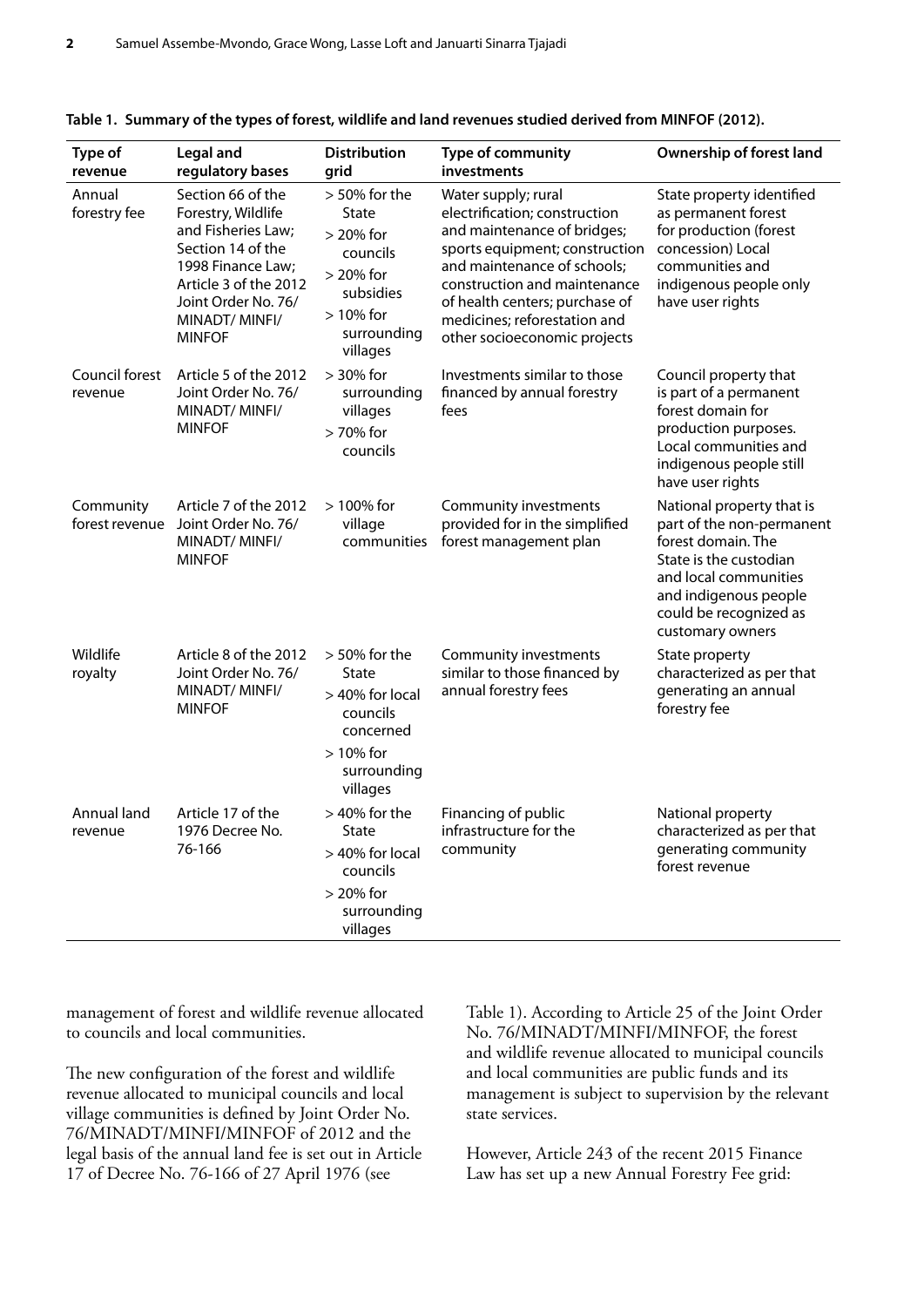50% for the State and 50% for councils. This new grid contradicts the provisions of forest and other administrative decentralization laws. Notably it cancels the 10% of the Annual Forestry Fee allocated to local communities. To some extent,

such administrative practice can be qualified as tentative recentralization by the Cameroonian central government, characterized by communities having less financial autonomy and weaker political autonomy (Oyono 2004a).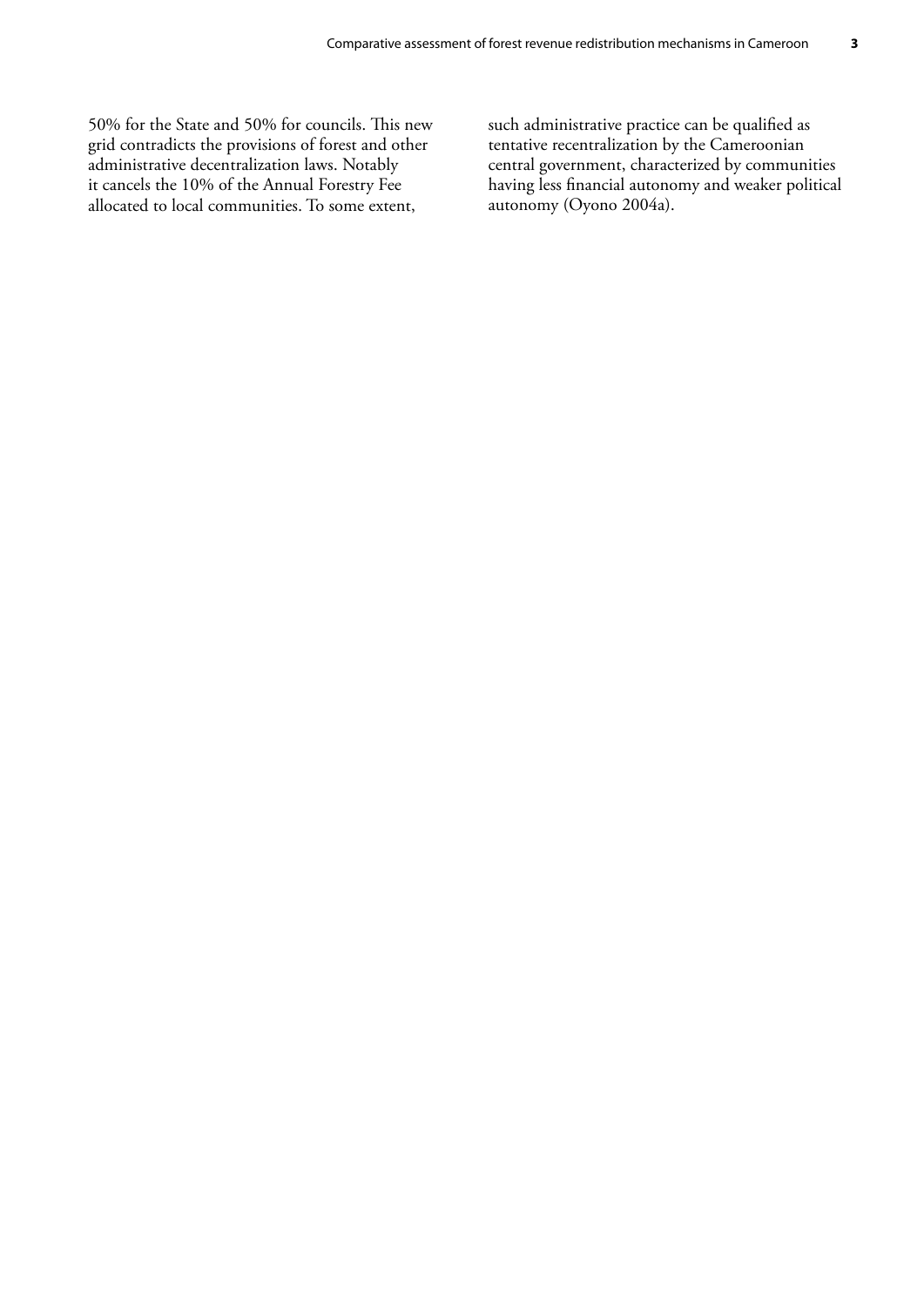### **2 Methodology and characteristics of study sites**

### **2.1 Methodology**

There are many factors that impact individuals' motivation toward sustainable forest management and conservation, including procedural and distributive fairness (Vatn 2010). REDD+ and payments for ecosystem services are economic incentives that are expected to increase motivation by providing additional benefits to or compensation for the costs of sustainable forest management and conservation. However, perceptions of unfairness can undermine the effectiveness of these incentives even if they provide a net benefit (Pascual et al. 2010). Powerful interests tend to influence the design of benefit-sharing mechanisms to reinforce prevailing structures, even if flawed (Brockhaus et al. 2014a). Consequently, individuals' perception of fairness and their own net benefit can have a substantial impact on the participation of the wider community and thus the efficacy of such incentives (Sommerville et al. 2010). Although the implicit or explicit promotion of 'equity' has become an integral part of many policy instruments/interventions (McDermott et al. 2012; Skutsch 2013), it is often unclear if equity refers to participation in decisionmaking or distribution of benefits or other. For example, goals in the Forest Carbon Partnership Facility REDD+ Readiness Preparation Proposals often include implementation equity in benefit sharing, but this is left abstract and vague (Skutsch 2013).

The objective of this study was to understand how existing forest and wildlife benefit-sharing mechanisms are operationalized in Cameroon and if these mechanisms are effective, efficient and equitable. We also aimed to understand the local perceptions at various levels (i.e. household, village and council) of the performance of these benefit-sharing mechanisms, focusing on equity/fairness, and provide suggestions for improving the operationalization of equity in these mechanisms. To do so, we examined available official statistics on the PSRF1 and at local levels, on the flows of revenues from national to local levels. We then

compared that with data gained from local revenue management institutions or committees during the field research.

Data for the study were collected through a combination of a literature review on the different revenue sharing mechanisms in the forest sector in Cameroon, legal review on the laws and policies related to the distribution of forest and wildlife revenues, focus group discussions with communities at selected research sites, and indepth interviews with key experts and authorities at various levels. In the initial desk-based preparation phase, the abundant literature on revenue distribution in Cameroon and the relevant legal and regulatory instruments in force were reviewed. Two types of questionnaires were designed: a semiopen questionnaire to be administered in focus group discussions at all the villages and a household questionnaire to understand socioeconomic parameters and livelihoods, and local development dynamics. These two survey instruments were complemented by interviews with key respondents in municipal councils and local NGOs, and local officials of the Ministry of Forestry and Wildlife, and the Ministry of State Property, Surveys and Land Tenure.

The second phase consisted of two field trips to the main site lasting 10 days (Yokadouma Council) and to the secondary site (three councils located near the seaside town of Kribi: Nieté, Lokoundje and Akom 2) lasting seven days.<sup>2</sup> In the main site, field visits were made to eleven villages, and in the secondary site, field visits were made to four villages (see Table 2). The data on the following socioeconomic variables were collected during focus group discussions comprising between 15 to 20 people: demographic, ethnographic and gender data; type of revenues received; existence of a revenue management committee; type of socio-economic activities; identification of the community infrastructure built using forestry revenue; amounts paid to villages; terms and

<sup>1</sup> The *Programme de Sécurisation des Recettes Forestières* (PSRF) is a joint program between the Ministry of Finance and Ministry of Forests and Wildlife. Under the General Directorate of Taxation, it is charged with calculating, collecting, managing and verifying all forest taxes.

<sup>2</sup> Yokadouma Council was considered the main site due to the total amount of forest revenues received.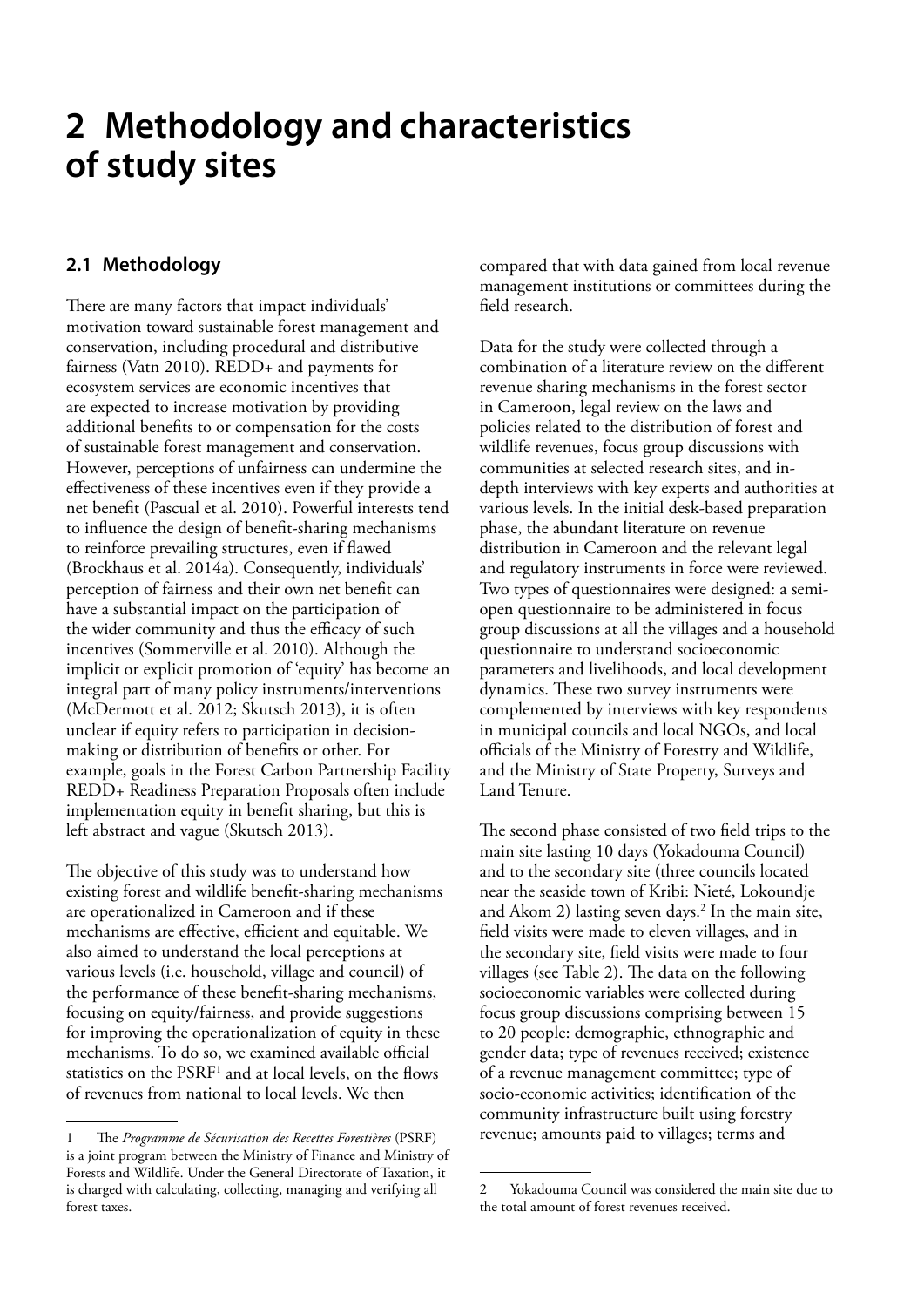| Council   | <b>Focal villages</b> | Number of<br>households<br>surveyed |
|-----------|-----------------------|-------------------------------------|
| Yokadouma | Zoulabot Nouveau      | 7                                   |
|           | Madjoué               | 3                                   |
|           | Mbol 12               | 5                                   |
|           | Landjoue1             | 8                                   |
|           | Moampack              | 6                                   |
|           | Bonda                 | 1                                   |
|           | Mezion                | 6                                   |
|           | Djalobekoe            | 4                                   |
|           | Mopouo                | 5                                   |
| Nieté     | Nko'olong             | 12                                  |
|           | <b>Bidou III</b>      | 8                                   |
| Lokoundje | Bidou II              | 7                                   |
| Akom 2    | Ndja bi lobe          |                                     |
| Total     |                       | 72                                  |

**Table 2. The councils, villages and number of households surveyed.**

conditions of access to community infrastructure; services and benefits from forest stands; perceptions of revenue-distribution mechanisms; and perceptions of the impact of revenue received on the living standards of local inhabitants. The household questionnaire was administered to ten households in each of the villages. It used similar parameters to those of the focus groups, but concentrated on the impact of community revenue on the living standards of the households, conditions of access to and management of land and forest resources, and the level of household participation in community activities related to the management of revenue. Individual interviews were held with heads of technical services (forests, wildlife and land tenure administrations), council authorities and local NGOs. These focused on the procedure of access to the revenues, the community infrastructure constructed, the amounts allocated, the participation of beneficiary communities in the process of redistribution, socio-economic impacts, and constraints and challenges inherent in redistribution mechanisms.

The data were combined with data collected in 2012 for a study on the mechanism for the distribution of revenue derived from land in Cameroon (Assembe-Mvondo et al. 2013). We also collected financial information from the 2011 financial year relating to the distribution of wildlife revenue in Yokadouma.

The methodology in this study had some limitations. For example, some villagers declined to participate in the household survey on the grounds that forestry, wildlife and land revenue should legally be paid to the entire village community and not to individual households. Thus, only the information collected from focus groups, those based on the verification of community infrastructure and quantitative data from the PSRF, were considered the main raw data for this work. Also, it was not possible to cover all villages that theoretically receive land and wildlife revenue, and to verify the community infrastructure constructed. To address this gap, information collected from secondary sources was used, mostly from previous works.

#### **2.2 Characteristics of the study sites**

Yokadouma Council in Ngoko Division was selected as the main study site for two reasons. First, the rural council, which is located over 600 km from the capital of Cameroon (Yaoundé), houses 15 forest concessions, a council forest, and two community forests and hunting areas. Second, it received the highest cumulative amount of forestry fees in Cameroon between 2000 and 2011. More than USD 18 million was paid into the council's coffers and USD 6 million to the surrounding villages (Commune de Yokadouma 2012; Nodem et al. 2012). Data was collected in 11 of the 63 villages spread throughout the three main cantons, namely Mpou-Mpong, Kounabembe and Bidjouki. The total population of the council area was estimated at 75,648 in 2012 (Commune de Yokadouma 2012). It comprises two main ethnic groups: the *Bantu*, particularly the *Kounabembe, Mbimo and Mpong-Mpong* tribes; and the *Baka* who are considered the minority ethnic group. The main economic activities of the population are subsistence farming, hunting, gathering and harvesting of NTFPs, and small-scale fishing in rivers (Ontcha Mpele et al. 2005). The overall poverty rate in East Cameroon increased from 48% to 56% between 2000 and 2007, particularly worsening in rural areas (INS 2010).

The forest stands surrounding Yokadouma Council are semi-deciduous rainforest of low and medium altitude, which are classified under Congolese forests. These forests harbor many species of high commercial value (Commune de Yokadouma 2005): alep (*Desbordesia glaucescens*), emien (*Alstonia boonei*), tali (*Erythropleum ivorense*), sapelli (*Entandrophragma cylindicum*), fraké (*Terminalia superba*), sipo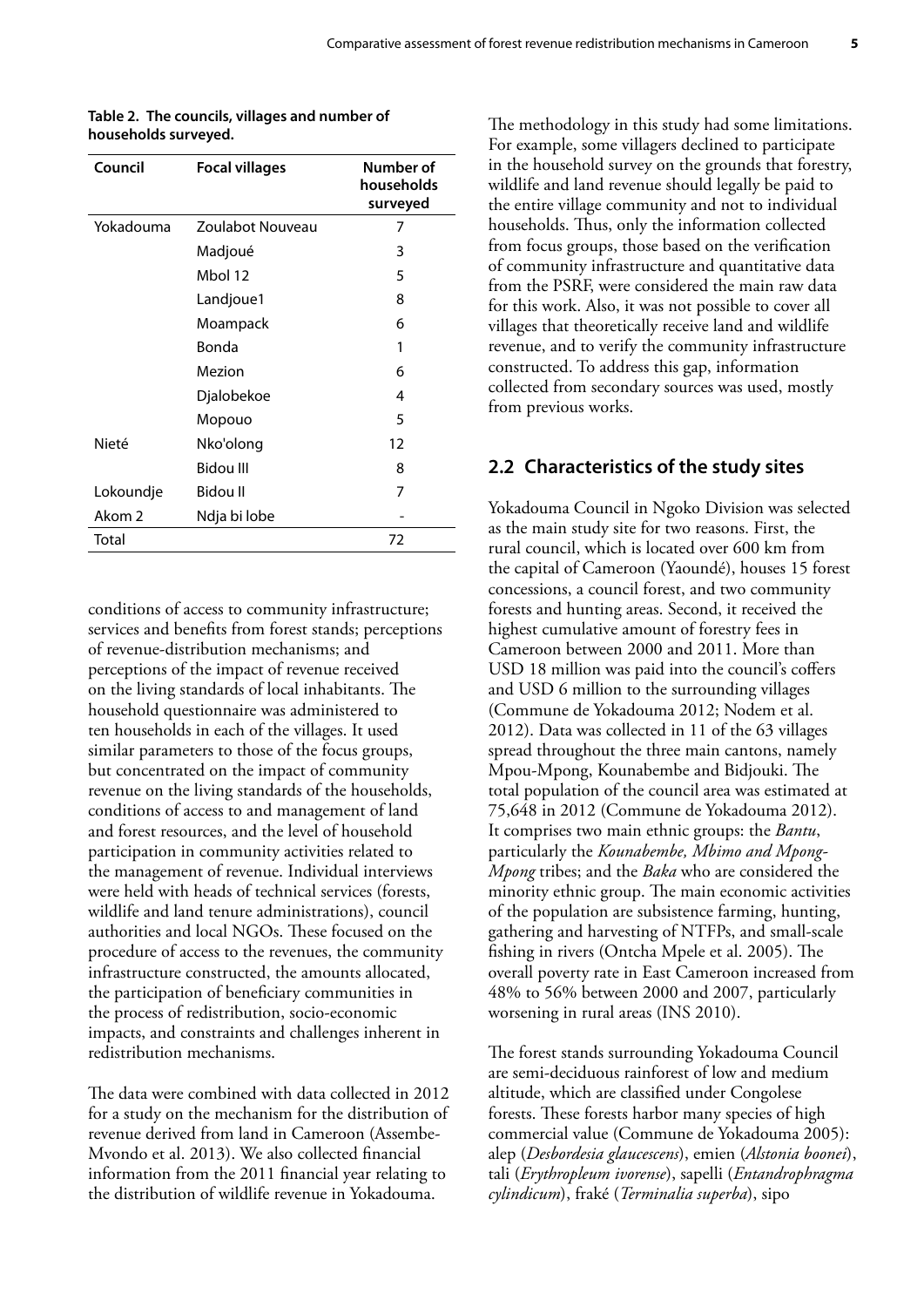(*Entandrophragma utile*), padouk rouge (*Plerocarpus soyauxii*), afromosia (*Pericopsis elata*), kossipo (*Entandrophragma candollei*), bilinga (*Nauclea diderrichii*), etc. There is diverse and abundant wildlife (Commune de Yokadouma 2012; Ontcha Mpele et al. 2005), notably gorillas (*Gorilla gorilla*), chimpanzees (*Pan troglodytes*), bush pigs (*Potamocherus porcus*), elephants (*Loxondonta cyclotis*), civets (*Viverra civetta*), duikers (*Cephalophus sp*) and pangolins (*Manistricuspis*).

The second site is located in three small rural council areas – Nieté, Akom 2 and Lokoundje – near the seaside town of Kribi, in Ocean Division. Nieté Council has a population of over 40,000 (Gerber 2008) made up mainly of the majority *Boulou* (*Bantu*) ethnic group and a minority *Bagyeli* (Pygmy) ethnic group. Nieté Council shares boundaries with the Campo Ma'an National Park and a forest concession, and harbors agroindustrial plantations. Socio-economic activities include small-scale subsistence farming, cash crop farming (cocoa and rubber), harvesting and gathering of NTFPs, hunting, and fishing in the many rivers (MINEPAT 2010). The poverty rate in southeast Cameroon dropped from 31.5% to 29.3% between 2001 and 2007. This rate varies according to the area of residence (INS 2010). The vegetation of the locality of Nieté is strongly influenced by rainfall, proximity to the sea, altitude, soil and human activities. Plant formations are classified under the Guinea-Congo rainforest rich in *Caesalpiniaceae* with *Calpocalyx heitzii* and *Sacoglottis gabonensis* (Letouzey 1985).

Akom 2 Council has a population of over 12,000 comprising mainly of the *Bulu* majority ethnic group and the *Bagyeli* minority ethnic group. It shares boundaries with the Campo Ma'an National Park and a forest concession, and harbors a council forest. The main socio-economic activities are subsistence farming, cash crop farming (cocoa), harvesting and gathering of NTFPs, hunting, and river fishing (CTFC 2009). Forests in the area are categorized as low and medium altitude dense moist evergreen forest (Letouzey 1985) with Atlantic Biafran forest, with dominant species such as Azobé (*Lophira alata*), Bongossi (*Saccoglotis gabonensis*) and Ewomé (*Coula edulis*). The area also has very diverse wildlife, including monkeys (*Cercopithecus sp*), duikers (*Cephalophorus sp*), giant pangolin (*Manis gigantea*), bush pig (*Red river hog*), vipers (*Bitis gabonensis*), etc. (CTFC 2009).



#### **Figure 1. Map of Cameroon including the study locations (produced by Shu Gideon Neba (CIFOR)).**

A = Nieté, Lokoundje and Akom 2 Councils in Ocean Division. B = Yokadouma Council in Boumba and Ngoko Division.

Lokoundje Council has a population of over 23,000 spread over 33 third degree chiefdoms (SNH 2010).<sup>3</sup> It is noted for its ethnic diversity, dominated by the *Bantu* ethnic group (*Ewondo*, *Mabi*, *Fang* and *Bakoko*) and Pygmy minority (*Bagyeli*) ethnic group. The locality harbors oil palm agro-industry and three new agroindustrial plantations (oil palms, rubber and banana), which at the time of the study were being set up. The main activities of the population are subsistence farming, cash crop farming (cocoa and palm), hunting, fishing, and harvesting and gathering of NTFPs. The area is surrounded by two forest concessions and a wildlife reserve, and its forest stands are classified as Atlantic Biafran forests, Atlantic coastal forests and small low inland mangroves (Letouzey 1985).

<sup>3</sup> There are three degrees of Chiefdoms in Cameroon, ranking by hierarchy order: first degree; second degree and third degree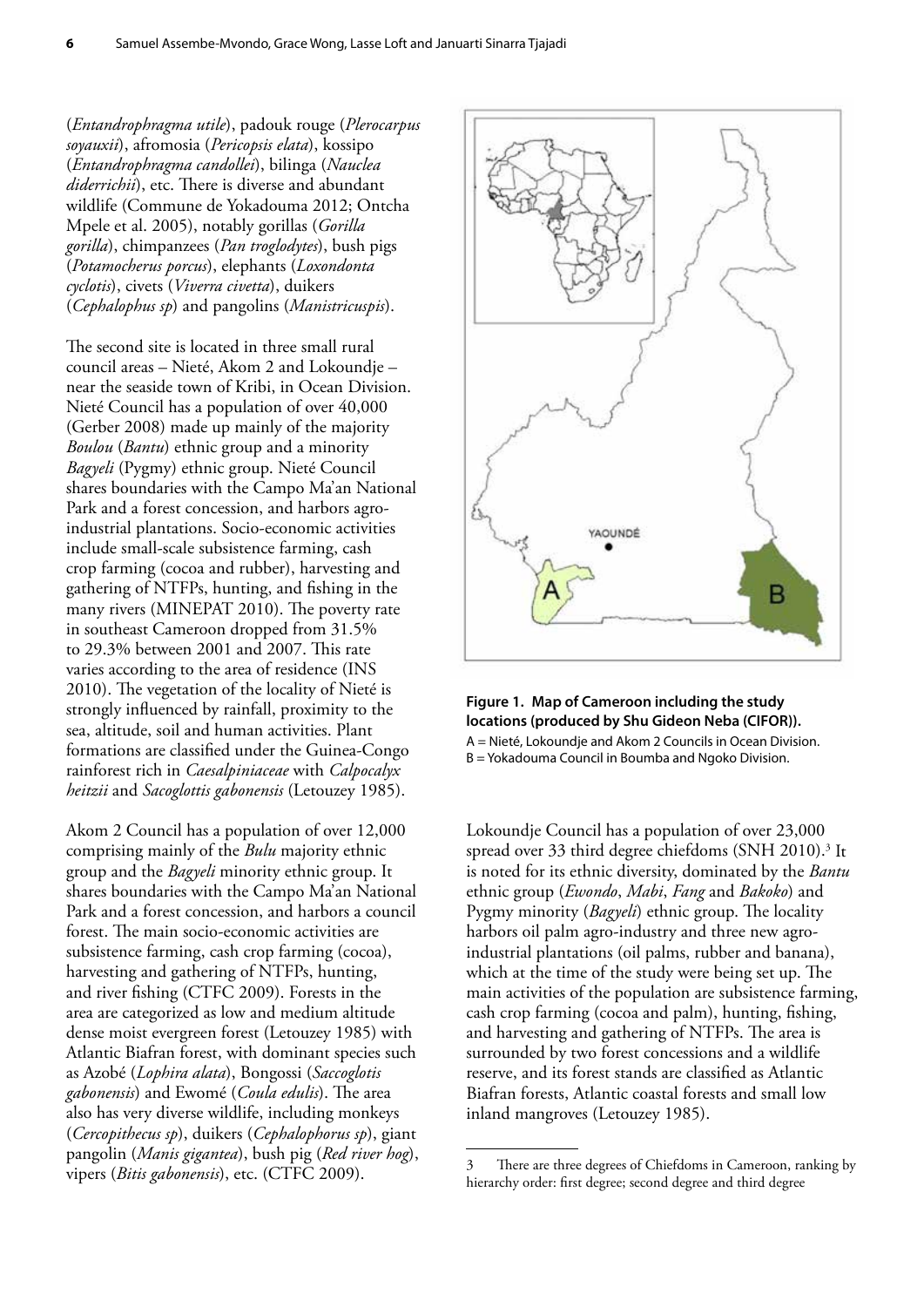# **3 Key study findings**

### **3.1 Socioeconomic characteristics of the sample villages**

Tables 3 and 4 show the socioeconomic data from the sample villages. The villages located in Yokadouma Council were characterized by high population density and moderate ethnic heterogeneity (see Table 3). Though the villages visited in the municipal councils in Ocean Division were fairly homogeneous and less densely populated (see Table 4), the socio-economic activities and practices of the local population were similar to that in Yokodouma Council.

|                    | Table 3. Socio-economic data from the village sites in Yokadouma Council, Ngoko Division based on the focus |
|--------------------|-------------------------------------------------------------------------------------------------------------|
| group discussions. |                                                                                                             |

| Council   | <b>Villages</b>  | <b>Population</b> | <b>Ethnic groups</b>           | Number of<br>pygmies | Main economic<br>activities              |
|-----------|------------------|-------------------|--------------------------------|----------------------|------------------------------------------|
| Yokadouma | Zoulabot Nouveau | 800               | Kako, Kounambebe, Baka         | 40                   | Agriculture, gathering<br><b>NTFPs</b>   |
|           | Madjoué          | 2,000             | Dadjouloum, Djsouazen,<br>Baka | 0                    | Agriculture, gathering<br>NTFPs, hunting |
|           | Landjoue1        | 900               | Kako, Mpu-mpoung, Baka         | 30                   | Agriculture, gathering<br>NTFPs, hunting |
|           | Moampack         | 7,000             | Mbimo, Mpu-mpong, Baka         | 50                   | Agriculture, gathering<br>NTFPs, hunting |
|           | Bonda            | Unknown           | Mpu-mpong, Kako, Baka          | $\mathbf 0$          | Agriculture, gathering<br>NTFPs, hunting |
|           | Ngola 35         | 945               | Mbimo, Baka                    | 42                   | Agriculture, gathering<br>NTFPs, hunting |
|           | Bompello         | 884               | Mbimo, Baka                    | 100                  | Agriculture, gathering<br>NTFPs, hunting |
|           | Mezion           | 1,000             | Mbimo, Mekouo, Baka            | $\mathbf 0$          | Agriculture, gathering<br>NTFPs, hunting |
|           | Djalobekoe       | 1,150             | Djamparo, Djawawo, Baka        | 47                   | Agriculture, gathering<br>NTFPs, hunting |
|           | Mopouo           | 1,000             | Djawawo, Mbimo, Mekouo         | $\mathbf 0$          | Agriculture, gathering<br>NTFPs, hunting |
|           | Mbol 12          | 4,500             | Mpu-mpong, Baka                | 0                    | Agriculture, gathering<br>NTFPs, hunting |

#### **Table 4. Socio-economic data from the village sites in Akom 2, Lokoundje, and Nieté Councils, Ocean Division based on focus group discussions.**

| Council   | Village      | <b>Population</b> | <b>Ethnic</b><br><b>Groups</b> | Numbers of<br><b>Pygmies</b> | <b>Main Economic Activities</b>       |
|-----------|--------------|-------------------|--------------------------------|------------------------------|---------------------------------------|
| Akom 2    | Ndja-bi lobe | 350               | Bulu: Bakola                   | 47                           | Agriculture, logging, gathering NTFPs |
| Lokoundje | Bidou II     | 600               | Fang                           | Unknown                      | Agriculture, gathering NTFPs, hunting |
| Nieté     | Bidou III    | 500               | Bulu                           | 271                          | Agriculture, gathering NTFPs, hunting |
|           | Nko'olong    | 3,000             | Bulu; Bakola                   | 25                           | Agriculture, gathering NTFPs, hunting |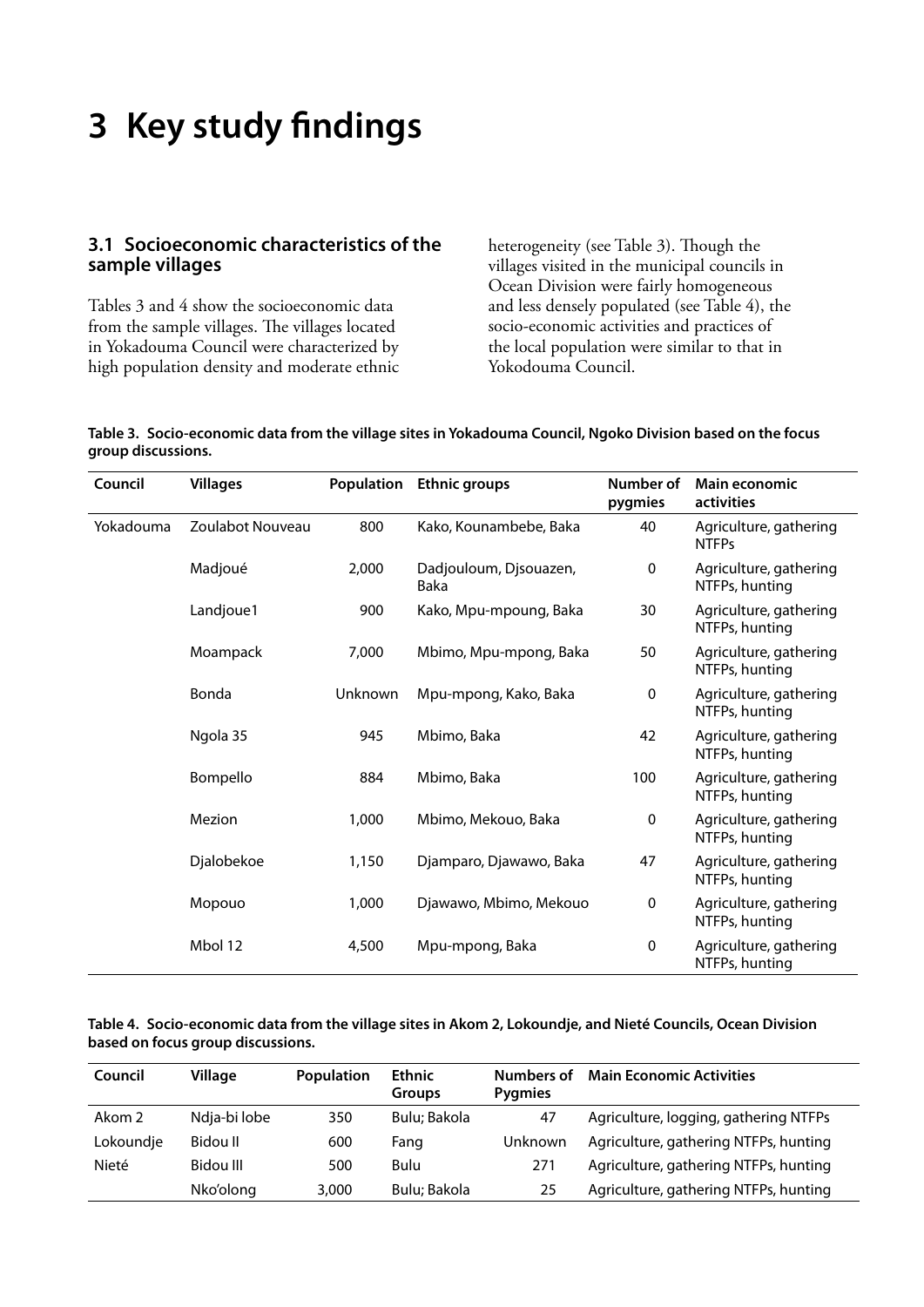| <b>Councils</b> | Total cumulated amount in 2011-2013 (CFAF) | <b>Total share received</b><br>by the councils | Total share received by<br>the villages |
|-----------------|--------------------------------------------|------------------------------------------------|-----------------------------------------|
| Yokadouma       | 1,612,869,333                              | 71%                                            | 29%                                     |
| Nieté           | 41,973,255                                 | 67%                                            | 33%                                     |
| Lokoundje       | 187,660,665                                | 67%                                            | 33%                                     |

**Table 5. Summary of the forestry fees received by three councils for the 2011, 2012 and 2013 financial years based on PSRF statistics.**

**Table 6. Forestry fees paid to villages in the Yokadouma Council from 2009 to 2013 based on focus group discussions.**

|                     | Forestry fees paid to villages (CFAF) |            |      |      |      |  |  |  |
|---------------------|---------------------------------------|------------|------|------|------|--|--|--|
| Village             | 2013                                  | 2012       | 2011 | 2010 | 2009 |  |  |  |
| Zoulabot<br>Nouveau | 0                                     | $\Omega$   | 0    | 0    | 0    |  |  |  |
| Madjoué             | 0                                     |            | 0    | 0    | 0    |  |  |  |
| Landjoue1           | O                                     |            | O    |      |      |  |  |  |
| Moampack            |                                       |            | 0    |      |      |  |  |  |
| Bonda               | 5,000,000                             | 1,500,000  |      |      |      |  |  |  |
| Ngola 35            | 0                                     | 0          |      |      |      |  |  |  |
| Bompello            | 0                                     | O          | 0    |      |      |  |  |  |
| Mezion              |                                       |            |      |      |      |  |  |  |
| Djalobekoe          | $\Omega$                              | 23,000,000 |      |      |      |  |  |  |
| Mopouo              | 800,000                               | 0          | 0    |      |      |  |  |  |
| Mbol12              | 1,300,000                             | 0          |      | O    | 0    |  |  |  |

#### **3.2 Revenues received at each site**

#### **3.2.1 Annual forestry fees**

According to PSRF statistics, Yokadouma Council received over CFAF 7.3 billion (about EUR 11 million) in annual forestry fees from 2001 to 2009, or about CFAF 818 million (EUR 1.2 million) per year, distributed as 80% to the Council and 20% to the village communities. Since 2011, however, this amount has declined drastically and the Council received only CFAF 538 million /year (EUR 0.8million/year), with a 70% distribution to the Council and 30% to the surrounding communities. In the same vein, Nieté Council, received a total of CFAF 117,070,500 (EUR 178,734) between 2006 to 2009, distributed as: 79% to the council and 21% to the village communities. Since the 2011 financial year, Nieté Council has received an annual amount of CFAF 13,991,085 (EUR 21, 361). Lokoundje Council received a total of CFAF 48,963,057 (EUR 74,753) from 2008 to 2009, distributed as: 80% for

the Council and 20% for the surrounding villages. Since the 2011 financial year, the Council has received CFAF 62,553,555/year (EUR 95,502/ year). Table 5 for presents a summary of the annual forestry fees received from 2011 to 2013 based on PSRF statistics, and Tables 6 and 7 present the information of forestry fees received at village-level based on the knowledge of local respondents.

#### **3.2.2 Wildlife royalties**

The revenue of Wildlife Resource Enhancement Committees (COVAREF) consists mainly of annual fees derived from the leasing of communitymanaged hunting areas and 10% of felling tax. Although MINFOF regularly transferred lease taxes to COVAREF for hunting seasons between 2008 and 2011, felling taxes were transferred for the last time only in 2009. In total, CFAF 118,759,210 (EUR 181,318) was transferred to COVAREF communities 1, 2, 3, 6 and 10 in 2009, 2010, 2011(see Table 8).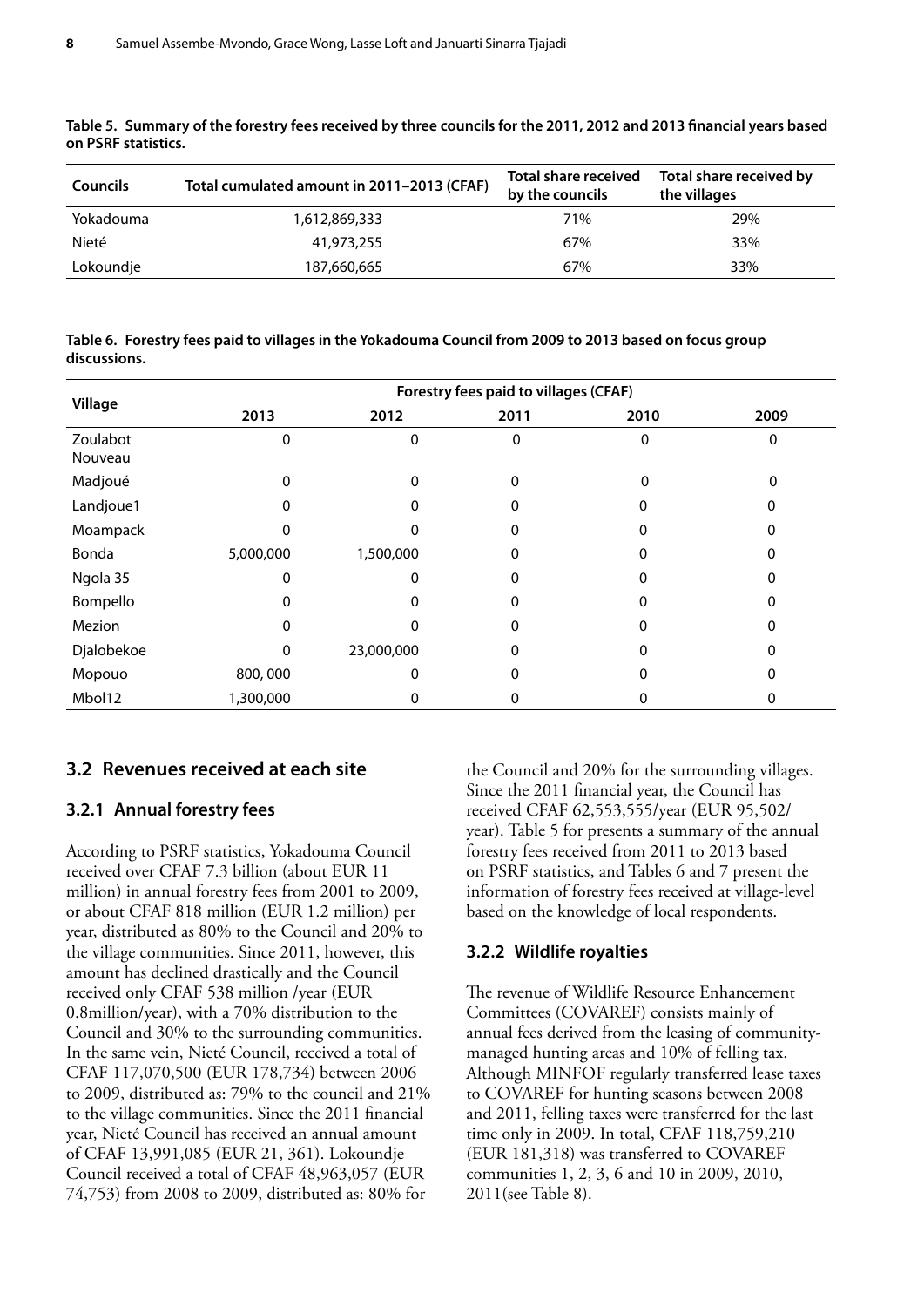| Council   | Village   | Forestry fees paid to villages (CFAF) |      |      |      |         |
|-----------|-----------|---------------------------------------|------|------|------|---------|
|           |           | 2013                                  | 2012 | 2011 | 2010 | 2009    |
| Lokoundje | Bidou 2   |                                       |      |      |      |         |
| Nieté     | Bidou 3   |                                       |      |      |      | 410,000 |
| Nieté     | Nko-olong |                                       |      |      |      | 450,000 |

**Table 7. Forestry fees paid to villages in the Ocean Division from 2009 to 2013 based on Focus Group Discussion.**

**Table 8. Summary of wildlife revenue paid to local communities in the Yokadouma Area between 2009 and 2011 based on MINFOF statistics (2013).**

| <b>COVAREF number and</b>               | Revenue per hunting season from lease fees and felling tax (CFAF) |                |             |                |            |                       | <b>Total</b> |
|-----------------------------------------|-------------------------------------------------------------------|----------------|-------------|----------------|------------|-----------------------|--------------|
| community                               | 2009                                                              |                | 2010        |                | 2011       |                       |              |
|                                         | Lease fees                                                        | Felling<br>tax | Lease fees  | Felling<br>tax | Lease fees | <b>Felling</b><br>tax |              |
| <b>COVAREF</b><br>No. 1: Salakomo       | 5,414,900                                                         | 5,525,730      | 5,414,900   | 0              | 5,354,000  | $\mathbf 0$           | 21,709,530   |
| <b>COVAREF</b><br>No. 2: Bouba-Ndjombi  | 17,733,960                                                        | 1,352,040      | 17,733,960  | 0              | 17,633,960 | $\mathbf 0$           | 54,453,920   |
| <b>COVAREF</b><br>No. 3: Ndjombi-Bolo   | 5,939,360                                                         | 2,470,740      | 5,939,360   | 0              | 5,939,360  | 0                     | 20,288,820   |
| <b>COVAREF</b><br>No. 6: Boulaba        | 6,688,410                                                         | 0              | 0           | $\mathbf 0$    | 10,007,000 | $\mathbf 0$           | 16,695,410   |
| <b>COVAREF</b><br>No. 10: Bouba-Bek-Dja | 1,439,550                                                         | 0              | $\mathbf 0$ | 0              | 4,171,980  | $\mathbf{0}$          | 5,611,530    |
|                                         | 37,216,180                                                        | 9,348,510      | 29,088,220  | 0              | 43,106,300 | $\mathbf 0$           |              |
| Total                                   |                                                                   | 46,564,690     | 29,088,220  |                |            | 43,106,300            | 118,759,210  |

### **3.2.3 Revenue derived from council and community forests**

The Yokadouma Council forest is logged in partnership with an industrial logging company. Average annual production was estimated at 25,622 m<sup>3</sup> of timber from 2007 to 2009 (Ngouhouo Poufoun et al. 2013). The average revenue was estimated as CFAF 290 million/year (EUR 442,748). According to the 2012 Joint Order No. 76/ MINADT/MINFI/MINFOF, 30% of the revenue generated from the Yokadouma Council forest should be used for the development of the 22 bordering villages. The Dja bi-lobe community forest, which is located in Akom 2 Council, generates an average of CFAF 3 million/year (EUR 4,580) for the village. However, in Yokadouma Council, the officers responsible for the management of the community forests of the villages of Mopouo, Mezion, Ngola 35,

Djalobekoue, Bonda and Bompello, were unable to give a statement of account of their forest condition. This shows, to some extent, the opacity that characterizes the management of community forests. However, the community forests in the Yokadouma area tend to be remote and distant from the main local timber markets of Yaoundé, Douala and the northern regions of the country. This adversely affects their rate of exploitation (uneven).

### **3.3 Facilities and support provided in villages using forest revenue**

According to the legal and regulatory provisions in force, forest and wildlife revenue received by local communities should be used to carry out socioeconomic activities, build community facilities in beneficiary communities and restore degraded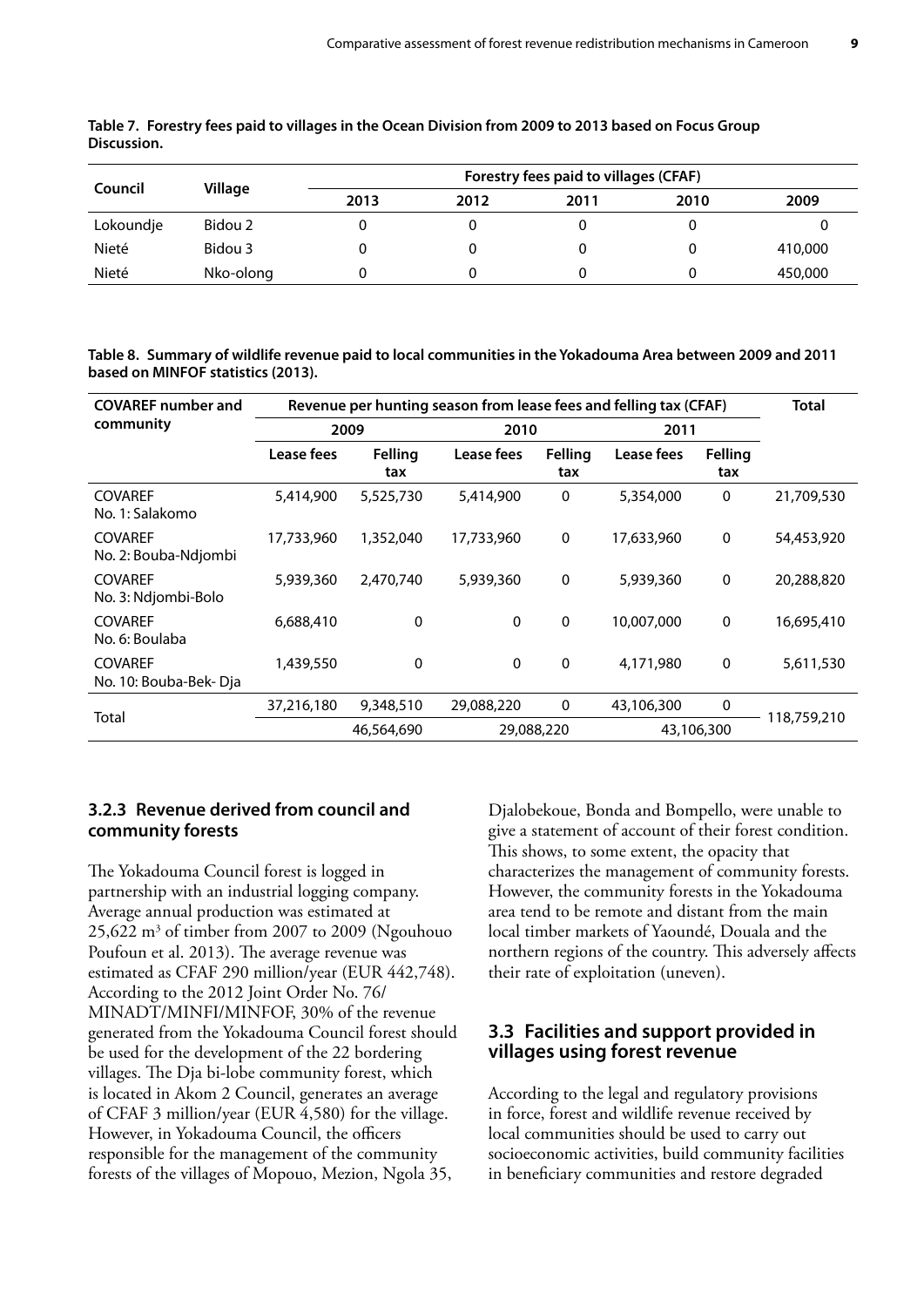| Village    | <b>Facilities/infrastructure</b>                                                                                                                                                | <b>Villager access</b>                           | Other support received from<br>the benefit-sharing committee                                                   |
|------------|---------------------------------------------------------------------------------------------------------------------------------------------------------------------------------|--------------------------------------------------|----------------------------------------------------------------------------------------------------------------|
|            | Zoulabot Nouveau Construction of classrooms; provision<br>of school benches; incomplete shed;<br>construction of water point                                                    | Partial payment<br>(villager has to<br>pay half) | Medicines; mud brick machine                                                                                   |
| Madjoué    | Construction of classroom block and shed;<br>provision of school benches.etc.                                                                                                   | Partial payment                                  | Corn mills; fungicides; planks                                                                                 |
| Landjoué 1 | Construction of water point                                                                                                                                                     | Free access                                      | Not applicable                                                                                                 |
| Moampack   | Construction of water point; distribution<br>of fungicides; provision of minimum<br>packages for schools                                                                        | Partial payment                                  | Medicines, plasma TV set;<br>electric generator                                                                |
| Bonda      | Construction of classrooms; construction<br>of water point; provision of grinding mill<br>and jet jersey; provision of plastic chairs                                           | Partial payment                                  | Payment of teachers' salaries by<br>parents; support to organization<br>of events; availability of road        |
| Ngola 35   | Construction of staffroom; construction<br>of village market; building of house for<br>the Village Chief; purchase of an electric<br>generator                                  | Partial payment                                  | Medicines, donation of coffin by<br>logging operator in the event of<br>death                                  |
| Bompello   | Incomplete classroom; provision of<br>minimum package to school; payment of<br>teachers' salaries by parents in 2011/2012;<br>purchases of TV screen and chairs for<br>teachers | Free                                             | Donation of coffin by logging<br>operator in the event of death                                                |
| Mezion     | Provision of school benches; construction<br>of shed; provision of plastic chairs, and<br>metal sheets                                                                          | Partial payment                                  | Donation of coffin by logging<br>operator and CFAF 50,000 by<br>the municipal council in the<br>event of death |
| Djalobekoe | Not applicable                                                                                                                                                                  | Not applicable                                   | Distribution of food items such<br>as salt and fish                                                            |
| Mopouo     | Construction of school                                                                                                                                                          | Payment                                          | Distribution of meat                                                                                           |
| Mbol 12    | Construction of a pro-pharmacy, provision<br>of an electric generator and a refrigerator                                                                                        | Payment                                          | Plastic chairs, medicines                                                                                      |

#### **Table 9. Facilities and support provided using forest and wildlife revenue in villages in Yokadouma Council from 2001 to 2013 based focus group discussions.**

#### **Table 10. Facilities and support provided using forest and wildlife revenue in villages in the Ocean Division from 2006 to 2012 based on focus group discussions.**

| Council   | Village      | <b>Facilities</b>                                                     | <b>Villager access</b> | Other support received from the<br>benefit-sharing committee  |
|-----------|--------------|-----------------------------------------------------------------------|------------------------|---------------------------------------------------------------|
| Akom II   | Ndja bi-lobe | Construction of school<br>building; payment of teachers'<br>salaries  | Payment                | Training for adults in French<br>language; building materials |
| Lokoundje | Bidou II     | No community facilities                                               | Not applicable         | Not applicable                                                |
| Nieté     | Bidou III    | Purchase of mud brick<br>machine and chairs                           | Free access            | Food, chairs, construction of shed                            |
| Nieté     | Nko'olong    | Construction of health care<br>center and shed; purchase of<br>chairs | Payment                | Food                                                          |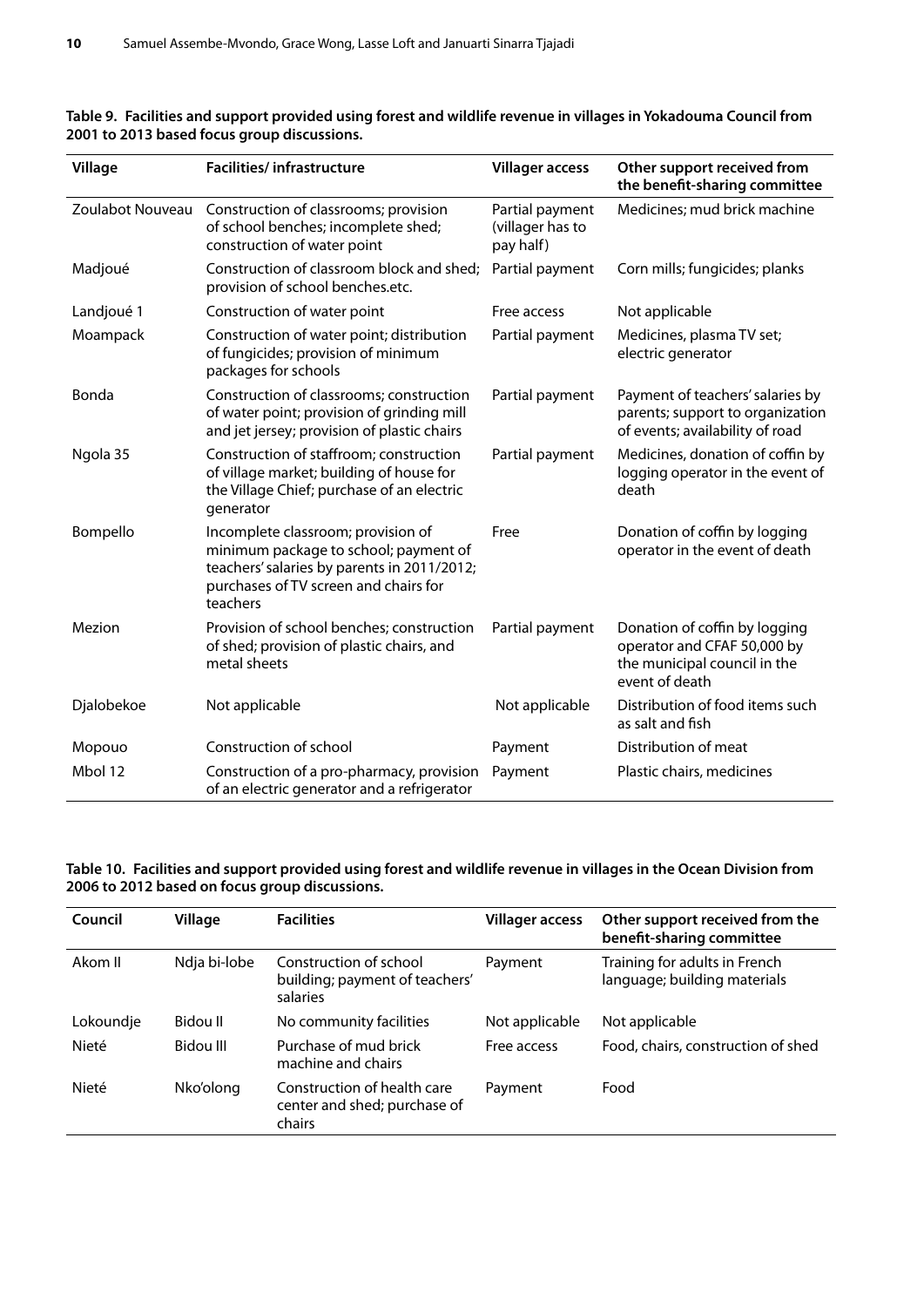forest ecosystems. Tables 9 and 10 show the facilities constructed and the support provided using forest and wildlife revenue in the sample villages in the early 2000s.

#### **3.4 Local communities' perceptions of revenue distribution mechanisms**

From the household survey, all the interviewed villagers across both study sites reported that the governing procedures of the annual forestry fee mechanism are unfair and only contribute to increasing the wealth of the political and administrative elite, from the national to the council level. Similarly, all those interviewed expressed that the management of the annual forestry fee is not transparent at the national and council levels. That is, 100% of villagers reported negative feelings about the procedures, rules and practices governing the management of the forestry fee. However, 45% of villagers interviewed reported that the share of annual forestry fee paid to local communities is equitably managed in a transparent manner within the beneficiary villages. This suggests that communities have better access to information at the local level of governance.

From the focus group discussions concerning the revenue derived from the use of community forests and wildlife royalties, 100% of villages reported that it is evenly distributed within the communities and well managed. On the other hand, 100% of the local communities interviewed in the Yokadouma Council area believe that the management of revenues generated from the exploitation of council forests – of which 30% should benefit the community – is not transparent and results in marginalization within the local communities. The communities are not yet receiving the 30% share, partly because the financial management of decentralized local councils is subjected to a single account principle that does not allow them to keep separate accounts based on the origin of the revenue. Overall, the majority of the local communities (65%) interviewed in this study believe that shares of forest and wildlife revenue contribute, to some extent, to local development and improve living conditions in rural areas.

Based on the focus group discussions, the degree of participation in the benefit-sharing decision making and the transparency of the committee's management in most of the villages is generally perceived to be low (reported by 67% and 73% respectively of the villages). The most frequently expressed weaknesses in the current implementation of benefit- sharing mechanisms was the lack of information and transparency about the size of the fund a village should receive and the management of the fund by the benefit-sharing committee. For example, Bidou 3 villagers did not know how much the village received in annual forest fees from the council. Another weakness identified was the lack of participation in benefit-sharing implementation. For example, Zoulabot Nouveau villagers said that the general assembly schedule is not well distributed among villagers. Landjoue 1 villagers reported that they have to pay CFAF 2000 (approximately EUR 2.50) to participate in the general assembly, which can act as a barrier to the poor to participate. These weaknesses likely result in the overall perception of the benefitsharing design as inequitable; as perceived by 60% of the villages. Of note, four of the villages surveyed had benefit-sharing committees that were not elected by the villagers. Consistently, these committees were perceived as not accountable or transparent in the benefit-sharing implementation. Thus the villagers perceived the overall benefit-sharing mechanism as inequitable.

Data from the household survey showed similar trends. Most respondents (72%) reported that participation in the benefit-sharing decision making at the village level is low. Most of the respondents – including all of those surveyed in Nieté and Lokoundje Councils – also perceived the benefitsharing design and implementation as inequitable and not transparent (63% and 65% respectively). The household respondents expressed more varied disadvantages of the benefit-sharing mechanism than that expressed in the focus groups. Factors raised as impacting the perceptions of equity include: the lack of information sharing, irregular fund delivery and lack of participation, as well as other factors (see Figure 2).

Furthermore, 100% of household survey respondents (though admittedly only a small sample) in all villages visited clearly stated that the forest and wildlife revenue destined for local communities does not directly affect their individual household income. This is largely because the revenue is spent on the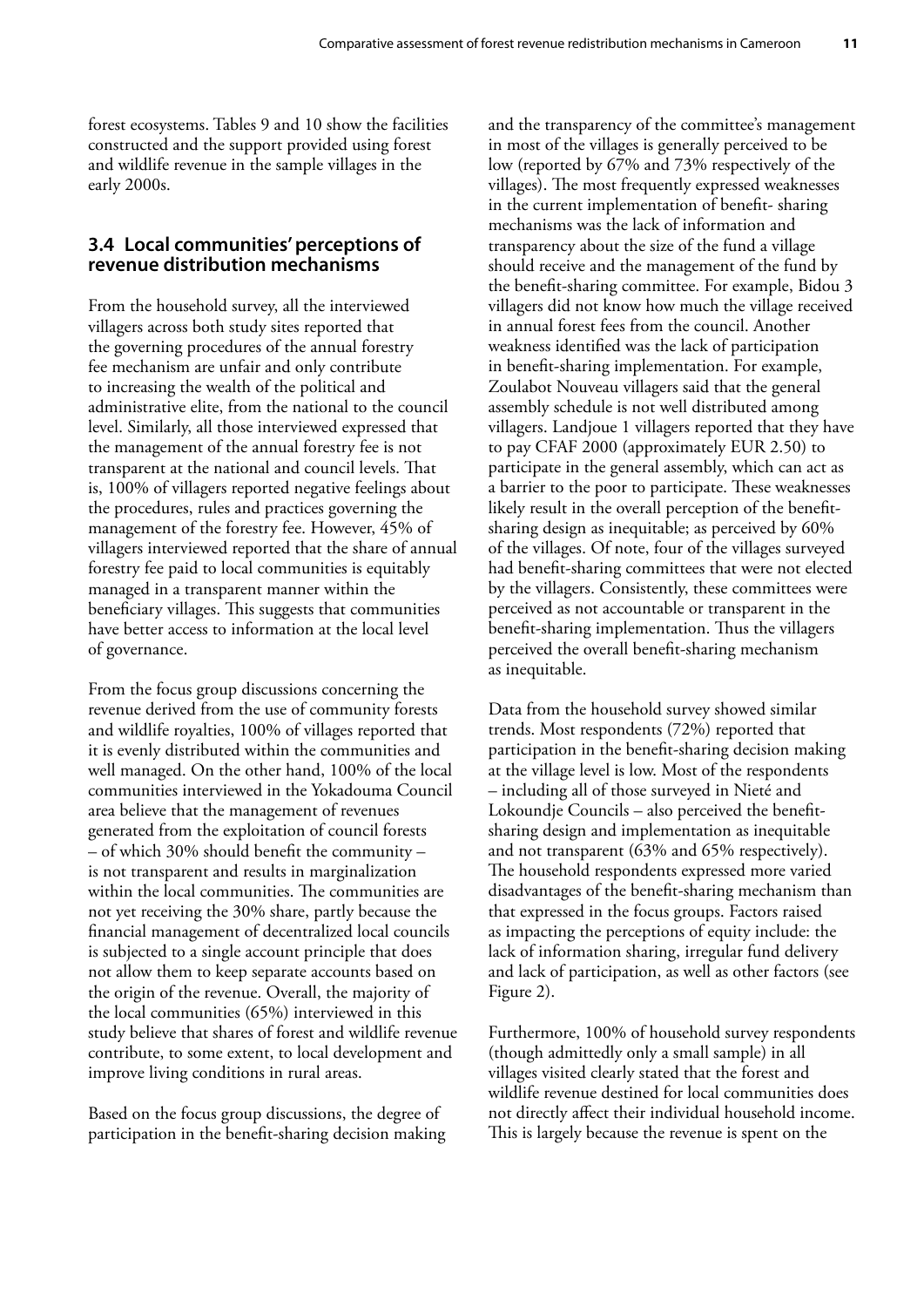

Frequency of mentioned during household surveys

#### **Figure 2. Disadvantages of the benefit-sharing mechanism and the frequency of which each was raised by household respondents based on Focus Group Discussion.**

collective and not on individual households. Most households depend on agricultural activities, the gathering of NTFPs, and on hunting and fishing in many of the rivers found in the locality. Household heads expressed approval for when revenue paid to their communities is used to purchase food and

beverages that is distributed to each village household. Some respondents, however, acknowledged that the community infrastructure built with forest and wildlife revenue has a positive impact on their living conditions if well executed.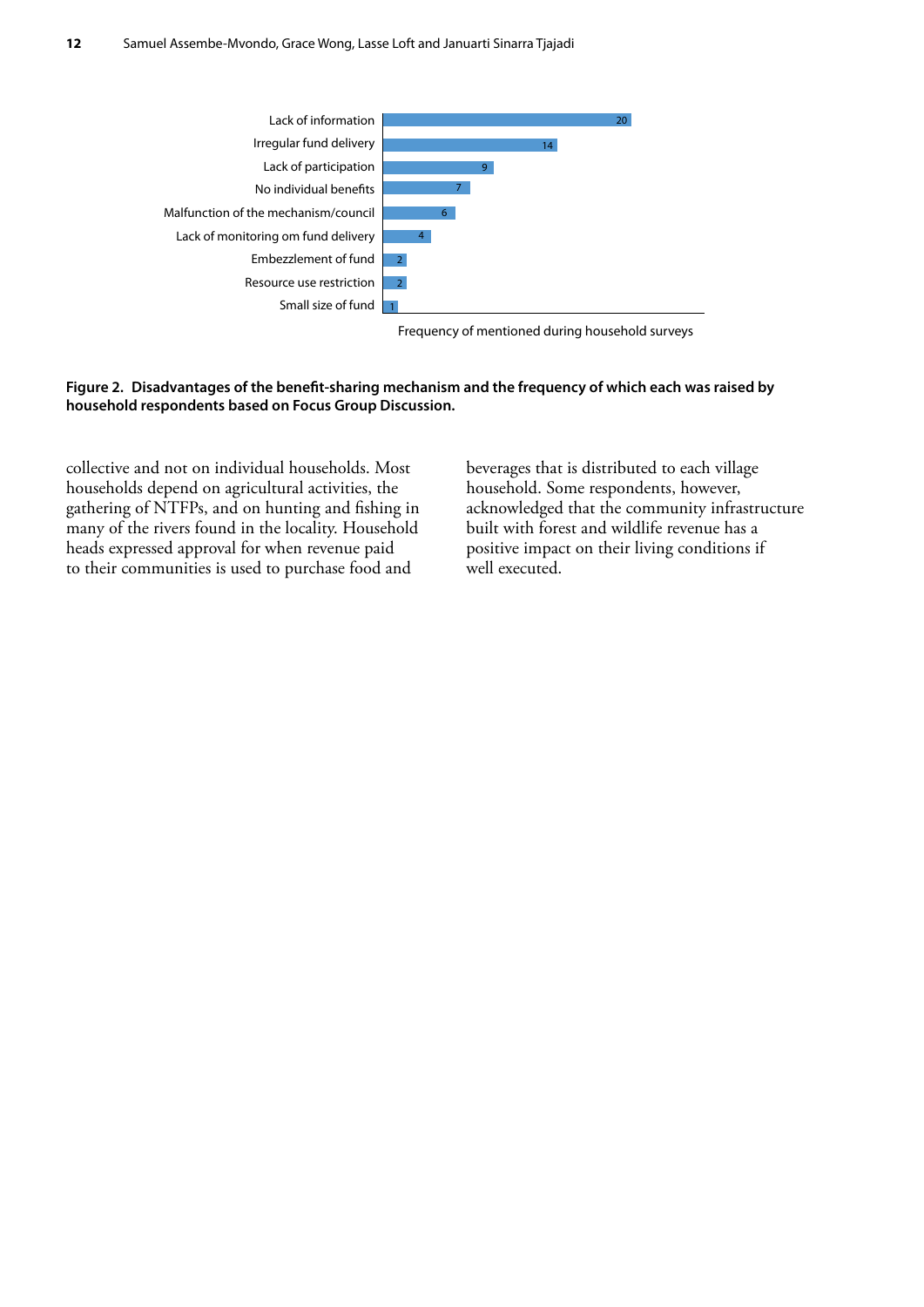### **4 Discussion**

The redistribution of forest and wildlife revenue in Cameroon has already been the subject of numerous studies, which highlight the weaknesses that characterize the present system, particularly in terms of governance and impact on local development (Bigombé 2003; Oyono et al. 2006; Lescuyer et al. 2008; Oyono et al. 2009; Bigombé 2010; Cerutti et al. 2010; Assembe-Mvondo et al. 2013). This study adds to the literature in that it uses analytical parameters defined by Lindhjem et al. (2010) to assess the system's performance. According to Lindhjem et al. (2010), a REDD+ benefit-sharing system has two main dimensions, namely: (i) vertical sharing of benefits involving the distribution of revenue among stakeholders from the national to the local level or central level to the peripheries, and (ii) horizontal sharing of benefits within a community or household. Lindhjem et al.'s (2010) parameters

align with the three criteria specified by Stern (2006) and Angelsen (2009) for assessing climate change mitigation mechanisms: effectiveness and efficiency are best suited to the verification of vertical redistribution, and the equity criterion is suitable in horizontal redistribution of revenue. Table 11 illustrates the indicators used for each criterion in our analysis.

### **4.1 Vertical redistribution of forest and wildlife revenues**

Overall, the findings show that the vertical redistribution of forest and wildlife revenues in Cameroon is efficient. In this regard, three clearly identified key stakeholders are the beneficiaries of forest revenue: the State (central level), councils

| <b>Criteria</b> | <b>Criteria definition applied to assessing Cameroon's</b><br>forest and wildlife benefit-sharing mechanism                                                                                                                                                                                                                                                                                                                                                                                        | <b>Indicator</b>                                                                                                                                                                                                                                                                                                                                                                                                                                                   |
|-----------------|----------------------------------------------------------------------------------------------------------------------------------------------------------------------------------------------------------------------------------------------------------------------------------------------------------------------------------------------------------------------------------------------------------------------------------------------------------------------------------------------------|--------------------------------------------------------------------------------------------------------------------------------------------------------------------------------------------------------------------------------------------------------------------------------------------------------------------------------------------------------------------------------------------------------------------------------------------------------------------|
| Effectiveness   | Effectiveness refers to the achievement of the policy<br>objectives behind forest revenue redistribution                                                                                                                                                                                                                                                                                                                                                                                           | • Poverty reduction<br>Local development through building of<br>basic facilities                                                                                                                                                                                                                                                                                                                                                                                   |
| Efficiency      | Efficiency refers to the transaction costs:<br>• costs related to the preparation and<br>implementation processes of the current forest<br>policy<br>• costs connected to the bureaucracy                                                                                                                                                                                                                                                                                                          | Percentage of revenue received by<br>stakeholders<br>Time taken to distribute benefits to<br>stakeholders<br>• Cost of implementing the policy<br>• Cost of receiving the revenue                                                                                                                                                                                                                                                                                  |
| Equity          | The process of revenue distribution is equitable if:<br>• beneficiaries are represented, recognized, and<br>participate in the process of defining targeting<br>criteria and making decisions on size, timing and<br>type of benefits<br>• the share of incentives distributed among<br>stakeholders adheres to an agreed fairness criterion<br>(equality, merit, need, libertarian)<br>all potential stakeholders' capacity to engage in the<br>$\bullet$<br>benefit-sharing mechanism is enabled | • Targeting beneficiaries according to the<br>objectives<br>• Benefits reach the targeted groups and<br>fit their defined criteria<br>The level of participation and<br>$\bullet$<br>inclusiveness of civil society, indigenous<br>peoples, academia and other<br>stakeholders in decision making on:<br>- conditionality factors<br>targeting criteria<br>-<br>investment of benefits<br>access to information<br>transparency<br>the timing and type of benefits |

#### **Table 11. Indicators used in the assessment of Cameroon's forest and wildlife benefit-sharing mechanisms.**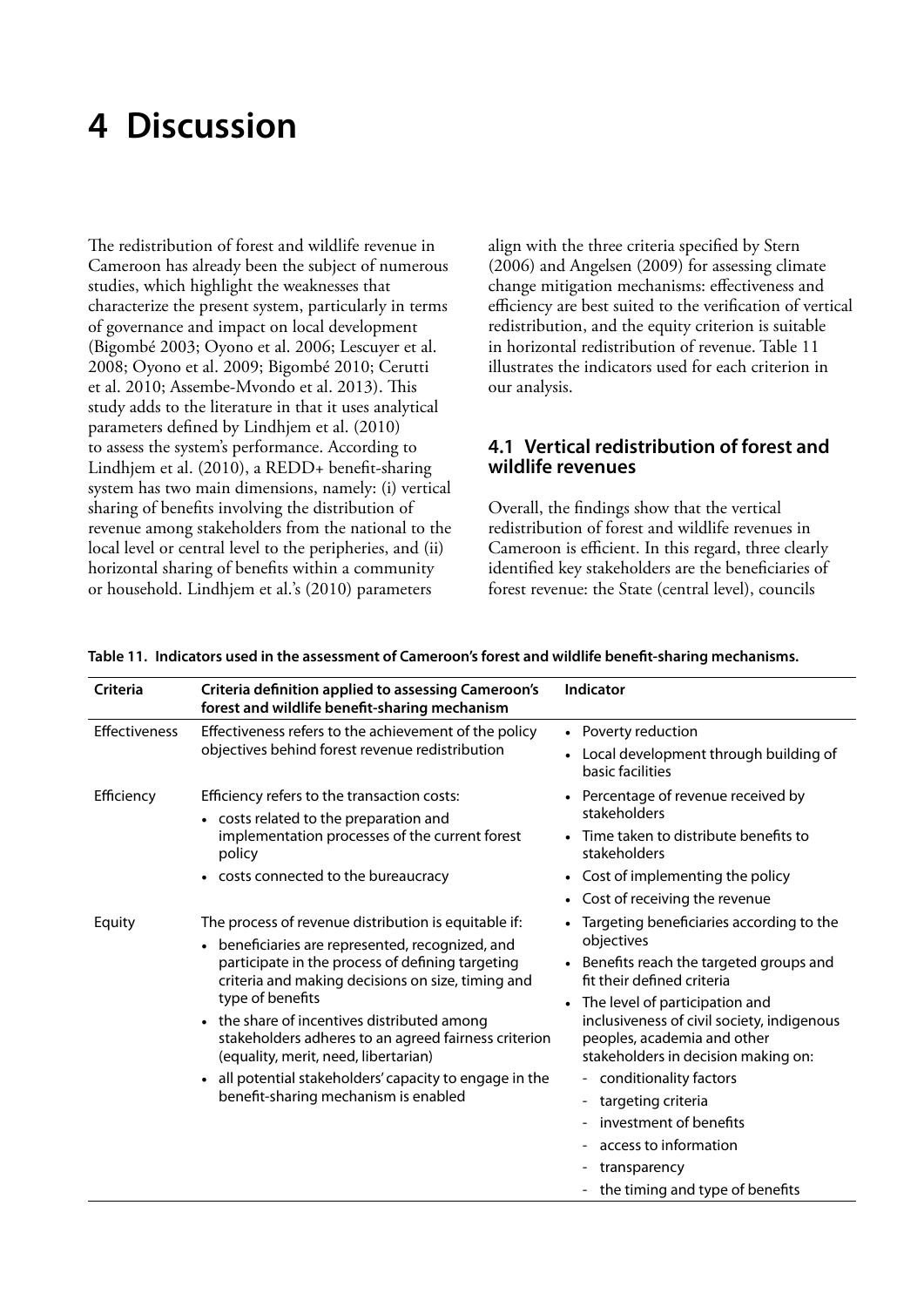(*meso* level) and local communities (local level). This is illustrated by annual financial flows between the Treasury (central) and the taxation services of the Yokadouma, Nieté and Lokoundje councils during the process of transferring shares (council and local community) of annual forestry fees. To a lesser extent, the redistribution of wildlife and land royalties follows the same pattern used for forest revenue and involves similar actors (the State, local councils and communities). However, it should be noted that in the case of wildlife and land royalties, the administrative bodies responsible for redistribution are located at the *meso* level (taxation and land revenue collection service) rather than at the central level as is the case with forestry fees. This clarification is important because it involves different transaction costs during the sharing process. Regarding the mechanisms for the redistribution of council and community forest revenue, the bodies in charge of sharing are located within the two local entities and are also *ipso facto* major stakeholders, but with the right of control over public administrative services.

#### **4.1.1 Effectiveness of forest and wildlife revenue redistribution mechanisms**

The effectiveness of a mechanism depends on the extent to which it meets the objectives assigned to it. The two main objectives for forestry policy in Cameroon are to involve local communities in the sustainable management of forests and, to utilize the forest and wildlife revenue to promote local development and reduce poverty (Topa et al. 2009). In this respect, the various revenue redistribution mechanisms in force were established to promote community-driven sustainable management of forests and local development. While there is no doubt that the financial flows generated by the different mechanisms are important and could help promote local development and reduce rural poverty, the findings of this study show that questions remain over the full achievement of these objectives.

For example, despite a significant influx of revenue from forest and wildlife fees, which should have contributed to improving the living conditions of local communities, poverty increased by more than 8% (from 48% to 56.3%) in the Yokadouma Council area between 2000 and 2007 (INS 2010). Conversely, the poverty rate for council areas in the Ocean Division reduced from 31.5% to 29.3% between 2001 and 2007 (INS 2010), though such council areas received less financial revenues than

those of the Yokadouma Council area. The difference in poverty reduction between Yokadouma and other local councils could be due to: poor local governance in Yokadouma marked by systematic embezzlement of council revenue;<sup>4</sup> the remoteness of the Yokadouma Council area; and the proximity of agro-industries and markets for the sale of agricultural products and NTFPs in the case of the Nieté, Lokoundje and Akom 2 Councils. However, the UNDP (2014) noted that between 2001 and 2007 rural poverty increased across the whole country, which shows that the economic growth observed in Cameroon over the same period did not reach local communities.

Regarding the objective of promoting local development through the construction of community infrastructure, the overall results show that socioeconomic facilities were built at different sites. However, it was observed that in the case of the Yokadouma Council, some infrastructure was left incomplete. There was also a clear difference between the cost of planned infrastructure specified in the 2012 Council Development Plan (Commune de Yokadouma 2012) and actual achievements observed on the ground (see Table 12). Similar to the Yokadouma Council, the community facilities built in villages in the Nieté and Lokoundje council areas did not reflect the amount transferred to improve basic infrastructures. Such differences are consistent with the findings of studies by Oyono et al. (2009) and Cerutti et al. (2010), and are one of numerous indications of a system overbilling for socioeconomic structures, likely through connections between officials of forest area councils and selected contractors.

In addition to less infrastructure being provided than planned, the frequency of revenue redistribution may also contribute to the lack of socioeconomic benefit that villages see. The forestry and financial legislation prescribes that redistribution occur annually. However, local practices in all sample council areas differed. Some local communities did not benefit from any infrastructure or receive their share of forest revenue for several years. Similarly, in the case of revenue from the exploitation of community forests, the frequency of revenue redistribution depends on the extent of logging operations carried out. As such,

The former Mayor of Yokadouma Council and the Council Treasurer were sentenced to 12 years imprisonment for embezzling over CFAF 1248 billion during the 2002–2007 period.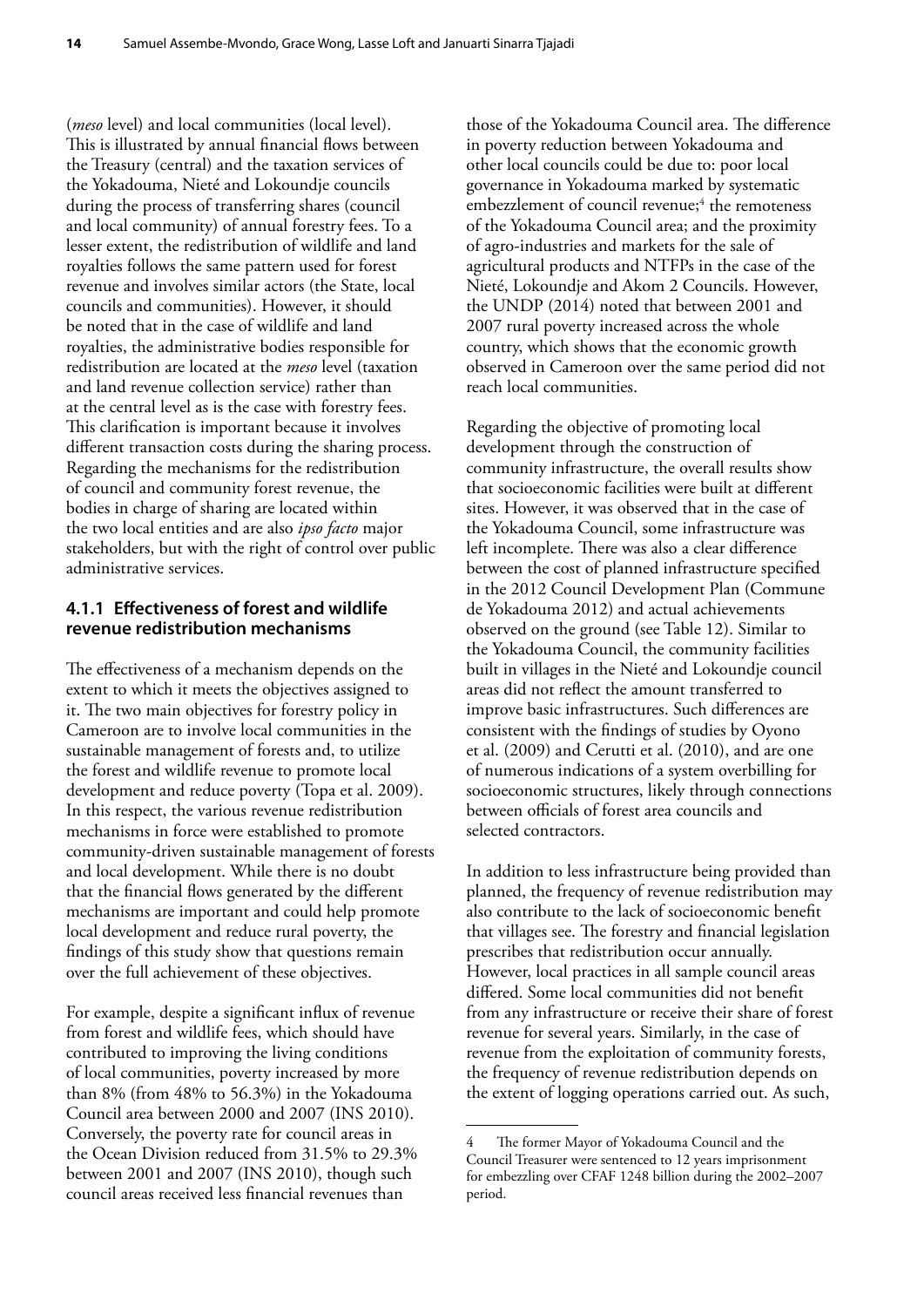| Village     | <b>Estimated cost of planned</b><br>achievements in the 2012 Council<br><b>Development Plan (CFAF)</b> | <b>Estimated cost of actual</b><br>achievements (CFAF) | Cost difference between<br>planned and actual<br>achievements (CFAF), and<br>percentage achieved |
|-------------|--------------------------------------------------------------------------------------------------------|--------------------------------------------------------|--------------------------------------------------------------------------------------------------|
| Ngola 35    | 28,975,000                                                                                             | 8,075,000                                              | 20,900,000 (28%)                                                                                 |
| Bompello    | 24,250,000                                                                                             | 3,850,000                                              | 20,400,000 (16%)                                                                                 |
| Mezion      | 16,000,000                                                                                             | 8,075,000                                              | 7,925,000 (50%)                                                                                  |
| Mopouo      | 87,700,000                                                                                             | 8,067,500                                              | 79,632,500 (9%)                                                                                  |
| Djalabokoue | 36,500,000                                                                                             | 8,000,000                                              | 28,500,000 (22%)                                                                                 |
| Bonda       | 11,500,000                                                                                             | 12,575,000                                             | $-1,075,000(109%)$                                                                               |
| Mouampack   | 56,478,000                                                                                             | 14,675,000                                             | 41,803,000 (26%)                                                                                 |
| Landjoue 1  | 82,600,000                                                                                             | Not available                                          | Not available                                                                                    |
| Mbol 12     | 72,500,000                                                                                             | 11,975,000                                             | 60,525,000 (17%)                                                                                 |
| Zoulabot    | 16,500,000                                                                                             | 8,000,000                                              | 8,500,000 (48%)                                                                                  |
| Madjoué     | 58,950,000                                                                                             | 19,400,000                                             | 39,550,000 (33%)                                                                                 |
| Total       | 491,953,000                                                                                            | 102,692,500                                            | 369,935,500 (21%)                                                                                |

**Table 12. Differences between forecast cost of planned infrastructure and estimates of the actual amount spent using annual forestry fees in Yokadouma Council based Commune de Yokadouma (2012).**

village communities with forests (community forests) in the Yokadouma Council area did not receive or benefit from this revenue source when there were no logging activity.

Several other factors reduce the effectiveness of the revenue redistribution mechanisms. For example, many observers have highlighted fraudulent practices in the use of wildlife revenue transferred to local communities (Defo et al. 2010; Defo and Tchamba 2012; Lescuyer et al. in press). This trend was recently confirmed in an assessment by Cameroon's Ministry of Forests and Wildlife: "We noticed a high amount of funds reported to have been stolen from COVAREF. The assessment detected 26.67% of missing funds from the overall amount transferred to COVAREF, that is, a total loss of CFAF 32 155 851" (MINFOF 2013: 17). Equally as concerning, according to the local communities of the Yokadouma Council forest, some revenue-sharing mechanisms are simply not functioning. They report that, for example, they are still to receive their 30% share or subsequent socioeconomic facilities from the exploitation of council forests. Finally, the 2012 Joint Ministerial Order prescribes that the money derived from forest and wildlife benefit-sharing mechanisms should be used to protect forest ecosystems. Yet, in none of the sample councils was the forest and wildlife revenue used to create environmental awareness among the rural communities. Instead of building environmental awareness at the village level,

local communities prefer to duplicate the dominant model that contributes to over-exploitation of the natural stocks.

Results of this study show that rural households in the Cameroonian forest zones are dependent primarily on family agriculture and, to a lesser extent, on gathering NTFPs (including hunting) for their livelihood. Levang et al. (2015) recently corroborated this in the south and east regions of Cameroon. As such, we can extrapolate that poverty alleviation in rural areas in Cameroon depends mostly on the capacities of local communities to enhance their agricultural production and not on the potential revenues from forest and wildlife resources. How the expansion or intensification of agricultural production will relate to forest management will be a key issue – and unless there are changes to the dominant forest management model to provide for increased community involvement in sustainable value-added forestry, forests may not be seen as a resource that is worth protecting.

In any case, our results indicate that forest and wildlife revenue redistribution mechanisms are not effective because the objectives of promoting local development, reducing rural poverty and promoting sustainable management of forest resources have not been achieved. This is consistent with the findings of previous studies (e.g. Bigombé 2003; Oyono et al. 2006; Lescuyer et al. 2008; Oyono et al. 2009;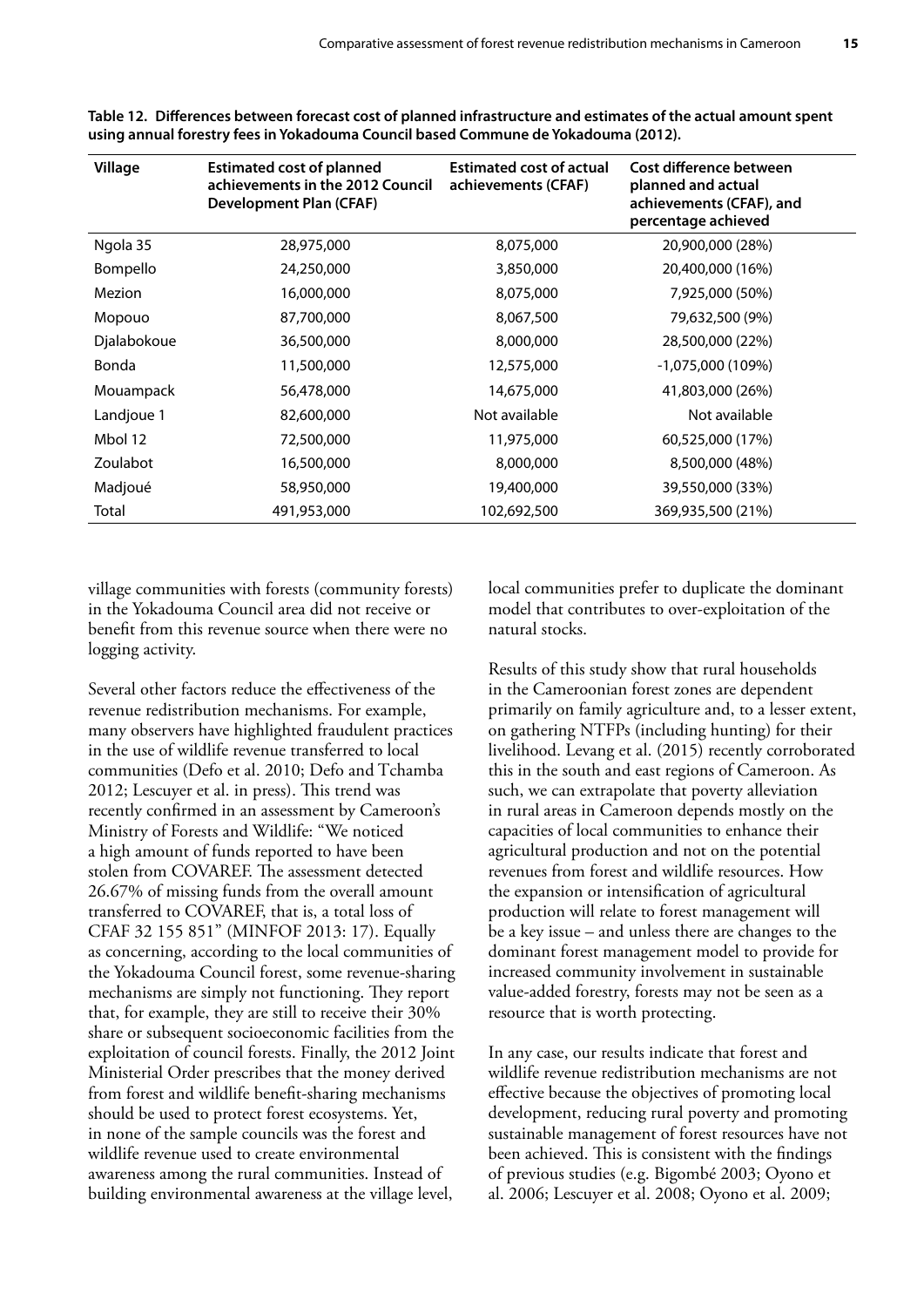| <b>Types of benefit-sharing</b><br>mechanisms | Level of management body                                     | <b>Factors affecting transaction costs</b>                                                                                                                                                                     |
|-----------------------------------------------|--------------------------------------------------------------|----------------------------------------------------------------------------------------------------------------------------------------------------------------------------------------------------------------|
| Annual forestry fee                           | National level (PSRF; FEICOM)                                | Long and complex procedures; long time frame;<br>bureaucracy; mode of governance; several<br>stakeholders involved; lack of information;<br>uncertainty about quota/share expected; lack of<br>accountability. |
| Wildlife fee                                  | Meso level (Treasury and divisional<br>delegation of MINFOF) | Many actors involved; lack of information;<br>mode of governance; bureaucracy; lack of<br>accountability.                                                                                                      |
| Community forest<br>revenue                   | Local level (village management<br>committee)                | Lack of information; bureaucracy; distance and<br>market structures; weak local capacity; mode of<br>governance; lack of accountability.                                                                       |
| Council forest revenue                        | Meso level (councils)                                        | Bureaucracy; complex procedures; lack of<br>information; weak local capacity; mode of<br>governance; lack of accountability.                                                                                   |
| Land revenue                                  | Meso level (Divisional Land Revenue<br>Service)              | Lack of information; mode of governance; lack of<br>accountability; weak local capacity.                                                                                                                       |

**Table 13. Factors that generate high transaction costs in benefit-sharing mechanisms based on focus group discussions**

Bigombé 2010; Cerutti et al. 2010; Assembe-Mvondo et al. 2013). Admittedly, some social facilities such as the rehabilitation and construction of classrooms, the construction of drinking water points, the purchase of chairs and payment of teachers' salaries are positive realizations. But a closer look shows that this is a marginal performance compared to the total revenue generated by the various revenue-sharing mechanisms. Moreover, as underscored by Angelsen (2009), effectiveness could be impeded by poor governance prevailing in a given system. Cerutti et al. (2010: 130) has also documented poor governance as a persistent problem in the management of forest and wildlife revenue in Cameroon, stating: "One of the most significant findings is that mayors, although elected and unanimously blamed for embezzlement and mismanagement of the annual forest fees, are often only scapegoats in a complex political system that does not allow the rural population to directly sanction culprits through the current electoral system."

### **4.1.2 Efficiency of forest and wildlife revenue redistribution mechanisms**

The efficiency of an environmental policy mechanism is linked to the transaction costs inherent in its preparation and implementation (Coggan et al. 2010; McCann 2013). Implementation of the forest and wildlife revenue redistribution mechanisms in Cameroon has incurred several types of transaction

costs. In the focus group discussions, all local communities expressed negative sentiments about these, blaming bureaucratic red tape, and the rules and practices governing the revenue-sharing mechanisms. The underprivileged members of the community, in particular, see these procedures as real barriers to the access and enjoyment of their rights.

This dislike of local communities for procedures, rules and practices was more pronounced for the transfer of annual forestry fees, which is characterized by bureaucratic and complex procedures. In fact, the administrative services responsible for its management (such as the PSRF, which is attached to the General Directorate of Taxation, and FEICOM) are at the central level in the Nation's capital city, Yaoundé. Checks bearing the various amounts earmarked for councils and local communities are sent to the paymasters of each regional capital. The Yokadouma Council have to collect their checks at the regional capital of Bertoua 300 km away, and the councils of Nieté and Lokoundje collect their checks at Ebolowa 180 km away. The specified amount is then transferred to the council accounts, which are managed by the mayor and the council treasurer, with assistance from a council Forest Revenue Management Committee. The local communities benefiting from a share of forest revenue remain almost on the sidelines of such a complex and long administrative transfer process. They have no access to information about the true amounts due to them, the disbursement dates or the future use of the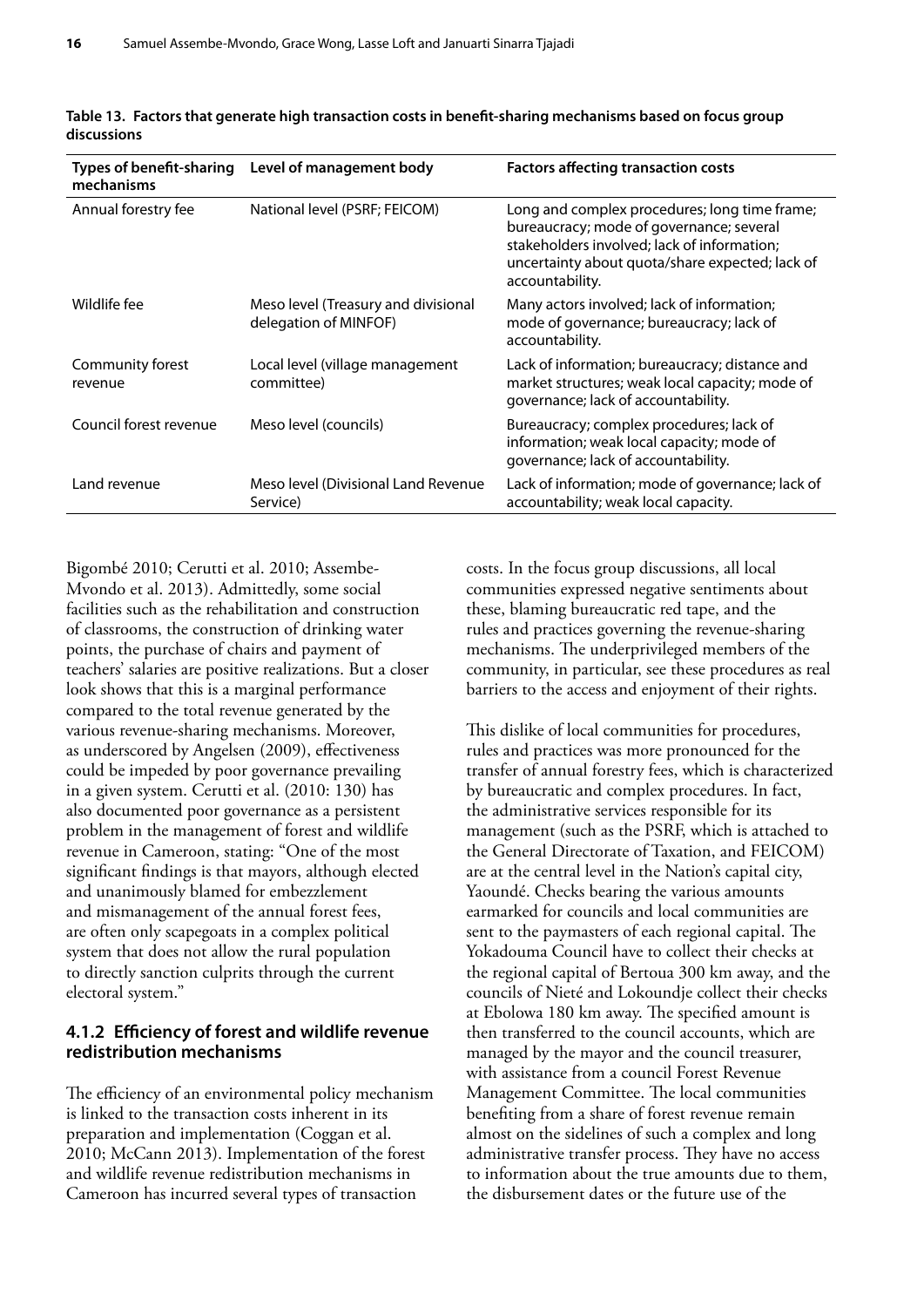revenue. The entire system is opaque, far from the daily concerns and reach of local actors.

In order to extract from community forests, the issuance of administrative documents against a financial contribution and the negotiation of contracts for the purchase of products – typically with partners located in major urban centers – also engender transaction costs. These activities require local communities to have qualified expertise in negotiating contracts for the sale of their products, and financial means to cover travel expenses and possible bribes to obtain administrative documents. According to Lescuyer et al. (2013: 185), since 2009 Wildlife Revenue Management Committees have been supporting high transaction costs related to complex and cumbersome procedures. Another sizeable share of the funds transferred to local communities is devoted to the running of management committees, which tend to become genuine bureaucratic structures in the villages (Bigombé 2010) to the detriment of community investments.

Oyono et al. (2009) identified another type of transaction cost, that is, the difference between the amounts published at the central level and the ones declared by council authorities. According to a Yokadouma Council officer, officials at the central level in charge of managing forestry revenue often demand a 'payment' between 5%–10% of the total share a council or local community is expected to receive. Such practices highlight the endemic corruption present in administrative services in Cameroon (Titi Nwel 1999; Assembe-Mvondo 2009). In any case, all forest and wildlife revenuesharing mechanisms are attached to transaction costs, many of which are caused by sociopolitical factors (see Table 13). This renders such benefit-sharing mechanisms inefficient.

### **4.2 Horizontal redistribution of forest and wildlife revenues**

The equity criterion is at the center of the horizontal distribution of benefits (Lindhjem et al. 2010; Luttrell et al. 2013; Pham et al. 2013). Within the framework of this study, the concept of equity includes three dimensions, namely the distributive, procedural and contextual dimensions (see Section 4.0) (McDermott et al. 2012; Di Gregorio et al. 2013). Table 14 presents the overall assessment of equity for each type of revenue mechanism.

**Table 14. Summary of the assessment of equity by type of revenue mechanism based on focus group discussions.**

| <b>Types of revenue</b><br>redistribution<br>mechanism | <b>Perceptions of equity</b> |
|--------------------------------------------------------|------------------------------|
| Annual forestry fee                                    | 1) Distributive equity: yes  |
|                                                        | 2) Procedural equity: no     |
|                                                        | 3) Contextual equity: no     |
| Wildlife revenue                                       | 1) Distributive equity: yes  |
|                                                        | 2) Procedural equity: no     |
|                                                        | 3) Contextual equity: no     |
| I and revenue                                          | 1) Distributive equity: yes  |
|                                                        | 2) Procedural equity: no     |
|                                                        | 3) Contextual equity: no     |
| Community forest                                       | 1) Distributive equity: yes  |
| revenue                                                | 2) Procedural equity: no     |
|                                                        | 3) Contextual equity: no     |
| Communal forest                                        | 1) Distributive equity: no   |
| revenues                                               | 2) Procedural equity: no     |
|                                                        | 3) Contextual equity: no     |

First, distributive equity involves the allocation of both costs and benefits. Our results show some form of distributive equity within local communities. For example, all social groups in the community had the same conditions of access to the infrastructure that was constructed using forest and wildlife revenue. That is, access was payable, free of charge or partially free (see Tables 9 and 10) for all, regardless of gender or ethnic group.

The costs of providing infrastructure were almost entirely paid for by the share of forest and wildlife revenue allocated to each local community. However, maintenance costs of these facilities were not included. This has led to the abandonment or lack of use of facilities in the medium and/or long term. For example, the electric generator that supplied power to the village of Ngola 35 in Yokadouma Council remained broken for more than 2 years as there were no spare parts or fund for the village to pay for repairs. This situation is not unique, with similar stories described in many local communities. Ideally, the costs inherent in the maintenance of public structures would be included in the budgets of forest area councils.

With regards to procedural equity and participation/ involvement of stakeholders in decision-making processes, most respondents reported that village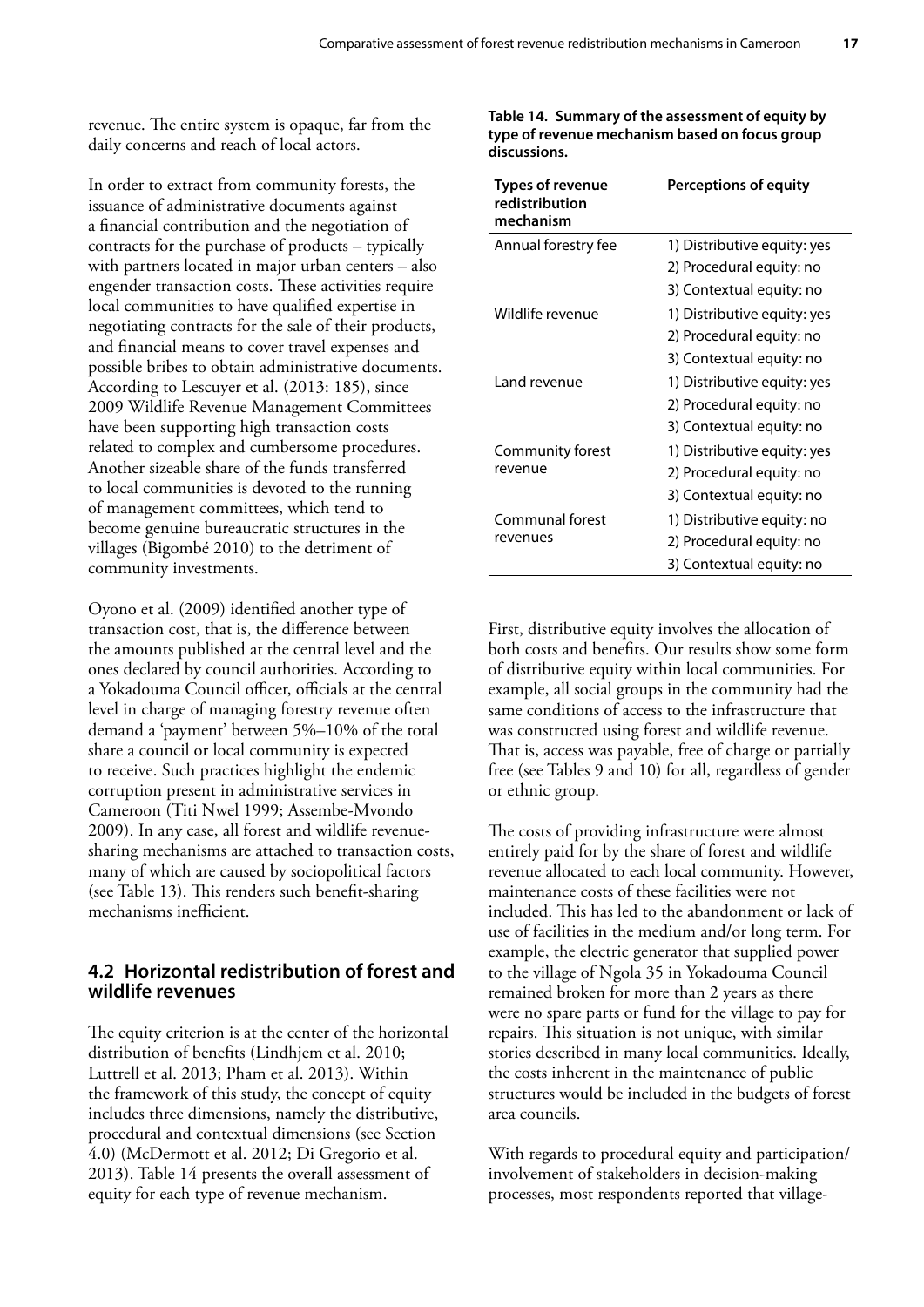level organizations or management committees (benefit-sharing committees) tasked with managing the forest and wildlife revenue redistribution are inefficient. Village representatives often play a minor role or serve as foils when faced with the influence of mayors and other officials who are members of such committees. The main shortcoming identified was that members of the councils' Forest Revenue Management Committees have no influence on decision-making, as that power tends to be confiscated by mayors who, by law, chair such committees.

Similarly, it was observed that the so-called minority groups, such as the Pygmies (*Baka* and *Bakola*) and women, despite making up a large share of the community, are still not represented in management committees. The Ndja bi-lobe Village Community Forest Management Committee in the Akom 2 Council was the exception with a woman holding the position of Treasurer. The lack of minority group representation in decision-making bodies supports observations made in previous studies, which concluded that the procedural equity in the redistribution of forest and wildlife revenue in Cameroon is weak or absent (Bigombé 2003; Oyono 2004b; Assembe-Mvondo 2006; Oyono et

al. 2009; Cerutti et al. 2010). In fact, the model of redistribution in Cameroon may continue to exacerbate the exclusion of marginalized groups (Oyono 2005; Tiani et al. 2005). In this regard, Topa et al. (2009: 99) assessed that:

"The experience with Cameroon's forest reforms revealed some limitations in helping indigenous people rights to their forest resources. First, forest zoning allocated a significant area of indigenous community land to permanent forest domain, where community forest cannot be established. The current regulatory framework for these areas does not sufficiently specify local inhabitants' rights to hunt, gather, or fish. Second, in the non-permanent estate, where community forests can be established, the dominant Bantu communities have already claimed the land, perpetuating a history of marginalization of Pygmy people. Finally, aspects of community forests are inconsistent with livelihoods and resources of indigenous people, such as the emphasis on smallscale timber production or administrative structures that conflict with traditional forms of land use."

This runs contrary to Cameroon's forestry policy objectives, particularly in terms of community-driven management and social justice (Topa et al. 2009).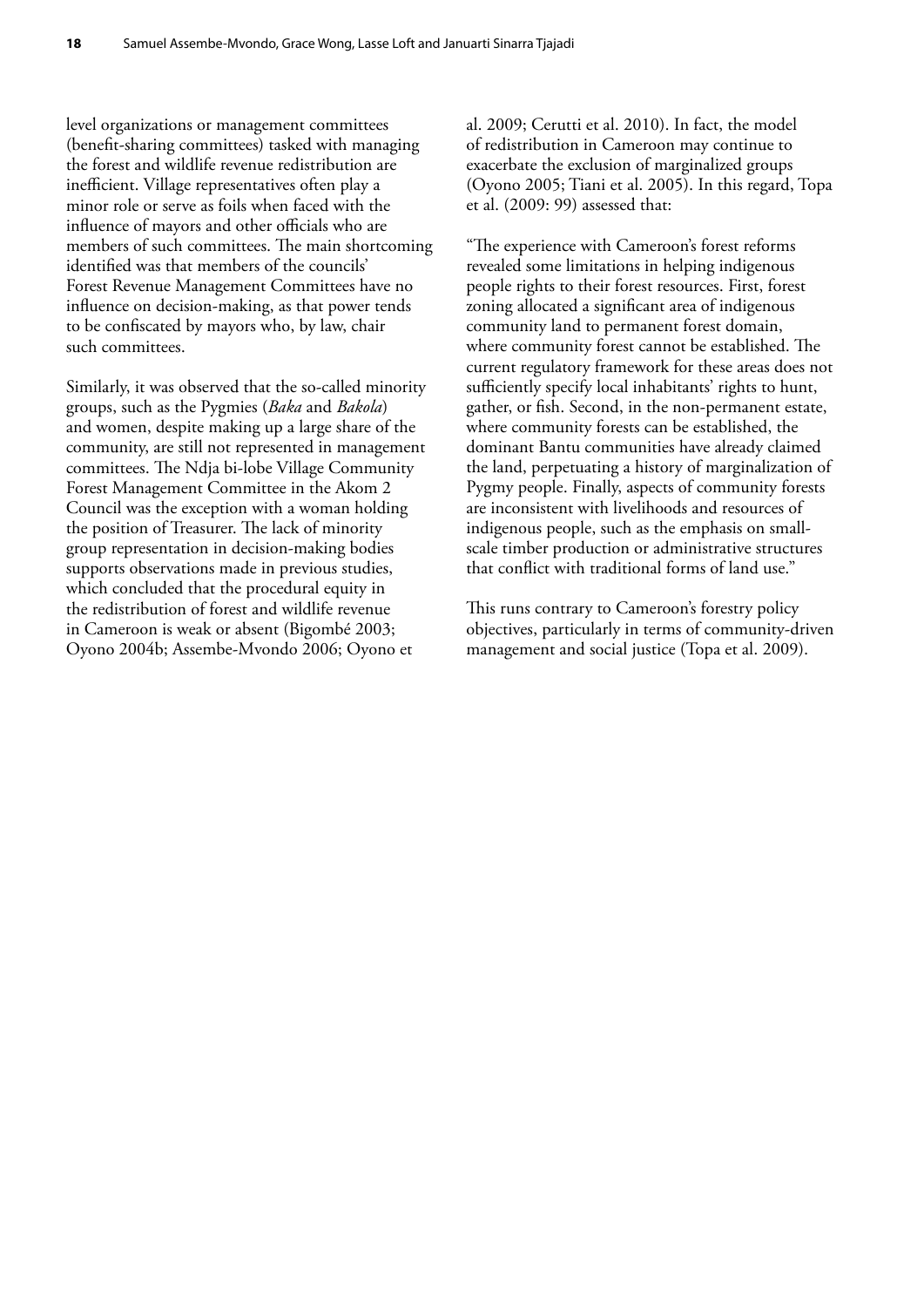### **5 Conclusion**

In conclusion, none of the existing forest and wildlife revenue-sharing mechanisms evaluated in this study fully meet the three criteria of being effective, efficient and equitable, each necessary for REDD+ (Stern 2006; Angelsen 2009). In particular, the study results show that Cameroon's forest policy objectives of reducing rural poverty and promoting local development have not been achieved through the institutionalization of forest and wildlife revenue redistribution models (effectiveness criterion). This is illustrated by the low levels of development of local communities in the Yokadouma, Lokoundje, Nieté and Akom 2 council areas. There is also a clear indication that these types of revenue redistribution mechanisms have high transaction costs, which hinders local communities from taking advantage of the available opportunities (efficiency criterion). Lastly, the procedural and contextual dimensions of social justice underlying the environmental policies are poor (equity criterion). The underperformance of Cameroonian forest revenue-sharing models is largely attributable to the endemic poor governance prevailing in the country's sociopolitical institutions (Assembe-Mvondo 2009; International Crisis Group 2010). This conclusion is consistent with that of Assembe-Mvondo et al. (2013: 652) concerning the sharing of land revenue in Cameroon:

"The mechanism for land rent redistribution is based on land in the national domain that is granted or leased to economic operators in Cameroon. It is not really effective, efficient or equitable. The Cameroonian model of land fees sharing is incomplete, poorly designed and lacks a viable monitoring mechanism. This is why there are many shortcomings and challenges to its implementation on the ground."

For Cameroon's current models of forest and wildlife revenue sharing to be relevant for REDD+, our assessment highlighted the following shortcomings in need of improvement: (i) the political economy of Cameroon's forestry sector has colored the design of the revenue sharing mechanisms and exacerbated shortcomings and malpractices of the prevailing system; (ii) the central administration and authorities are highly present throughout the redistribution process and this has overridden the powers devolved

to local authorities, and led to recentralization characterized by unstable framework regulations and benefit-sharing grids; (iii) the bureaucracy of the current mechanisms has caused high transaction costs for local participants and enabled rent capture by some forest and political elites; (iv) the current models have contributed to and reinforced the political and socioeconomic marginalization of forest minorities such as Pygmies (*Baka* and *Bagyeli*) and women; and (v) local actors have weak capacity for influencing local forest governance.

One possible solution is to distribute forest revenues from companies or councils directly to communities. Indeed, direct distribution of (oil) revenues was proposed by Sala-i-Martin and Subramanian (2003) and Shaxson (2008), who argue that such systems would minimize opportunities for corruption and malpractices, which have often characterized and hampered benefit-sharing mechanisms. While an egalitarian perspective of revenue redistribution, as derived from distributive justice (see Vallier 2010), may be attractive, it may be unrealistic particularly when revenues are too small to share. However, a direct distribution scheme could contribute to the democratization process of the country. A final consideration is that there is evidence to suggest cash transfers are likely to be spent on non-productive consumption in Cameroon (Oyono et al. 2009; Topa et al. 2009). Although cash may alleviate short-term poverty if distributed broadly, it does not generally contribute to sustained local development (Pagiola 2008). Thus, consideration of the form in which benefits are distributed could help to realize the goal of promoting local development.

There is potential to address the shortcomings of Cameroon's current revenue sharing mechanisms through institutional reform of forest finance committees and financial flows, improvement of governance practices through the establishment of a participative financial monitoring, reporting and verification system, and distributing benefits in more productive forms (i.e. non-cash development options) that can contribute more effectively to sustained local development. Any future mechanism for benefit sharing within the framework of REDD+ in Cameroon should avoid duplicating or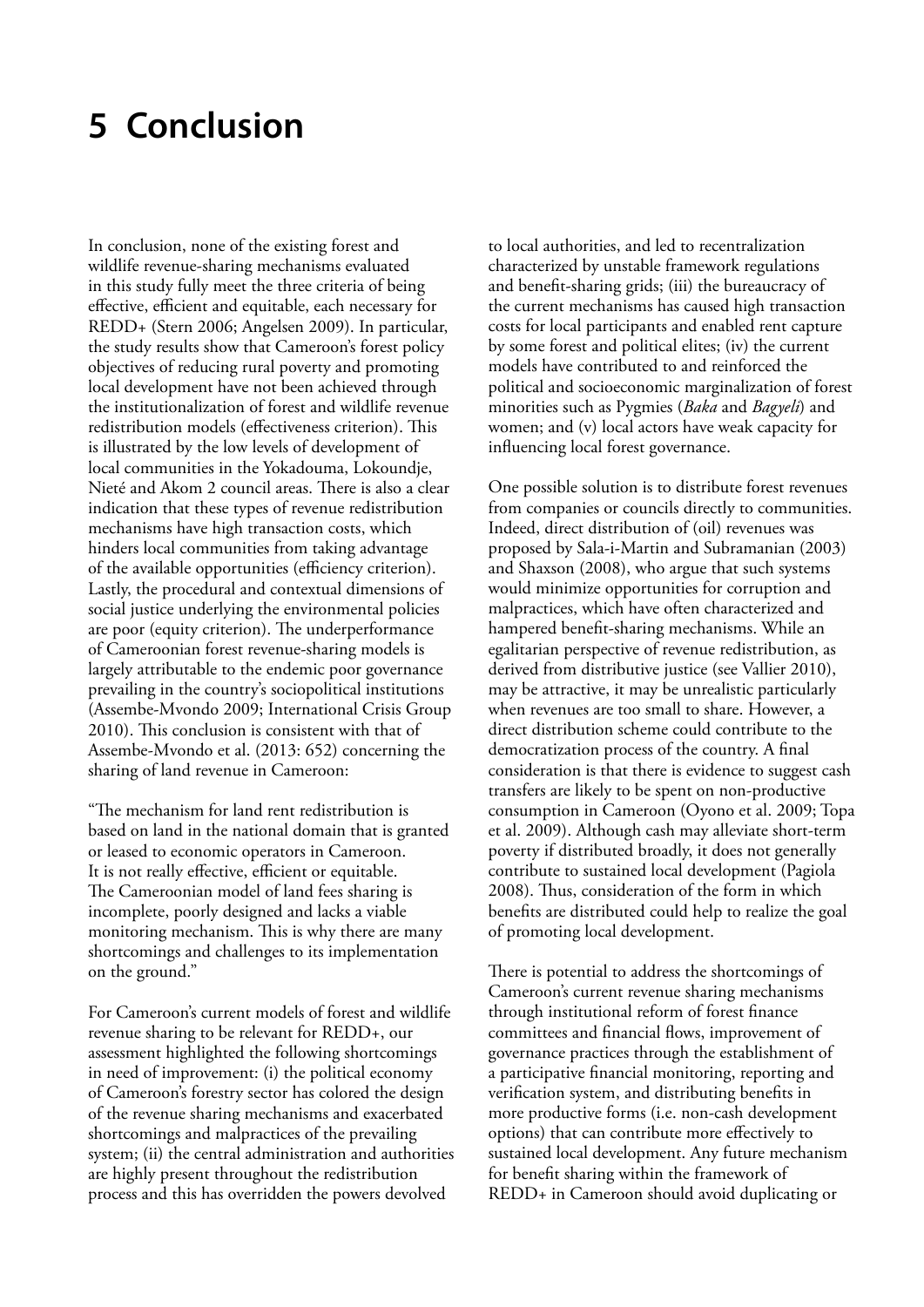reinforcing the systemic regulatory, procedural and governance flaws in the current forest and wildlife revenue-redistribution models. In this respect, the national REDD+ program could begin to prepare and adopt, in a participatory manner, a series of socio-environmental safeguards based on the principles adopted at the Conference of the Parties (COP) in Warsaw and Cancun, and concluded at 2015 Bonn Climate Change conference, and on lessons from the country's own experience in the redistribution of revenues from forest, wildlife, land and related sectors. A multi-stakeholder approach to identifying the actual and potential risks of a REDD+ benefit-sharing mechanism will be critical

to the credibility and legitimacy of the process (Brockhaus et al. 2014b). It will also be important to clarify Cameroon's specific objectives for REDD+, to identify beneficiaries and comparatively assess the pros and cons of particular instruments, institutions, rules, procedures, modes of local community representation, modes of access to information and styles of governance in the design of the benefit sharing mechanism. Finally, the identification of criteria and indicators for the evaluation of safeguards in revenue redistribution and future REDD+ benefit sharing mechanisms will be an important process to ensure socio-environmental sustainability in the long term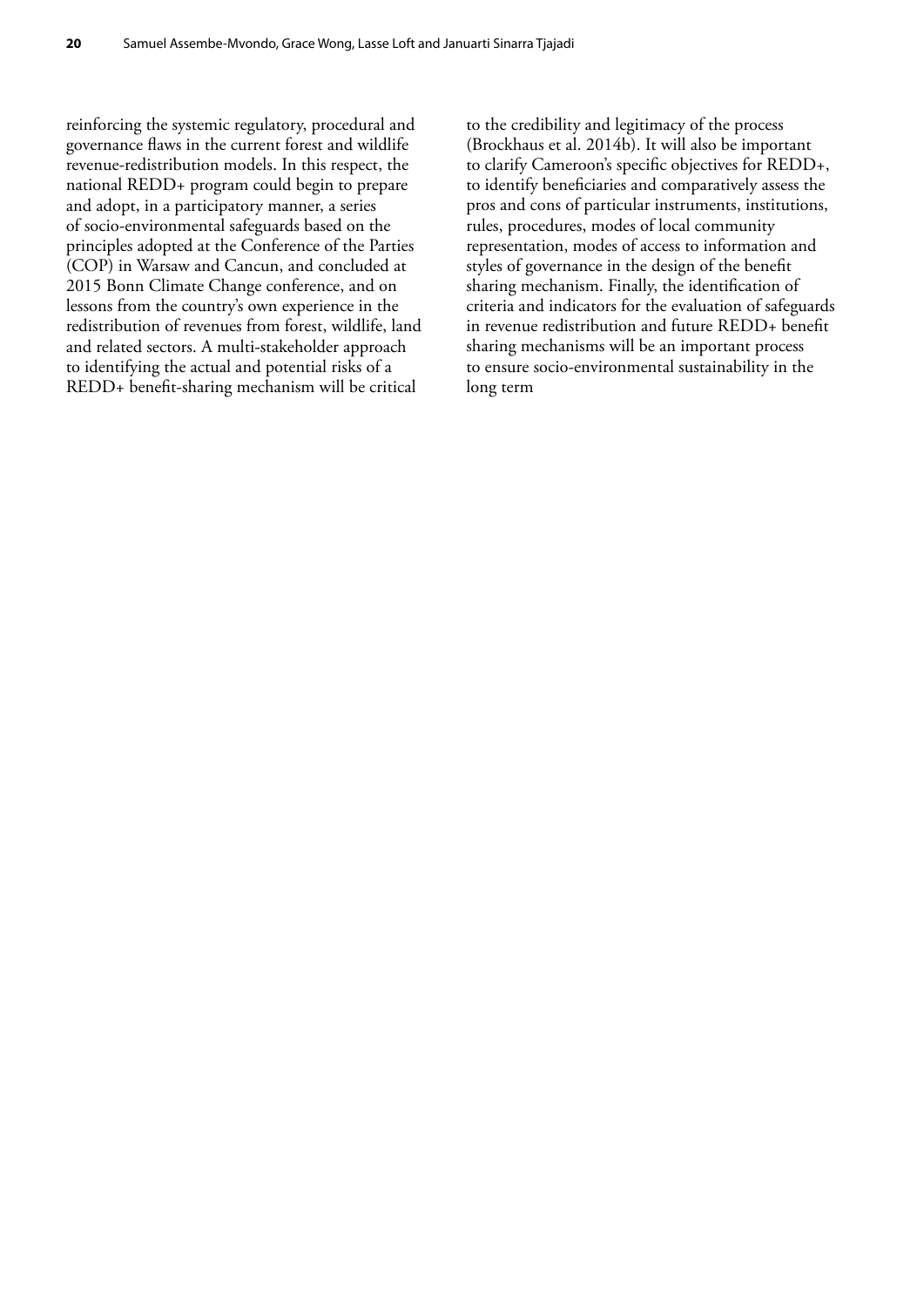# **6 References**

- Agarwal A and Nairin, S. 1991. *Global warming in an unequal world: A case of environmental colonialism*. New Delhi, India: Center for Science and Environment.
- Amacher GS, Brazee, RJ and Witvliet M. 2001. Royalty systems, government revenues and forest condition: An application from Malaysia. *Land Economics* 77(2):300–13.
- Angelsen, A. 2009. Introduction. *In* A Angelsen, M Brockhaus, E Sills, WD Sunderlin and S Wertz-Kanounnikoff, eds. *Realizing REDD+: National Strategy and Policy Options*. Bogor, Indonesia: Center for International Forestry Research.  $1 - 12$ .
- Assembe-Mvondo S, Brockhaus M and Lescuyer G. 2013. Assessment of the effectiveness, efficiency and equity of benefit-sharing schemes under large-scale agriculture: Lessons from land fees in Cameroon. *European Journal of Development Research* 25(3): 641–56.
- Assembe-Mvondo S. 2009. State failure and governance in vulnerable states: An assessment of forest law compliance and enforcement in Cameroon. *Africa Today* 55(3):85–102.
- Assembe-Mvondo S. 2006. Decentralized forest resources and access of minorities to environmental justice: An analysis of the case of the Baka in the Southern Cameroon. *The International Journal of Environmental Studies* 63(5):681- 90.
- Bagnoli, P, Goeschl, T and Kovacs E. 2008. *People and biodiversty policies: Impacts, issues and strategies for policies action*. Paris: Organization for Economic Cooperation and Development.
- Bigombé LP. 2010. Governance of decentralized forest revenue in Central Africa: For the better or for worse. *In* LA German, A Karsenty and AM Tiani, eds. *Governing Africa's Forests in a Globalized World*. London: Earthscan. 174–86.
- Bigombé LP. 2003. *The decentralized forestry taxation system in Cameroon: Local Management and state logic*. Working Paper No 10. Washington D.C.: World Resource Institute.
- Brockhaus M, Di Gregorio M and Carmenta R. 2014a. REDD+ networks: Exploring actors and power structures in an emerging policy domain. *Ecology and Society* 19(4): 29.
- Brockhaus M, Wong G, Luttrell C, Loft L, Pham TT, Duchelle AE, Assembe-Mvondo S and DiGregorio M. 2014b. *Operationalizing safeguards in national REDD+ benefit sharing systems*. REDD+ Safeguards Brief No. 2. Bogor, Indonesia: Center for International Forestry Research.
- Brown K and Corbera E. 2003. Exploring equity and sustainable development in the new carbon economy. *Climate Policy* 3(1):41–56.
- Cerutti PO, Lescuyer G, Assembe-Mvondo S, Tacconi, L. 2010. The challenges of redistributing forest-related monetary benefits to local governments: A decade of logging area fees in Cameroon. *International Forestry Review* 12(2):130–8.
- Coggan A, Whitten SM and Bennett J. 2010. Influences of transaction costs in environmental policy. *Ecological Economics* 69(1):1777–84.
- Commune de Yokadouma. 2012. Plan communal de développement de Yokadouma. Accessed 20 January 2015. http://www.ctfc.org
- Commune de Yokadouma. 2005. Plan d'aménagement de la forêt communal de Yokadouma. 15 November 2014. http://www. ctfc.org
- [CTFC] Centre Technique de la Forêt Communale. 2009. *Etude socioéconomique de la forêt communale d'Akom 2/Efoulan*. Rapport. Yaoundé, Cameroon: CTFC.
- Defo L and Tchamba M. 2012. Accès et partage équitable des bénéfices dans la gestion des ressources fauniques au Sud-Est Cameroun: Fondements, résultats et évaluation critique d'une initiative pilote. *In* C. Villeneuve, coordinator. *Gouvernance: L'arbre Qui Cache la Forêt*. *Forêts et humains, une Communauté de Destins*. Québec, Canada: Université du Québec a Chicoutimi/Institut de l'Energie et de l'Environnement de la Francophonie. 98–111.
- Defo L, Moaz A and Balla Otou A. 2010. *Evaluation des COVAREF de l'UTO Sud-Est. Aspects structures, fonctionnels, rétrocession des fonds et utilisation*. Rapport. Yaoundé, Cameroon: World Wilde Fund/ Deutsche Gesellschaft Für Internationale Zusammenarbeit.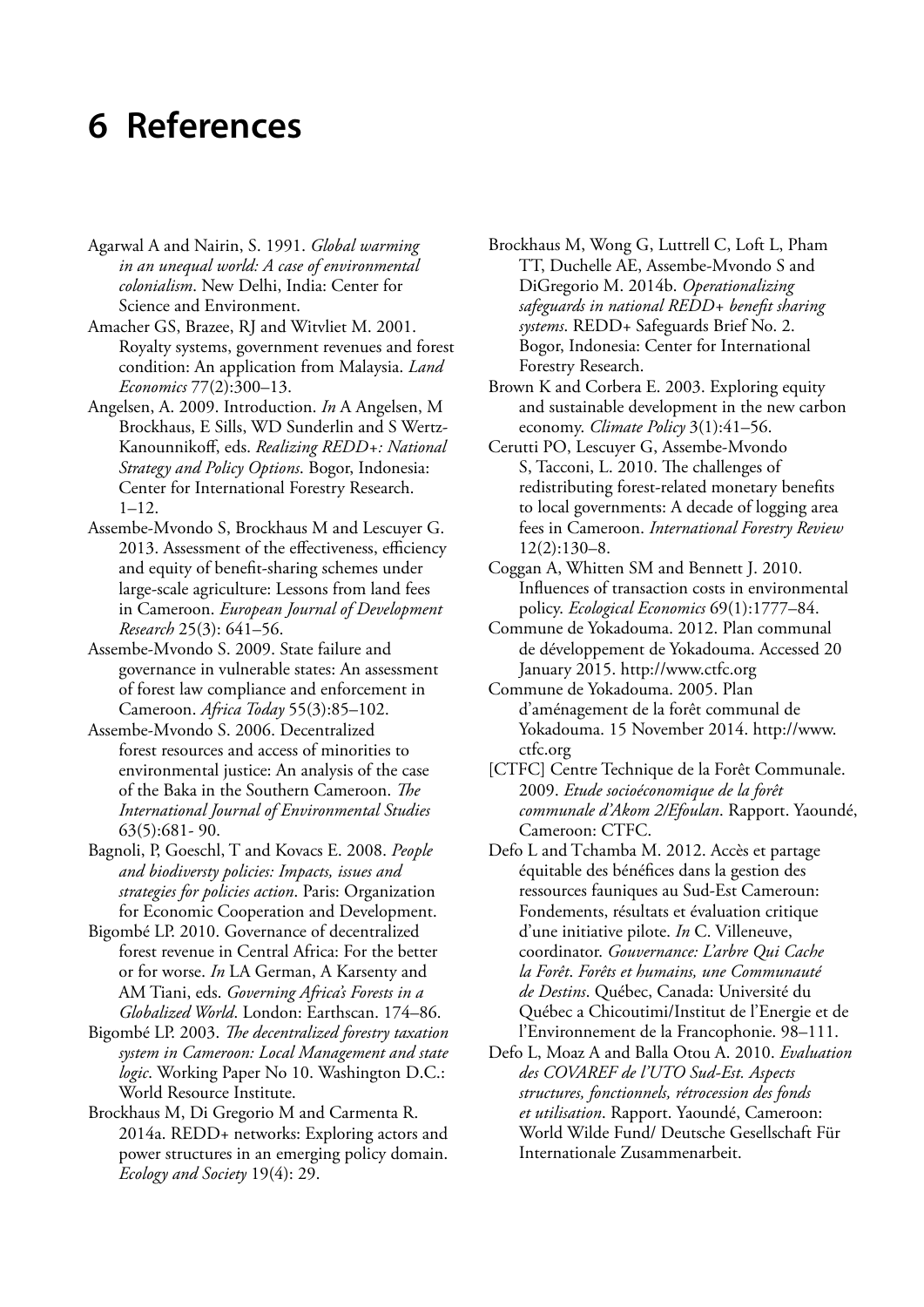- Di Gregorio M, Brockhaus M, Cronin T, Muharrom E, Santoso L, Mardiah S and Büdenbender M. 2013. Equity and REDD+ in the media: A comparative analysis of policy discourses. *Ecology and Society* 18(2):39.
- Dietz S and Atkinson G. 2010. The equity-efficiency trade-off in environmental policy: Evidence from stated preferences. *Land Economics* 86(3):423–43.
- Gerber J-F. 2008. *Resistances contre deux géants industriels en forêt tropicale: Populations locales versus plantations commerciales d'hévéas et de palmiers à huile dans le sud-Cameroun*. Montevideo, Uruguay: Mouvement Mondial pour les Forêts Tropical.
- Gillis M. 1980. *Fiscal and Financial Issues in Tropical Hardwood Concessions*. Development Discussion Paper No 110. Cambridge, MA: Havard Institute for International Development.
- [INS] Institut National de Statistiques du Cameroun. 2010. *Rapport de progrès des objectifs du millénaire pour le développement (OMD)*. Yaoundé, Cameroon: INS. 12 November 2014. www. statistivcs-cameroon.org
- International Crisis Group. 2010. *Cameroon: Fragile State?* Africa Report No 160. Dakar/Nairobi/ Brussels: International Crisis Group.
- Karsenty A. 2000. *Economic instruments for tropical forests: The Congo Basin Case.* London: Center for International Forestry Research/ Centre de Cooperation Internationale en Recherche Agronomique pour le Développement/ International Institutte for Environment and Development.
- Lescuyer G, Ngouhouo Poufon J, Defo L, Bastin D. In press. Is trophy hunting an effective option for conservation flagship species in Cameroon? *International Forestry Review*, Special Issue on Cameroon Forest Economic.
- Lescuyer G, Ngouhouo Poufon J, Defo L, Walde Z and Ngassi M. 2013. Evaluation financière de la chasse sportive. *In* R Eba'a Atyi, G Lescuyer, J Ngouhouo Poufon, T Moulende Fouda, eds. *Etude de l'importance économique et sociale du secteur forestier et faunique au Cameroun*. Bogor, Indoneisa: Center for International Forestry Research. 177–87.
- Lescuyer G, Ngoumou Mbarga H and Bigombé LP. 2008. Use and misuse of forest income by rural communIties in Cameroon. *Forests, Trees and Livelihoods* 18(2):291–304.

Letouzey R. 1985. *Notice de la Carte Phytogéographique du Cameroun*. Toulouse, France: Institut de la Carte Internationale de Végétation.

- Levang P, Lescuyer G, Noumbissi D, Dehu C and Broussolle L. 2015. Does gathering really pay? Case studies from forest areas of the east and south regions of Cameroon. *Forest, Trees and Livelihoods* 24(2): 128–43*.*
- Lindhjem H, Aronsen I, Bråten KG and Gleinsvik A. 2010. *Experiences with benefit sharing: issues and options for REDD+*. Oslo, Norway: Econ Pöyry.
- Lipietz A. 1998. Economie politique des écotaxes. *In* D Bureau, O Godard, J-C Hourcade, C Henry, and A Lipietz. *Fiscalité de l'environnement.* Paris*,* France: Conseil d'Analyse Économique.
- Luttrel C, Loft L, Gebara MF, Kweka D, Brockhaus M, Angelsen A and Sunderlin WD. 2013. Who should benefit from REDD+? Rationales and realities. *Ecology and Society* 18(4):52.
- McCann L. 2013. Transaction costs and environmental policy design. *Ecological Economics* 88:253–62.
- McDermott M, Mahanty S and Schreckenberg K. 2012. Examining equity: A multidimensional framework for assessing equity in payments for ecosystem services. *Environmental Science and Policy* 33:416–27.
- [MINEF] Ministère de l'environnement et des forêts. 2003. Programme sectoriel forêts et environnement (PSFE). Document de programme. Yaoundé, Cameroon: Ministère de l'environnement et forêts.
- [MINEPAT] Ministère de l'Economie, de la Planification et de l'Aménagement du Territoire. 2010. *Cadre fonctionnel de gestion du parc national de Campo-Ma-an. Projet compétitivité des filières de croissance (PCFC)*. Rapport. Yaoundé, Cameroon: Ministère de l'économie, plan et de l'aménagement du territoire.
- [MINFOF] Ministère des Forêts et de la Faune. 2013. *Evaluation des mandats 2009- 2013 des COVAREF No 1, 2,3, 6, 10 et élaboration d'un plan triennal de redynamisation*. Document de travail de l'Atelier des 5 et 6 Décembre 2013. Yaoundé, Cameroon: Fondation Tri-Nationale Sangha/World Wide Fund for Nature.
- Ngouhouo Poufoun J, Eba'a Atyi R and Cerutti OP. 2013. Importance économique et sociale de l'exploitation industrielle du bois au Cameroun. *In* R Eba'a Atyi, G Lescuyer, J Ngouhouo Poufoun and T Moulende Fouda, eds. *Etude de l'importance économique et sociale du secteur forestier et faunique au Cameroun*. Bogor, Indonesia: Center for International Forestry Research. 39-69.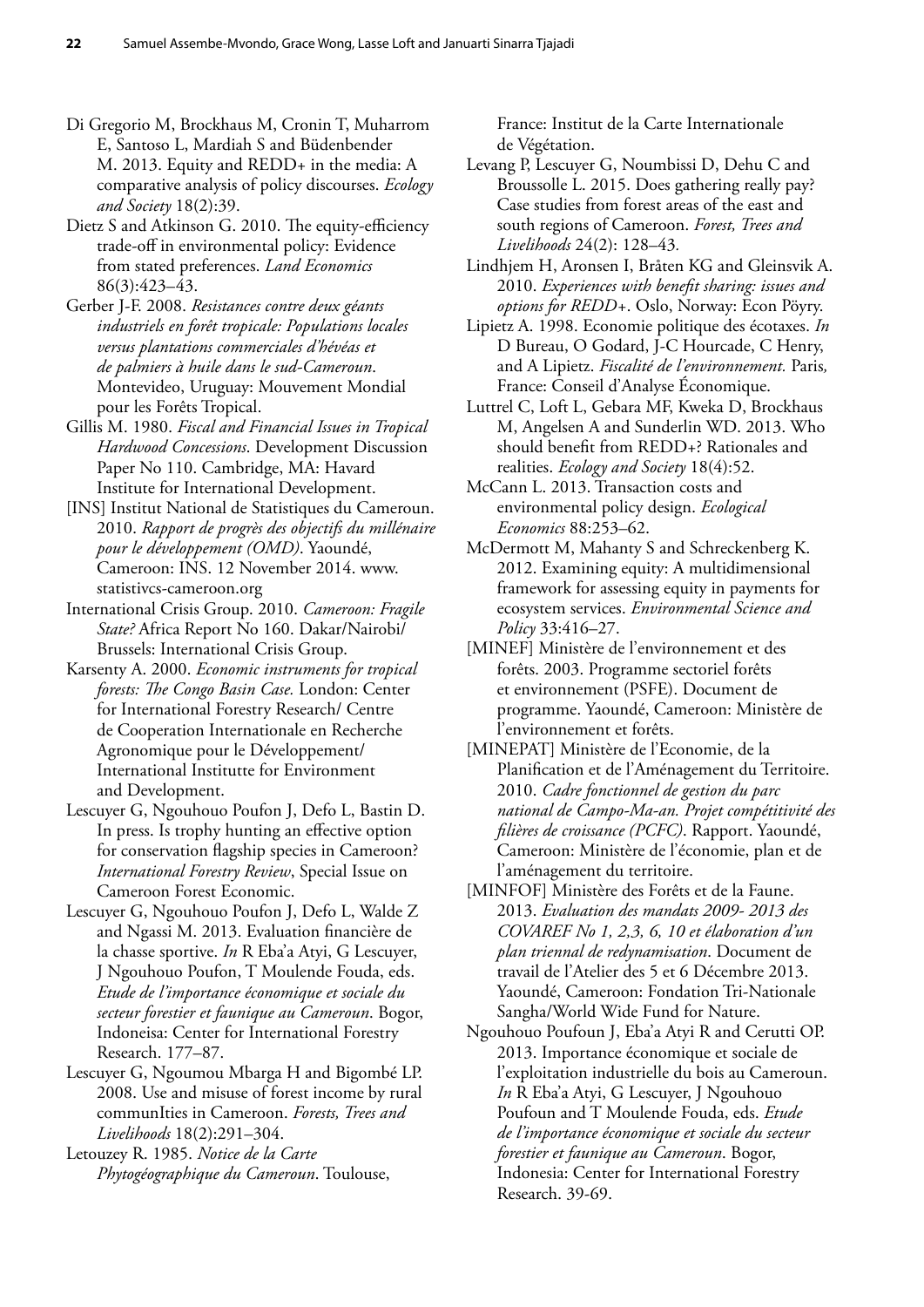- Nodem V, Bamenjo JN and Schwartz B. 2012. *Gestion des recettes tirées des ressources naturelles au niveau des collectivités locales au Cameroun: Redevances forestières et minières à Yokadouma, Est du Cameroun*. Yaoundé, Cameroon: RELUFA.
- [OECD] Organization for Economic Cooperation and Development. 2007. *Instrument mixes for environmental policy*. Paris, France: Organization for Economic Cooperation and Development.
- Ontcha Mpele AT, Dandjouma M, Ngono L and Moaza AM. 2005. *Evaluation des comités de valorisation des ressources fauniques du Sud-est: Aspects structurels et institutionnels, impacts sur la conservation et adhésion des communautés, partage des retombées et contribution au développement*. Report. Yaoundé, Cameroon: Ministere des forêts et de la faune/Ministere de l'environnement et de la protection de la nature/ World wilde Fund/ Deutsche Gesellschaft Für Internationale Zusammenarbeit.
- Oyono PR, Cerutti PO and Morrison K. 2009. *Forest taxation in post-1994 Cameroon: Distributional mechanism and emerging links with poverty alleviation and equity*. Washington DC: World Resource Institute.
- Oyono PR, Ribot JC and Larson A. 2006. *Green and black gold in rural Cameroon: Natural resources for local governance, justice and sustainability*. Washington DC; Bogor, Indonesia: World Resource Institute/Center for International Forestry Research.
- Oyono PR. 2005. From diversity to exclusion for forest minorities in Cameroon. *In* CJP Colfer, ed. *The Equitable Forest: Diversity, Community, & Resource Management*. Washington DC: Resource for the Future. 113–30.
- Oyono PR. 2004a. *Institutional deficit, representation, and decentralized forest management in Cameroon. Elements of natural resource sociology for social theory and public policy*. Working Paper No 15: Environmental Governance in Africa Series. Washington DC: World Resource Institute.
- Oyono PR. 2004b. One step forward, two step back? Paradoxes of natural resource management decentralization in Cameroon*. Journal of Modern African Studies* 42(1):91–111.
- Pagiola, S. 2008. Payments for environmental services in Costa Rica. *Ecological Economics* 65:712-724.
- Pascual U, Muradian R, Rodriguez L and Duraiappah A. 2010. Exploring the links between Equity and efficiency in payments for environmental services: a conceptual approach. *Ecological Economics* 69:1237–44.
- Peskett L. 2011. *Benefit sharing in REDD+: Exploring the implications for poor and vulnerable people*. Washington DC: The World Bank.
- Pham TT, Brockhaus M, Wong G, Dung LN, Tjajadi JS, Loft L, Luttrell C and Assembe-Mvondo S. 2013. *Approaches to benefit sharing: A preliminary comparative analysis of 13 countries*. Working Paper No 108. Bogor, Indonesia: Center for International Forestry Research.
- Repetto R and Gillis M.1988. *Public Policies and Misuses of Forest Resources*. Cambridge, UK: Cambridge University Press.
- Sala-i-Martin X and Subramanian A. 2003. *Addressing the natural resource curse: An illustration from Nigeria*. IMF Working Paper. Washington DC: International Monetary Fund.
- Shaxson N. 2008. *Poisoned Wells: The Dirty Politics of African Oil*. New York: Palgrave MacMillan.
- Skutsch M. 2013. Slicing the REDD+ pie: Controversies around the distribution of benefits. *CAB Reviews* 8(20):1–10. Doi:10.1079/ PAVSNNR20138020
- [SNH] Sociétè Nationale des Hydrocarbures. 2010. *Guideline opérationnel pour le plan de réinstallation et de compensation du projet du pipeline gazier de Kribi*. Yaoundé, Cameroon: SNH.
- Sommerville M, Jones JPG, Rahajaharison M and Milner-Gulland EJ. 2010. The role of fairness and benefit distribution in communitybased payment for environmental services interventions: A case study from Menabe, Madagascar. *Ecological Economics* 69:1262–71.
- Stern N. 2006. Stern Review: *The Economics of Climate Change*. Cambridge, UK: Cambridge University Press
- Tiani AM, Akwah G and Nguiebouri J. 2005. Women in Campo-Ma'an National Park: Uncertainties and adaptations in Cameroon. *In* CJP Colfer, ed. *The Equitable Forest: Diversity, Community, & Resource Management*. Washington DC: Resource for the Future. 131–49.
- Titi Nwel P. 1999. *Corruption in Cameroon*. Yaoundé, Cameroon: Friedrich-Ebert-Stiftung.
- Topa G, Karsenty A, Megevand C and Debroux L. 2009. *The rainforests of Cameroon: Experience and evidence from a decade of reform*. Washington DC: The World Bank.
- [UNDP] United Nations Development Program. 2014. *Rapport national sur le développement humain 2013*. Yaoundé, Cameroun: UNDP.
- Vallier K. 2010. Production, Distribution and JS Mill. *Utilitas* 22(2):103–25.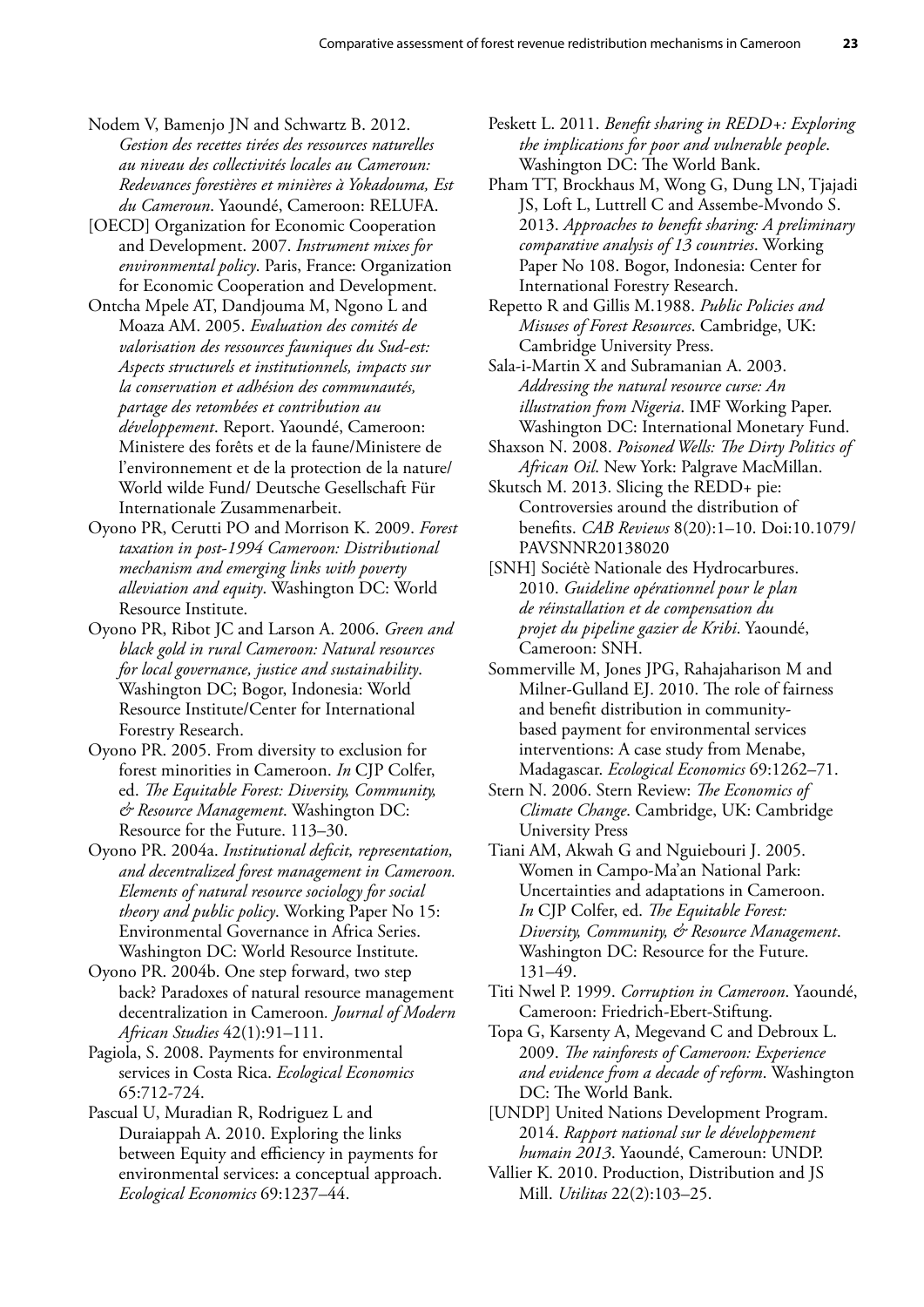- Vatn A. 2010. An institutional analysis of payments for environmental services. *Ecological Economics* 69(6):1245–52.
- Vincent JR. 1990. Rent capture and the feasibility of tropical forest management. *Land Economics* 66:212–23.
- Wertz-Kanounnikoff S and Angelsen A. 2009. Global and national REDD+ architecture: Linking institutions and actions. *In*: A Angelsen, M Brockhaus, E Sills, WD Sunderlin and S Wertz-Kanounnikoff, eds. *Realizing REDD+: National Strategy and Policy Options*. Bogor, Indonesia: Center for International Forestry Research. 13–24.